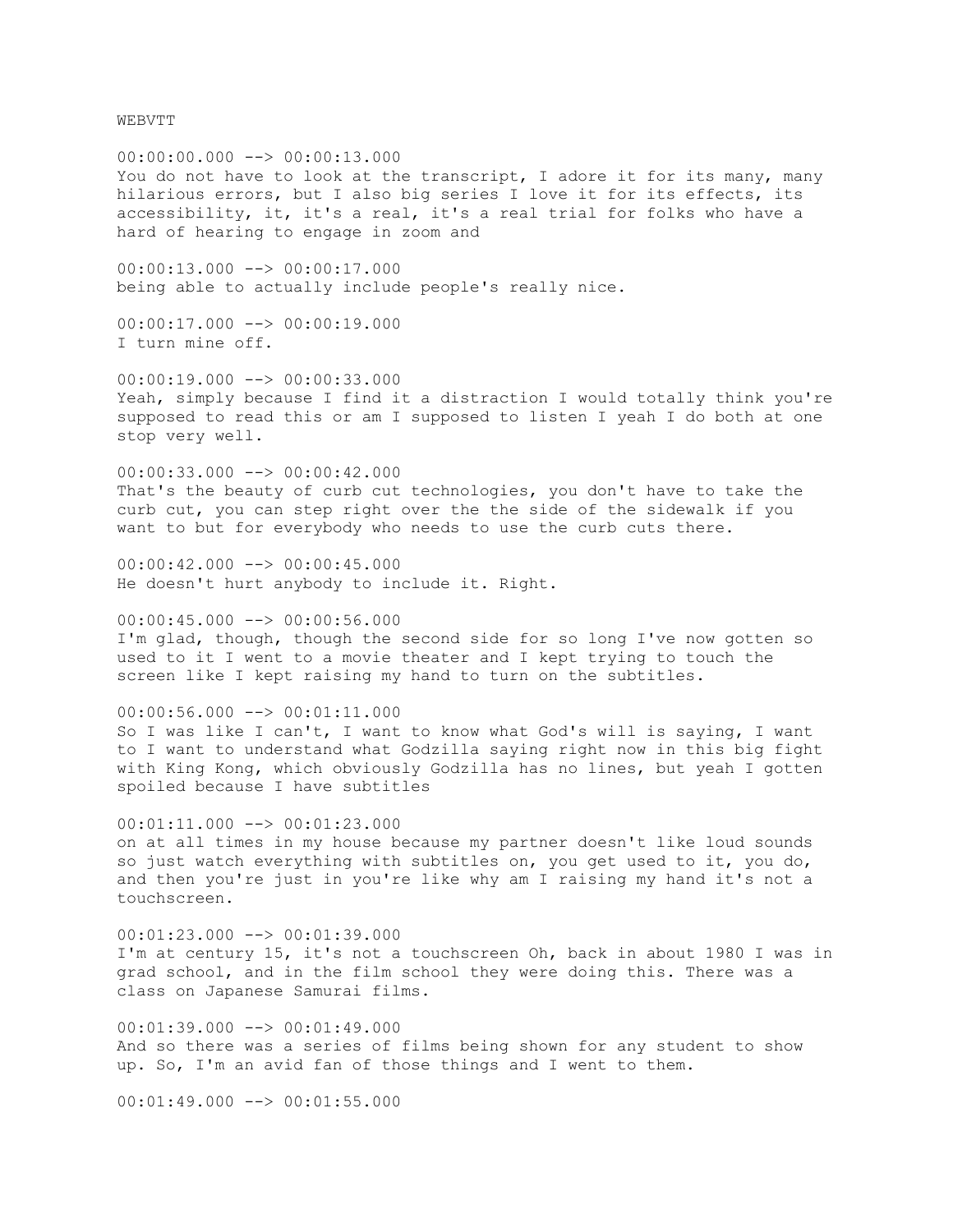And it was like six or seven of them during the course of the semester plus.  $00:01:55.000$   $\rightarrow$   $\rightarrow$  00:02:06.000 Seven Samurai which was shown almost every semester off campus, as one shed. Okay. and so I've been seen all these Japanese films with the subtitles and everything like that.  $00:02:06.000$  -->  $00:02:10.000$ And then we went to a regular movie. 00:02:10.000 --> 00:02:13.000 It was like, there's something weird here.  $00:02:13.000$  -->  $00:02:20.000$ What they, there's something not right. Yep, yep. And I realized that it was used to reading the subtitles. 00:02:20.000 --> 00:02:31.000 Thank you, Graham for the reminder we are at I guess noon your time and Giovanni you're welcome to share those. 00:02:31.000 --> 00:02:33.000 There you go. 00:02:33.000 --> 00:02:36.000 Yes. 00:02:36.000 --> 00:02:39.000 I everybody.  $00:02:39.000$  -->  $00:02:44.000$ I want to thank you, the.  $00:02:44.000$  -->  $00:02:55.000$ meter by society for accepting my paper today. And so I'm going to tell you about the philosophy and theology of fairy stories. 00:02:55.000 --> 00:03:08.000 I was really fascinated since my very first three the Bible can say on fairy stories, and I was so young, I still couldn't get precisely why after many years. 00:03:08.000 --> 00:03:37.000 I think I have still the same fascination, but probably, I started to understand more why I love it so much, it's just the extent of the points talking makes in his essay and lecture in, it is very difficult to define precisely what his lecture was about 00:03:37.000 --> 00:03:42.000 sometimes because at the same time, it's,  $00:03:42.000$  -->  $00:04:12.000$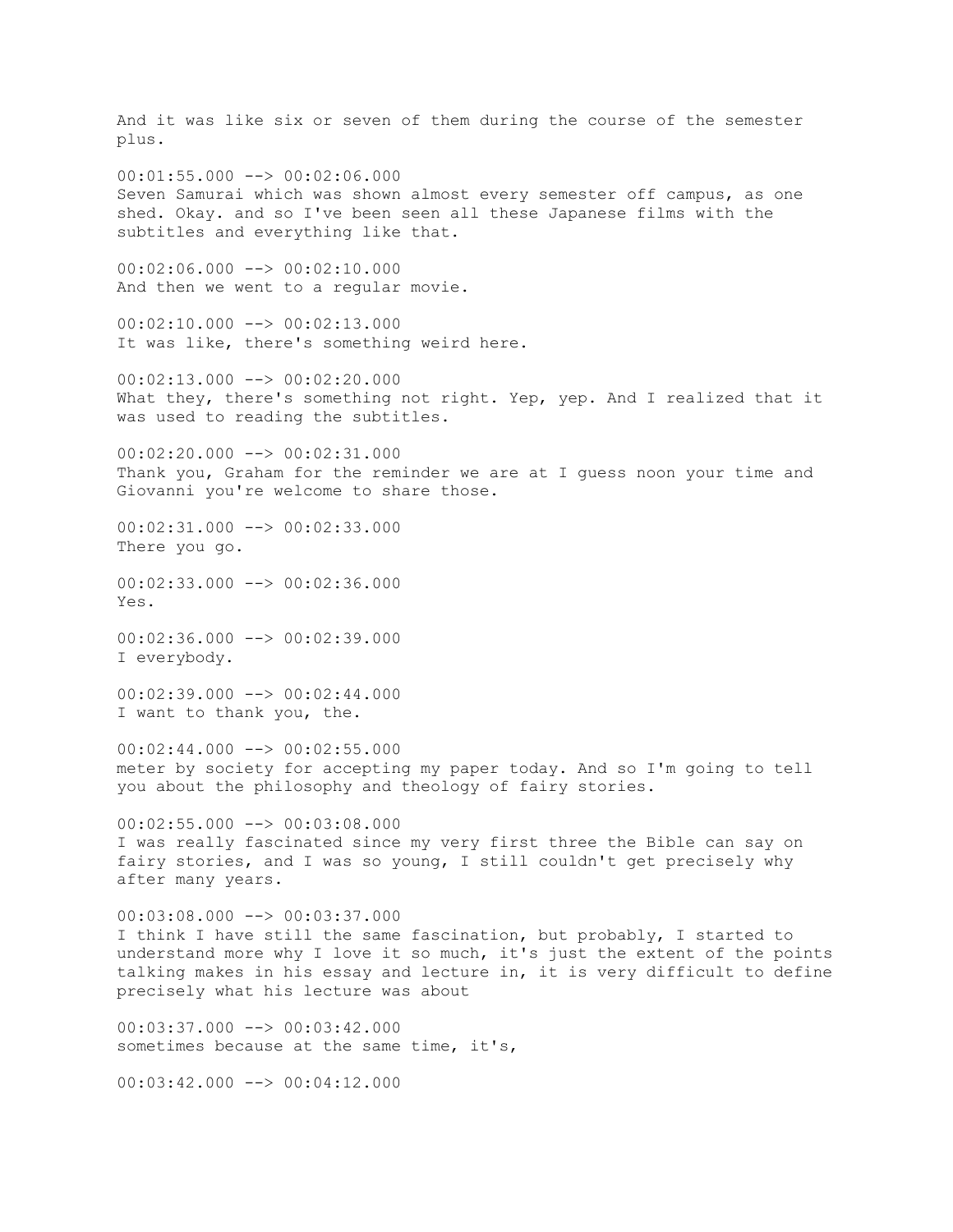it's an attempt to define fairy stories but it's also some sort of art manifesto of toxins, or aquatics, like, I saw this, or perhaps it's also his own biography literary like colleges, but that's not enough I think that if we dig into the say and lecture 00:04:12.000 --> 00:04:39.000 and also look for the references he makes, and sometimes they are only implied and not discernible immediately in the text, we can figure out our conception of Tolkien's is also based in philosophy and theology, which is not only point he makes in the  $00:04:39.000$  -->  $00:04:53.000$ ending because sometimes people say, because he's actually building up towards the ending retreating real catastrophe. Throughout his whole presentation so I want to, so precisely out. 00:04:53.000 --> 00:05:11.000 Of course, it was very helpful to counter it to be able to count on the expanded edition by William figure and Douglas Sanderson because it made us able to also read the manuscripts of documents lecture.  $00:05:11.000$  -->  $00:05:20.000$ And also, they added their precious commentary, which clarifies many references.  $00:05:20.000$  -->  $00:05:34.000$ To be honest, I, I there to propose this talk because I discovered. 00:05:34.000 --> 00:05:52.000 Sometimes, also because of my formation as a philosopher, and other times by advice of other scholars which set me on the right track.  $00:05:52.000$  -->  $00:06:05.000$ And so I want also want to thank everybody who somehow or other, guided me here, and I was going to him. 00:06:05.000 --> 00:06:08.000  $H \nightharpoonup$  $00:06:08.000$  -->  $00:06:37.000$ was going to clarify how we should start from Robert George Carlin good, because as yesterday, stated his work on on magic in human life, which was then published as the philosophy of enchantment is very relevant to understand, If not documented inspiration,  $00:06:37.000$  -->  $00:06:56.000$ If not, documents inspiration, because as our guests to decide. We're not sure that's talking Matt Collingwood, apart from helping him with the Galactic names in an article or a book on archaeology.

 $00:06:56.000$  -->  $00:07:19.000$ But the similarities between their, their approach, the approach but sometimes even the details of their arguing in the text is so close that we should at least consider the possibility of a dialogue between them.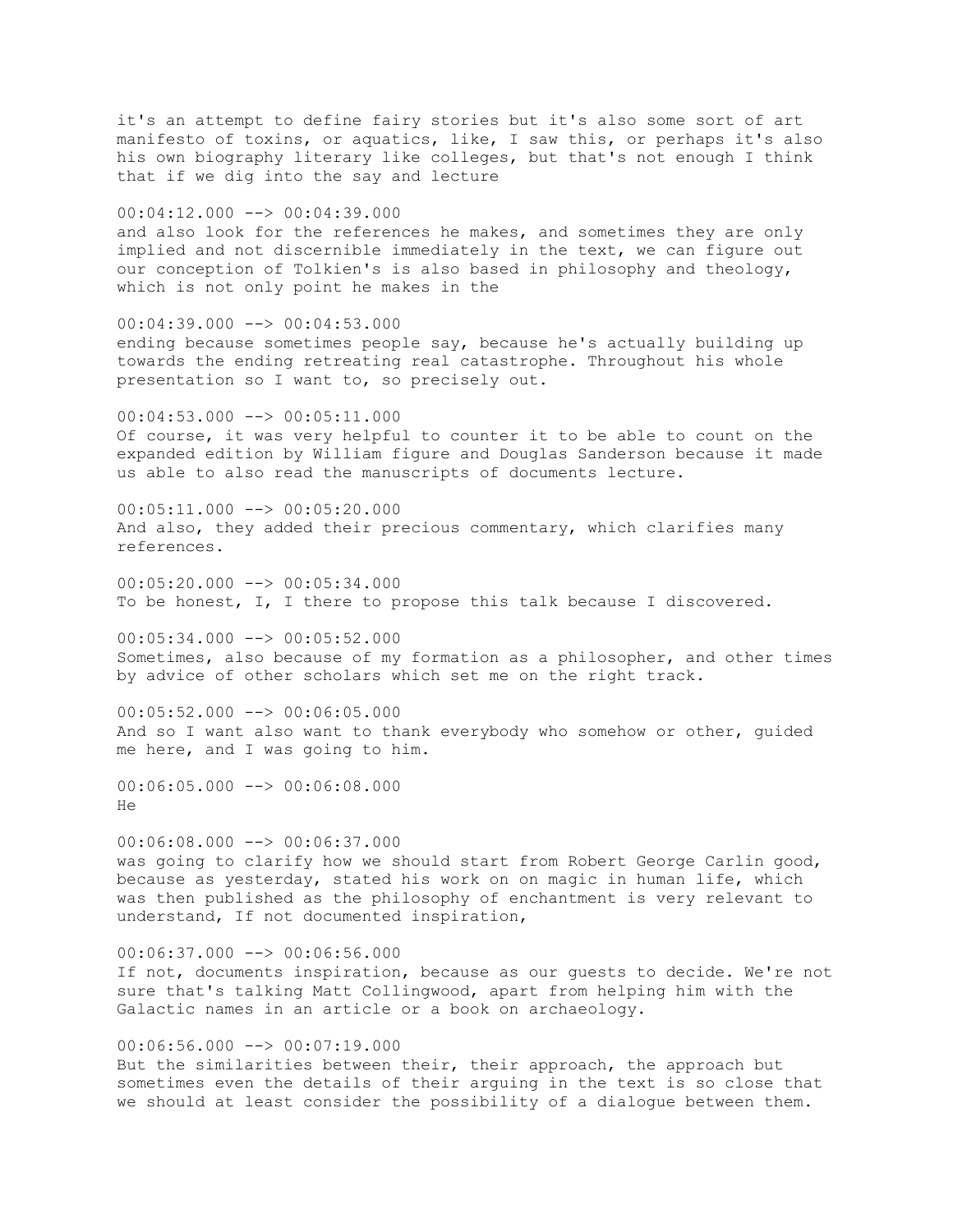$00:07:19.000$   $\rightarrow$   $00:07:22.000$ And apart from that.

00:07:22.000 --> 00:07:42.000 There's also a common ground shared by both of them, which was the interest in Britain, but also abroad in these themes and subjects, which could explain, maybe.

 $00:07:42.000$  -->  $00:07:53.000$ At least part of similarities, but many other sorts of things that don't show up.

00:07:53.000 --> 00:08:18.000 And also, the darkness. No, no, sorry. Also don't show up and Scotland among the are somewhat skeptical about the possibility of their meeting the civilian figure and and the sun also encouraging further research as what I've been doing here.

00:08:18.000 --> 00:08:27.000 And I think we should start from the very definition of fairy stories. It's quite the same Boston documents.

00:08:27.000 --> 00:08:52.000 Same fairy stories, and in Collingwood starts. In both cases, they say that a fairy story is not to necessarily a story about families are out of sync, but it is about fairy, which is the state in which families have been stalking says, or that's the

00:08:52.000 --> 00:09:02.000 some, some just a matter of the general way of elements that I was thinking how to do magic as talking coding boot boot.

 $00:09:02.000$   $\rightarrow$   $\rightarrow$  00:09:24.000 That's just a series of examples that I could make many more about a chosen a few which I think are more relevant than others, but the be also many other it's really

 $00:09:24.000$  -->  $00:09:35.000$ reach mine for research and I already have the passion of pointing out tomorrow at least in my notes.

 $00:09:35.000$  -->  $00:09:46.000$ When I was maybe I can be able to comment in future publication. And so.

 $00:09:46.000$   $\longrightarrow$  00:09:51.000 Another example is that they even cite the same references.

00:09:51.000 --> 00:10:14.000 For example, Tolkien discusses the fable as different from fairy story in order to be able to define fairy stories justice excluded from the definition, other towns types which, you know, other dance and example he makes it is from lunch very books the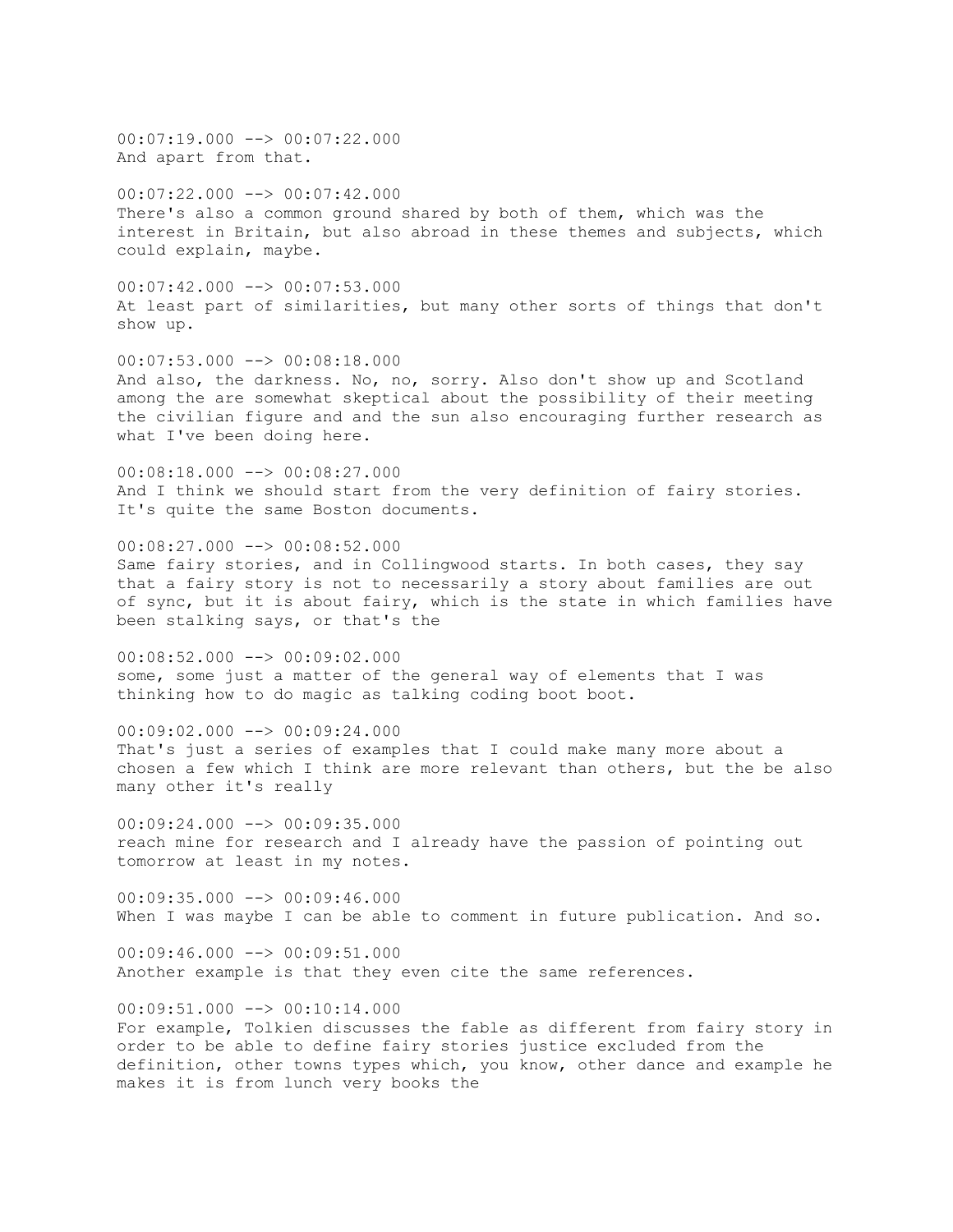00:10:14.000 --> 00:10:27.000 monkeys are.  $00:10:27.000$   $\rightarrow$   $00:10:42.000$ That, that she left our heart, on a tree back where from where we started. And so the crocodile shark accept that. 00:10:42.000 --> 00:11:06.000 The monkey.  $00:11:06.000$  -->  $00:11:22.000$ taken from fabric that is the idea that the strength of a man or a creature may reside in some other place or in or in some parts of the body, especially the art that can be touched and even in a bug or understand, or in an ad. 00:11:22.000 --> 00:11:45.000 And so, a can of sorts of other examples of the same element in other stories, one of which is one of the most ancient stories, we have at all in one liter two, which is the tale of the two brothers in the sand or Sydney appears virus, and 00:11:45.000 --> 00:11:55.000 we should see how Collingwood also treats the same subject and goes into more detail.  $00:11:55.000$  -->  $00:12:10.000$ Elevator which says whatever stands in relation to his mistress, or blogger handkerchief or letters and so forth, and the solution of any destruction of any substrate where third party with a sentence any injury to the legend of fronting itself.  $00:12:10.000$  -->  $00:12:15.000$ You also makes another example of a philosopher who dances.  $00:12:15.000$  -->  $00:12:38.000$ Another philosophers book. Not because if he said to disprove him so but because he's addressing the his own emotion, and this is the way that calling the explains why the belief. 00:12:38.000 --> 00:12:54.000 Tolkien was describing was actually mankind, and we have the states as witnesses to such belief. And  $00:12:54.000$  -->  $00:13:20.000$ he, he believes, though, that this sort of connection is Dema points out, out to think that actually there might be a connection between a real connection between the object, the item, and the person is  $00:13:20.000$  -->  $00:13:23.000$ corruption of the idea of magic.  $00:13:23.000$  -->  $00:13:30.000$ And instead, talking, and Lewis.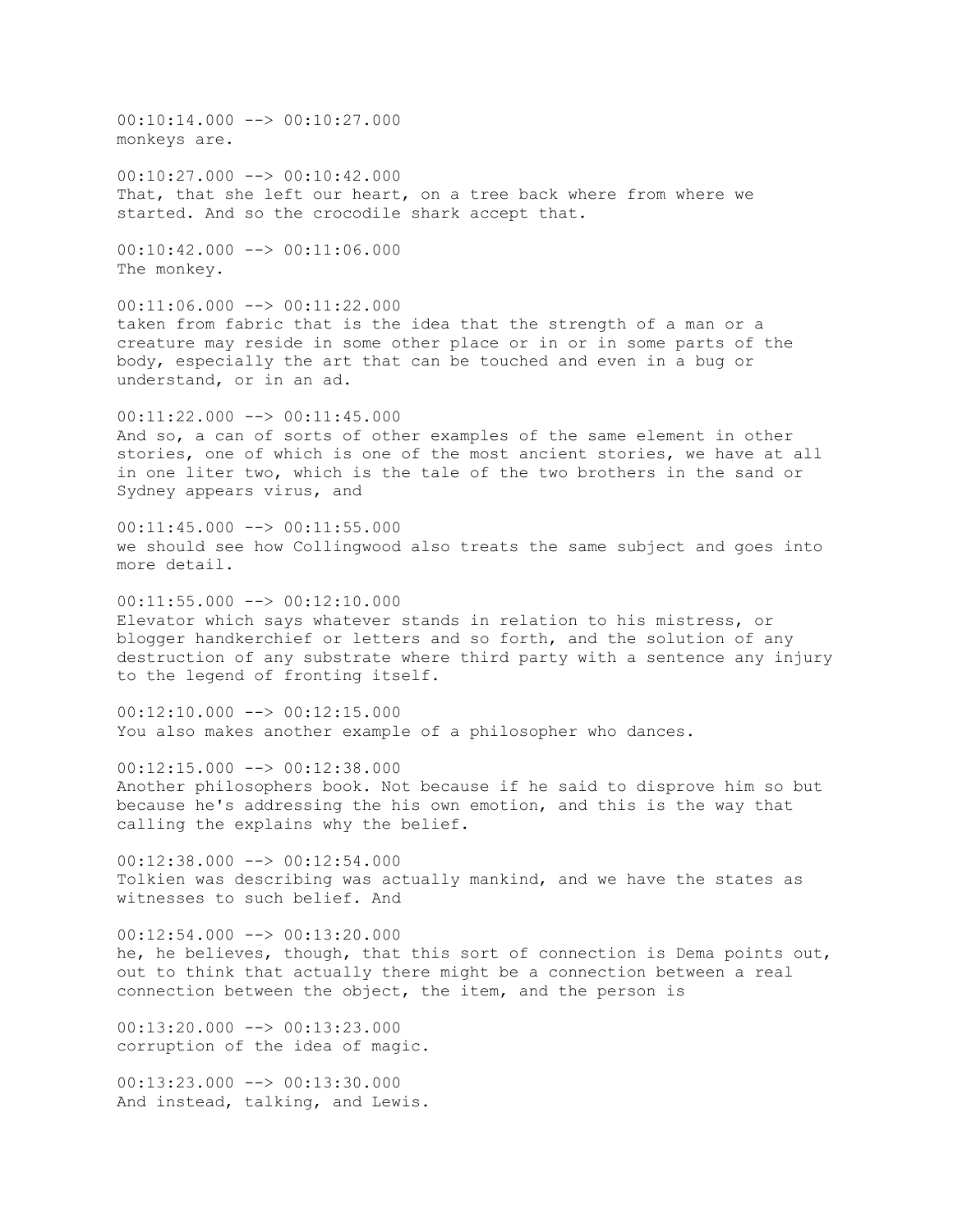$00:13:30.000$  -->  $00:13:38.000$ Do not clear this out, and still very it was very similar

00:13:38.000 --> 00:13:41.000 approach magic.

00:13:41.000 --> 00:13:57.000 As calling someone who created the same impression of relate to this between the two academies in the writing of fairy stories to each other spot my conclusion for comparison have been to the material composed of the bamboo, is that the to add please

00:13:57.000 --> 00:14:06.000 engage in some extremely interesting conversation about magic. I think we have some elements to see why. Simon cook.

 $00:14:06.000$  -->  $00:14:11.000$ Think so. And that's more in his article.

 $00:14:11.000$  -->  $00:14:20.000$ And so, the problem with defining fairy stories, both in Tolkien and I called him.

 $00:14:20.000$  -->  $00:14:42.000$ Is that by saying there are stories about fatty. We should then define fatty and that is not something which can be easily done so Tolkien find himself in the same position as the dental guy he was in describing paradise, and God, because, as he puts

00:14:42.000 --> 00:15:02.000 it in the past him beyond humanity may not be supporting words like for example suffice and you for grace referrals experience in. So we are seeing that stoking already in the first part of his lecture and this say it is very close to theology.

00:15:02.000 --> 00:15:11.000 Although the argument also is somewhat implicit yet.

 $00:15:11.000$   $\rightarrow$  00:15:22.000 So, moving to origins, which is a another chapter in.

00:15:22.000 --> 00:15:46.000 Tompkins, say, it says that after all we for the advancement of science and research. We are now able to identify some times not always the path that the times.

 $00:15:46.000$   $\longrightarrow$   $00:16:13.000$ I was talking about this earlier, the tapes spread through throughout Europe, coming from Asia, from the Middle East, are they in Bali, and they. This is related to the progress of the physiological science, who made us able to sometimes, identify precisely

 $00:16:13.000$   $\rightarrow$   $00:16:35.000$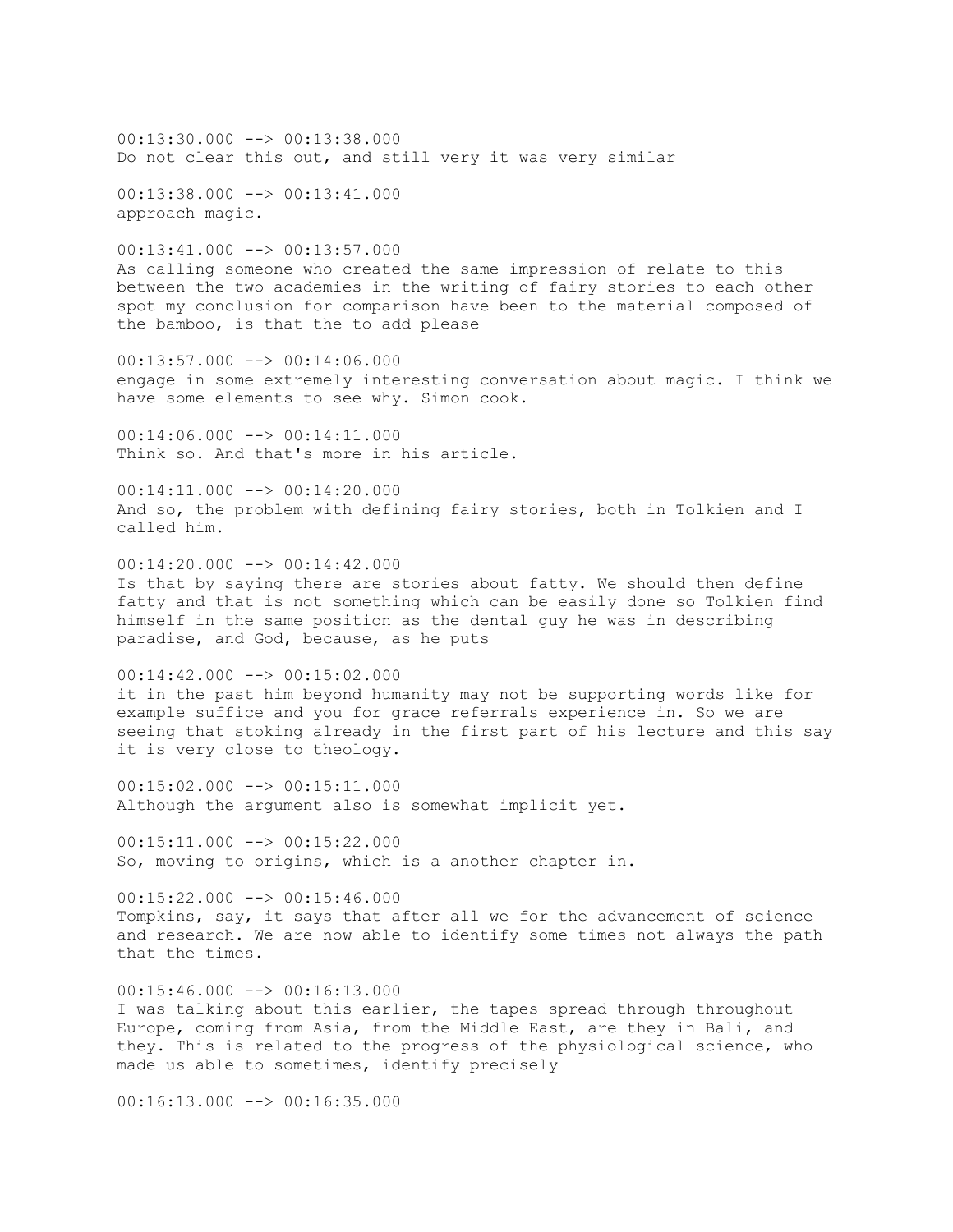the route, they took in coming to Europe and then return. And so, when we're defining the origins of fairy tales, while others said that there could be either independent invention. 00:16:35.000 --> 00:16:37.000 Tolkien says but after all. 00:16:37.000 --> 00:16:50.000 Both inheritance and diffusion are related to band some, at some point, it must have been the origin. So after all. 00:16:50.000 --> 00:17:01.000 These are not three categories, which are really of different options in Hollywood, says exactly the same thing. 00:17:01.000 --> 00:17:11.000 But he only asked to, which is independent invention and diffusion diffusion in his  $00:17:11.000$  -->  $00:17:33.000$ in his writing means both the fusion in time, or the fusion in space, so they bought argue the same thing. Then, another thing which they both argue is the Association of children and fairy stories as an accident of our domestic history, this is Tolkien 00:17:33.000 --> 00:17:37.000 says that 00:17:37.000 --> 00:17:43.000 the. We think fairy tales are only suitable for children.  $00:17:43.000$  -->  $00:18:02.000$ But actually, this is something which we only think as we live in the modern age because earlier, things were different, and fairy stories were fought of 00:18:02.000 --> 00:18:03.000 literature.  $00:18:03.000$  -->  $00:18:26.000$ And they were not related especially to any specific age of readers or audience and Collingwood does not totally say so, he thinks exactly the same thing, which Tolkien says, but goes into more detail and explains exactly our these accident of domestic  $00:18:26.000$  -->  $00:18:33.000$ history to use tokens for letting us come to us. 00:18:33.000 --> 00:18:45.000 Then it says that services delivery versus the team 14th century England fairy tales was told, around the fire of any being an average gentleman sounds.  $00:18:45.000$   $\longrightarrow$   $00:19:00.000$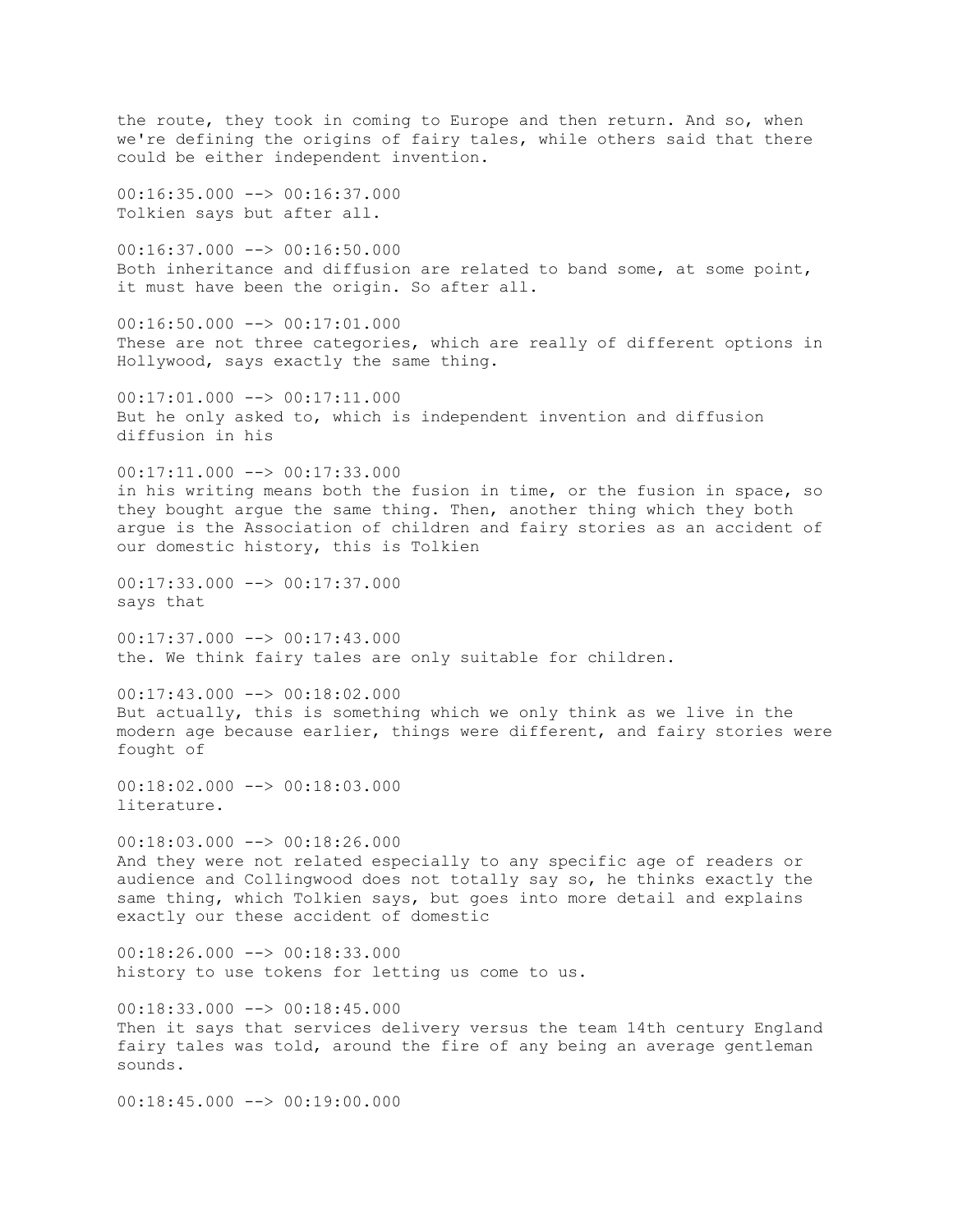While the telling of stories remain the normal practice your practice of society. at some point, there was no more incentive to think about it was good, it was good, it was then there is nowadays to ask the same question about cricket, the theme was accepted

 $00:19:00.000$  -->  $00:19:11.000$ institution. And this is also what we found in our culture in Chaucer, and they just throw them on our own.

 $00:19:11.000$  -->  $00:19:17.000$ But after the Middle Ages between 1600 and 1800.

00:19:17.000 --> 00:19:22.000 The ancient institution disappear.

 $00:19:22.000$  -->  $00:19:35.000$ The people, the practice of telling them in other words that died out from among the look at the classes, the junction those would model the lives in the example of the Giants, but it's surviving water from the point of view that the grass is an alien

00:19:35.000 --> 00:19:46.000 wall, the world of the lower classes to be more precise, it's surviving, not in the lower classes as such, but in the past century or agricultural lower class. And so by degrees of the ancient stories became a sequel to the property was like that society,

 $00:19:46.000$  -->  $00:19:59.000$ The ancient stories became a sequel to the property or secret society, from which the person will automatically be excluded. It was only the children as yet uncontaminated by the passion, would be able me to to kind of honor a membership and answer the

 $00:19:59.000$   $\longrightarrow$   $00:20:08.000$ children smells figures in the history of followers study as the main channel for each additional stories filter through into the located class.

00:20:08.000 --> 00:20:10.000 So, I think.

 $00:20:10.000$  -->  $00:20:14.000$ Apart from the fact that they agree in many respects.

 $00:20:14.000$  -->  $00:20:33.000$ They are also in some way complimentary, in the sense that here we find that reading by reading calling Buddha on this topic. Actually, clarifies to us better than talking does what he is referring to.

00:20:33.000 --> 00:20:46.000 And I think this is very strong proof of the probability of their encounter and debate on the topic.

 $00:20:46.000$   $\longrightarrow$   $00:21:13.000$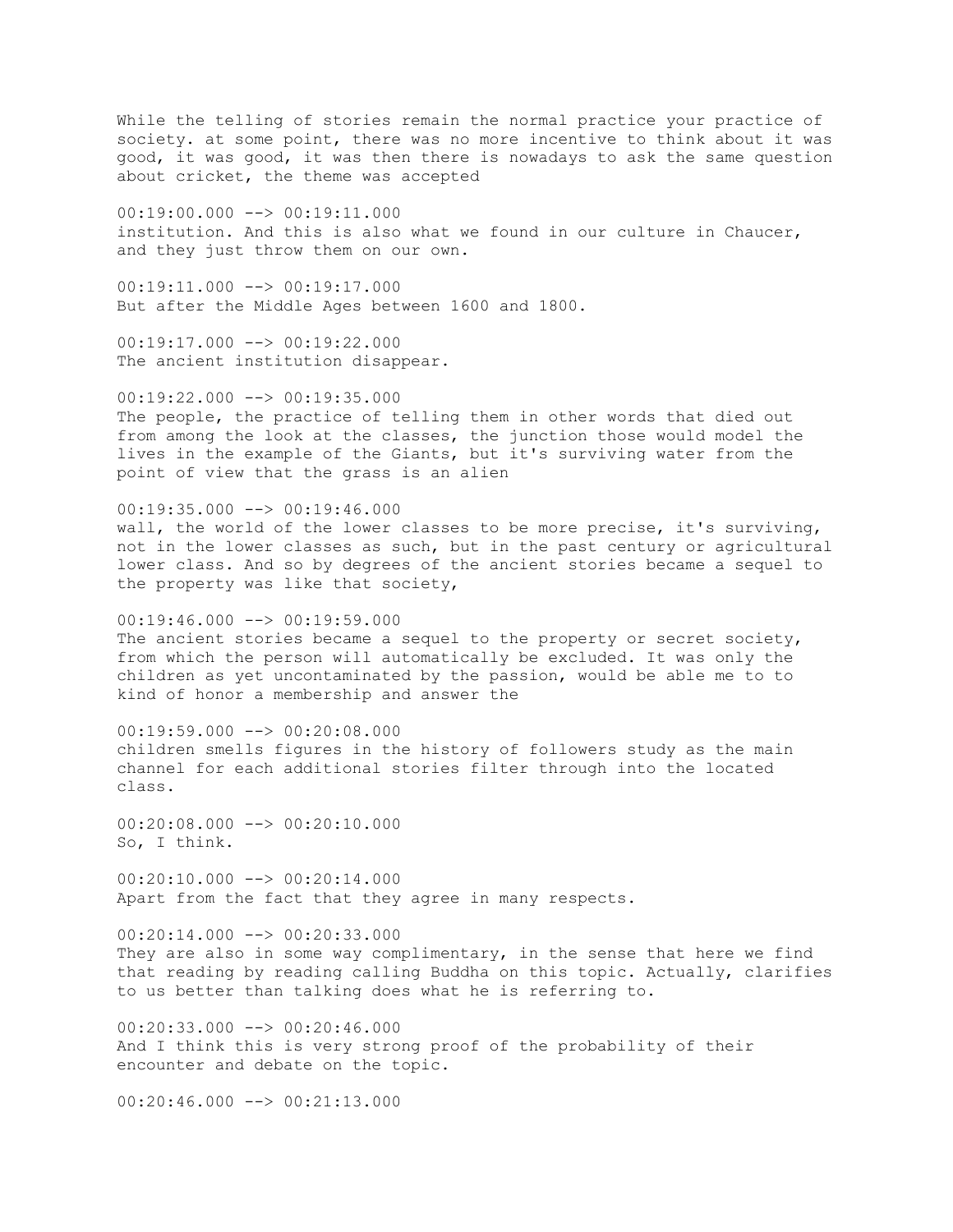Now, to move on to their functions of fantasy of fairy stories, and I will leave Collingwood aside for a moment, because I want to explain our talking defines fantasy and the roots of this concept of fantasy that you know a very famous passage of on fairy

#### 00:21:13.000 --> 00:21:27.000

stories. Tolkien says that you are mind and only the powers of digestion absorption is not only green grass discriminating from other things, and finding it's fair to look upon but sees that it is green, as well as being Russ, but top our food are stimulating

00:21:27.000 --> 00:21:40.000

to the very faculty that produce it was the invention of the object you know spring conditioning is more important, and that is not surprising section contestants but you need to be said to be only another objective parts of speech analytical grammar,

 $00:21:40.000$  -->  $00:21:58.000$ the mind that thought of light gray yellow Steve's with also come see the magic that make everything slight unable to fly down, relax into your logo, that's the rock into this with water, it could do do on the other inevitably the boss.

00:21:58.000 --> 00:22:19.000 And I think that this concept of Tolkien is actually the same with the competitive, or dissociative Fantasia or fantastic in Greek, which belongs to men only Thomas Aquinas.

00:22:19.000 --> 00:22:49.000 And he defines it as the ability to combine and associate fantasy. They are mentally emerges as when to what from some Thomas from the imaginary form of golden imaginary form of a mountain, we compose the one form of a gold mountain which you have never

00:22:50.000 --> 00:23:06.000 is, even though we have proof that document new St Thomas because he owned a copy of the Summa theological by Thomas.

 $00:23:06.000$  -->  $00:23:15.000$ We do not even need to specify that stalking you.

00:23:15.000 --> 00:23:23.000 Aquinas because even if it didn't which is not the case but even if he hadn't known him.

 $00:23:23.000$  -->  $00:23:44.000$ He would still be aware of this concept because it was widespread in Europe throughout the Middle Ages, and even lighter as backup justifies it, it talks about the five inward body needs, which are common with a multinational fantastic information, and

 $00:23:44.000$   $\longrightarrow$   $00:23:54.000$ and manga, and this is the same as St Thomas, which we're seeing one slide ago.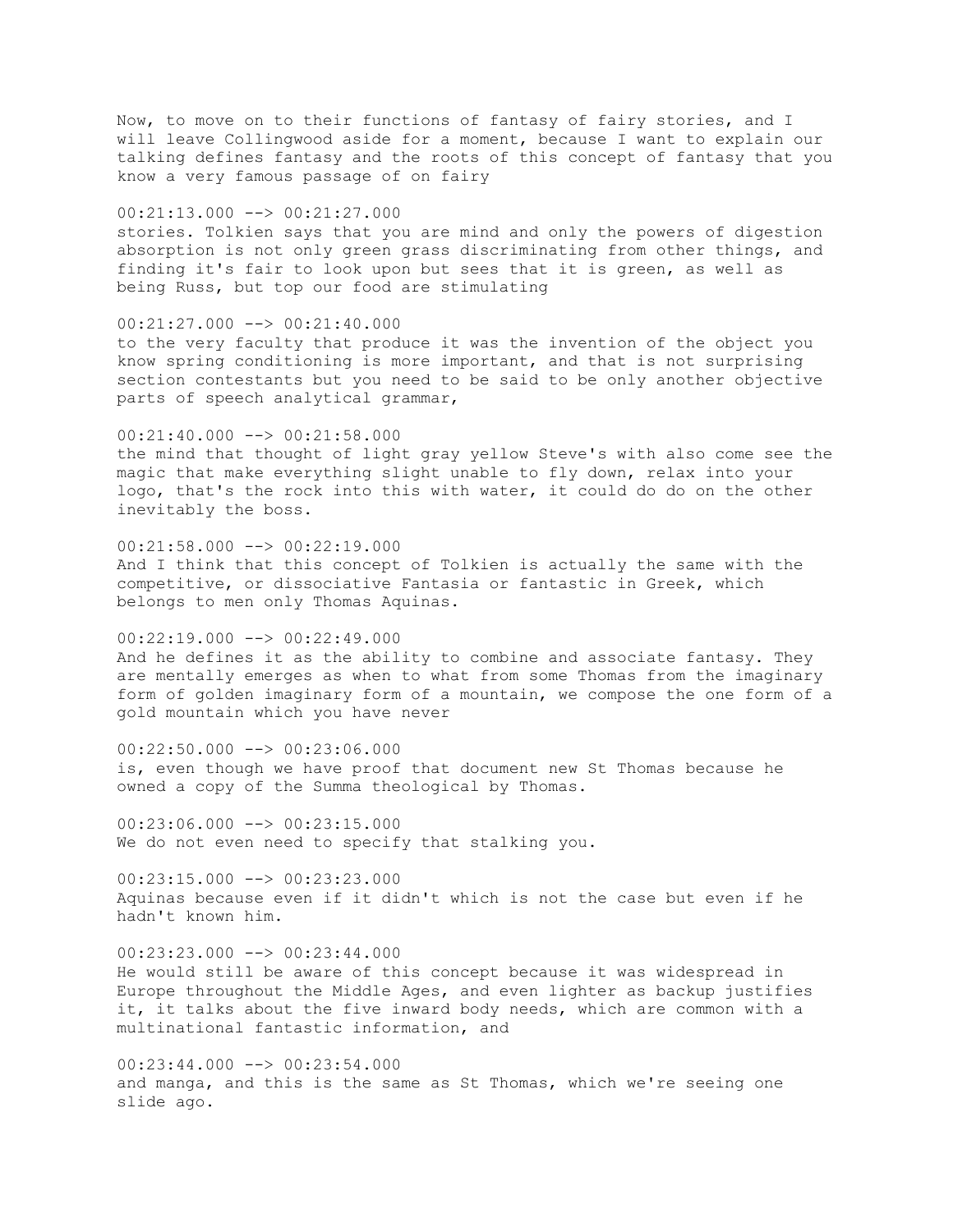$00:23:54.000$  -->  $00:24:05.000$ And the, the distinction between imagination and fantasy in Middle English is the same.

00:24:05.000 --> 00:24:25.000 In some Thomas because imagination is the ability to act as a storage of images and fantasy is the active imagination, productive imagination, which can be seen dissociate or associate mental images.

 $00:24:25.000$  -->  $00:24:34.000$ Among them, and so they are so called this immediately likenesses or images of things.

00:24:34.000 --> 00:24:52.000 And the, this is very clearly specified in Bangkok's charities, the Garnet, and this is also found in john litigate, which is also from the Middle English, period.

00:24:52.000 --> 00:24:58.000 And, in his book of try it says that the.

00:24:58.000 --> 00:25:28.000 There was a story where Mr one, which was more like a finger made in fairy than any work rocked by fantasy. And so, they, they were even more beautiful than what one could imagine, this is the, the, what you meant.

 $00:25:30.000$  -->  $00:25:54.000$ that's actually sense of the word fantasy, which is very I sense because fantasy is compared to the light of God Himself fantasy is first compared to the light of the sun, which allows us to see.

 $00:25:54.000$  -->  $00:26:02.000$ And then, is compared to the intellectual light, the mantle light.

 $00:26:02.000$  -->  $00:26:32.000$ The light of the human mind, which is bestowed to man. By God, in order for them to understand things. And so, in this sense, fantasy is like something which is way between light.

 $00:26:33.000$  -->  $00:26:40.000$ interesting, and I think talking was aware.

00:26:40.000 --> 00:27:06.000 We have no idea whether he had backup, but I think that, either from package or from other authors, he was aware of this concept. A this is also what is found in dental Yadier because it says that before the vision of God in Paradise, your first felt

 $00:27:06.000$  -->  $00:27:20.000$ my fantasy. So we found a fantasy. But my design and we were moved already like we're working on it firmly by the sun and get his thoughts, and I don't read the Polycom because there's no time.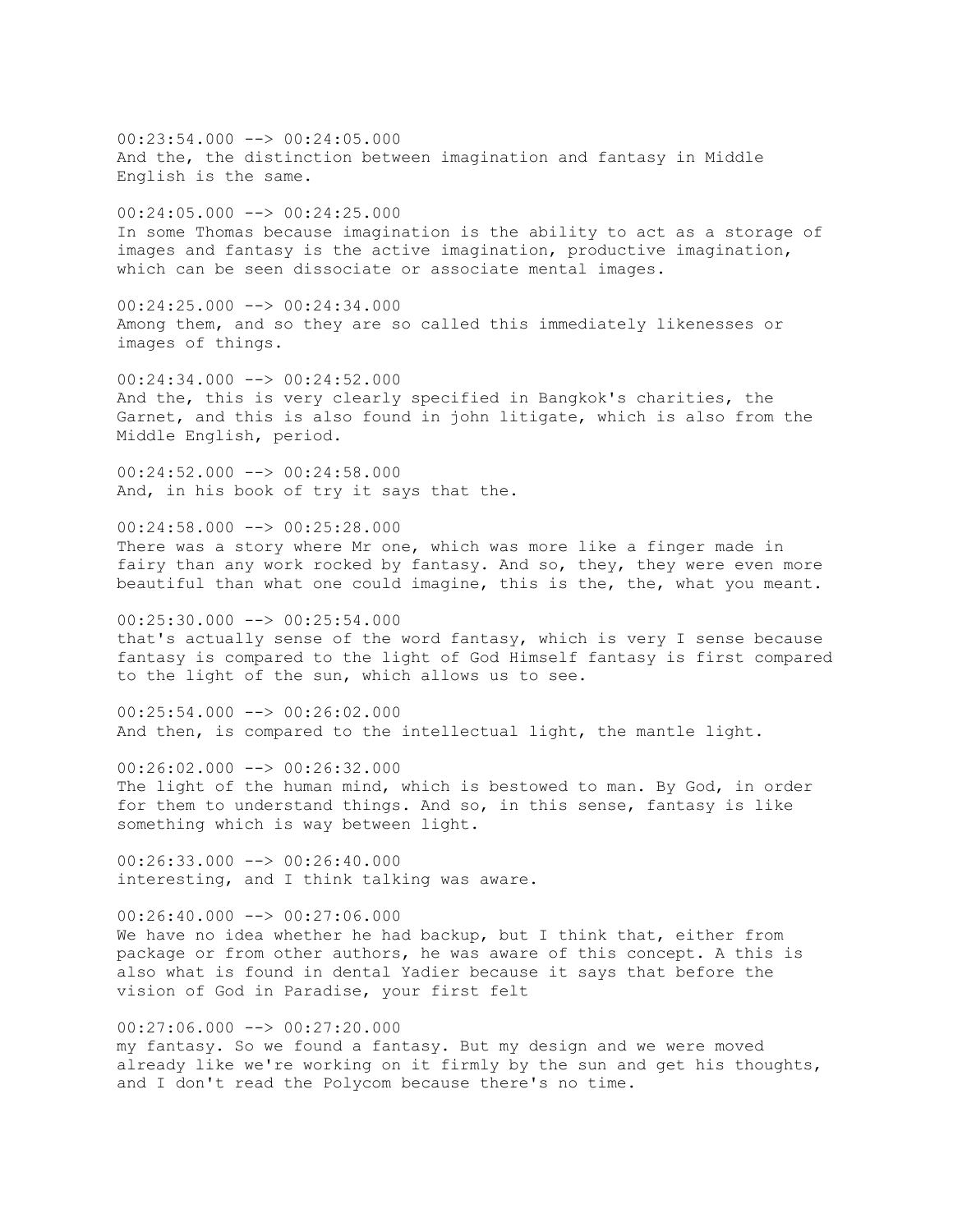$00:27:20.000$  -->  $00:27:37.000$ And also recovery, as a theological meeting, because we found them in many words throughout Middle English period is that it is used to refer to Christ, to the recovery. 00:27:37.000 --> 00:27:47.000 In this case recovering means salvation, or means resurrection. In Roman, but also in.  $00:27:47.000$  -->  $00:28:00.000$ In the patients by the import a crisis mentioned to be that recover and  $00:28:00.000$  -->  $00:28:15.000$ recover is also baptism in a place in a passage from Sunday of gods, and it is the future beginning of the Holy Land briefly sensing the on Monday, and also interestingly which explains the picture.  $00:28:15.000$  -->  $00:28:24.000$ It is also the power of the Grail to Lance road. 00:28:24.000 --> 00:28:38.000 And also, perhaps, surprisingly, but also escape as a theological sense because it can be the escape from the fiends of Al, and so it still means salvation. 00:28:38.000 --> 00:29:02.000 And it's particularly interesting to track that also some Peters to be bashed by an angel from reason is an escape, is to find that escape. And so, this is a painting, representing some Peters escape. 00:29:02.000 --> 00:29:05.000 And to conclude.  $00:29:05.000$  -->  $00:29:33.000$ We are not surprised to learn this constellation is also a theological concept to both because talking explicitly defines it saw him, and because probably we we could have not is the construction of philosophy by Bruce you say, an ISA, and what which  $00:29:33.000$   $\rightarrow$   $\rightarrow$  00:29:44.000 talking new, especially in this last lesson by the great, but that's also more, and that's. 00:29:44.000 --> 00:30:00.000 I've never heard it been pointed out that construction is also the role of the Holy Spirit of Christ lives are warm world, and he left behind.  $00:30:00.000$   $\rightarrow$   $\rightarrow$  00:30:13.000 His Holy Spirit, as the console idol, so that his disciples are not are not left alone when he's gone. And he's also called the come forth.  $00:30:13.000$  -->  $00:30:21.000$ But it's really the same concept. And I also would like to point out that in.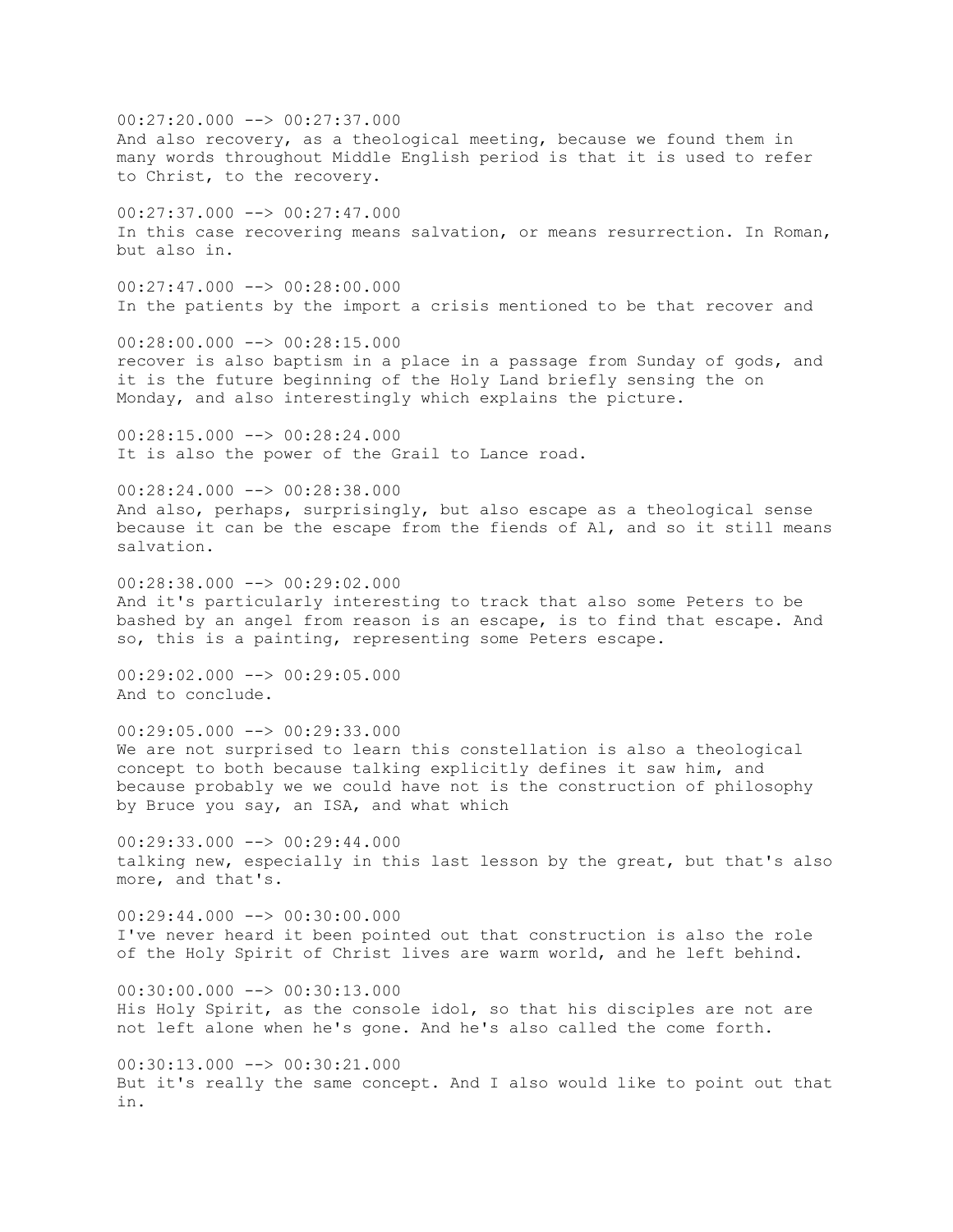00:30:21.000 --> 00:30:31.000 In common language today, both in Italian and in English consolation is fought off. 00:30:31.000 --> 00:30:48.000 Something like reparation have some arm done. But actually, in the Christian, meaning construction is much more than that it's not just.  $00:30:48.000$  -->  $00:30:50.000$  $T$ .  $00:30:50.000$  -->  $00:31:05.000$ It's not just like telling somebody I add to that, I want to make peace with him, but it's more like 00:31:05.000 --> 00:31:31.000 making great offering a very expensive gifts to this person in Revelation, so it's operation, it's a generous reparation and a is the ability to both work things up, and even 00:31:31.000 --> 00:31:50.000 got to a better position than we were at start. And so, I would like to conclude by citing from John's Gospel, these things that were spoken to you being yet presently view but the Comforter, which is the only gospel, whom the Father will send in my name  $00:31:50.000$  -->  $00:31:57.000$ is teacher things, and bring those things to your remembrance whatsoever I said unto you.  $00:31:57.000$  -->  $00:32:01.000$ Thanks, everybody. 00:32:01.000 --> 00:32:08.000 Thank you so much.  $00:32:08.000$  -->  $00:32:12.000$ I'm going to spotlight you and would you be open to taking questions.  $00:32:12.000$  -->  $00:32:25.000$ Yeah, wonderful if folks would like to raise their hand on zoom for the questions that you have. And Giovanni Would you like to call on people or would you like me to  $00:32:25.000$   $\rightarrow$   $00:32:32.000$ not so why don't we start with I'll do it and then you can hop in as you see fit. Okay. 00:32:32.000 --> 00:32:33.000 Okay.  $00:32:33.000$  -->  $00:32:43.000$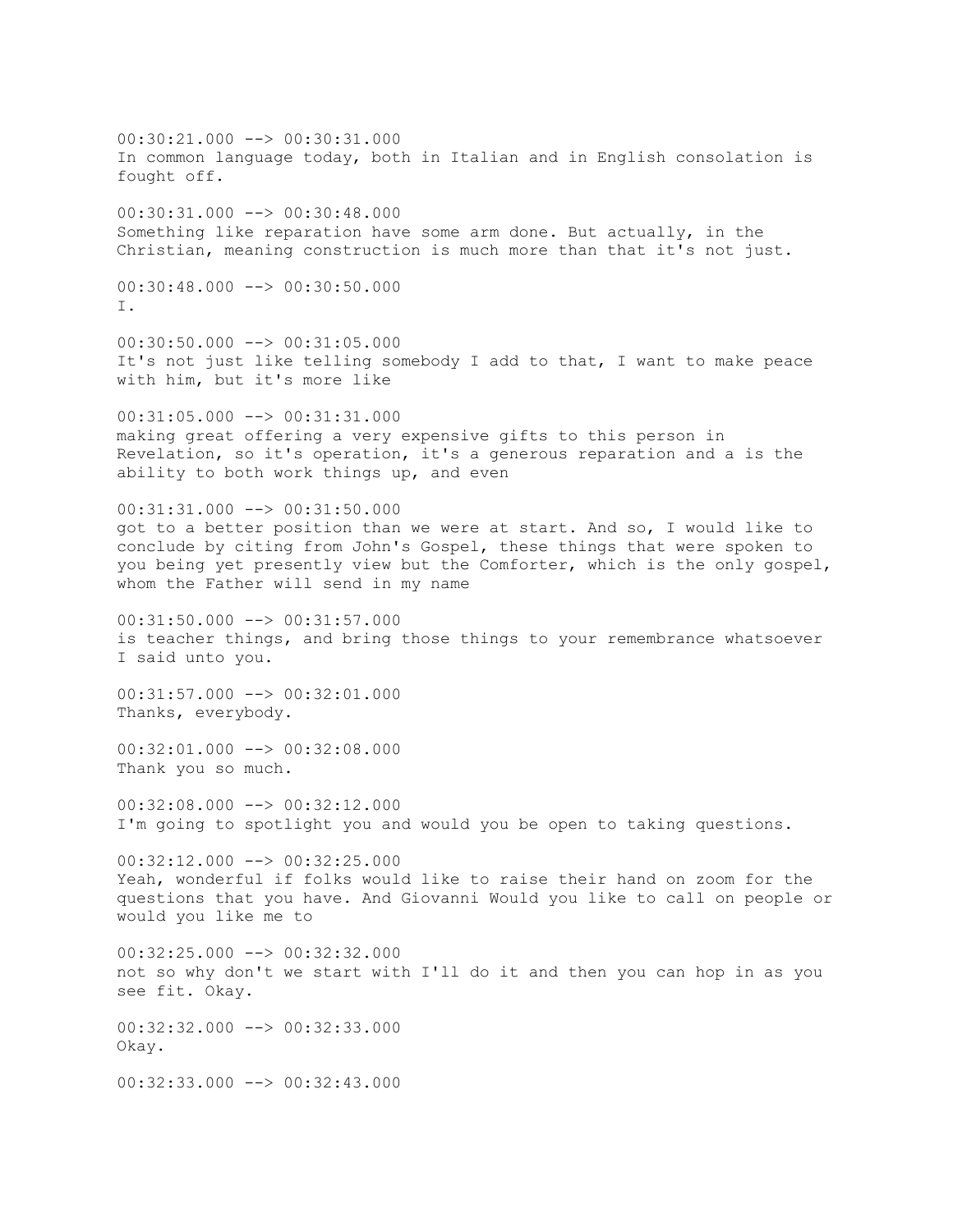Wonderful. All right, if folks can either, you can use the raise hand tool which is at the bottom of your screen under reactions.

 $00:32:43.000$   $\rightarrow$   $\rightarrow$  00:32:50.000 If you have some questions for our speaker.

 $00:32:50.000$  -->  $00:32:54.000$ Graham said that he enjoyed it Pauline said that was brilliant.

00:32:54.000 --> 00:32:57.000 Brenton I see you're clapping hands.

 $00:32:57.000$  -->  $00:33:09.000$ Sorry I obviously am relying on kind of hand totally fine so she'd be on this was really intriguing, I appreciate your approach. What I like about the approach.

00:33:09.000 --> 00:33:17.000 Besides having never thought of it myself is that it doesn't reduce like it doesn't narrow, like if I were to say.

00:33:17.000 --> 00:33:37.000 A Eucharistic look at Tolkien's theology and of recovery and constellation right that that's good but it narrows it maybe more specifically, and I agree that you don't necessarily have to have links from talking to these sources because those sources

 $00:33:37.000$  -->  $00:33:52.000$ are cultural and religious moving up in through others to into tokens, environment, right. But, like, is there, like, Is there any narrowing like is there.

 $00:33:52.000$  -->  $00:34:08.000$ Is there any source that's too far away like is there any limitation of method to this kind of discovery that one should make or like what kind of guide would you give to somebody who wants to do the same kind of hunt through the through the world of

00:34:08.000 --> 00:34:22.000 sources, but it's a very interesting question. Thanks, and I felt about it. And I think that we

00:34:22.000 --> 00:34:51.000 should be able to point out the some connection which are certain and specified or, at least, very body, power fully implied in what is being said in the text, or we should have asked for example, in a few cases so excited.

00:34:51.000 --> 00:34:59.000 We should have evidence that talking on the precise book or discussed a precise altar.

 $00:34:59.000$  -->  $00:35:28.000$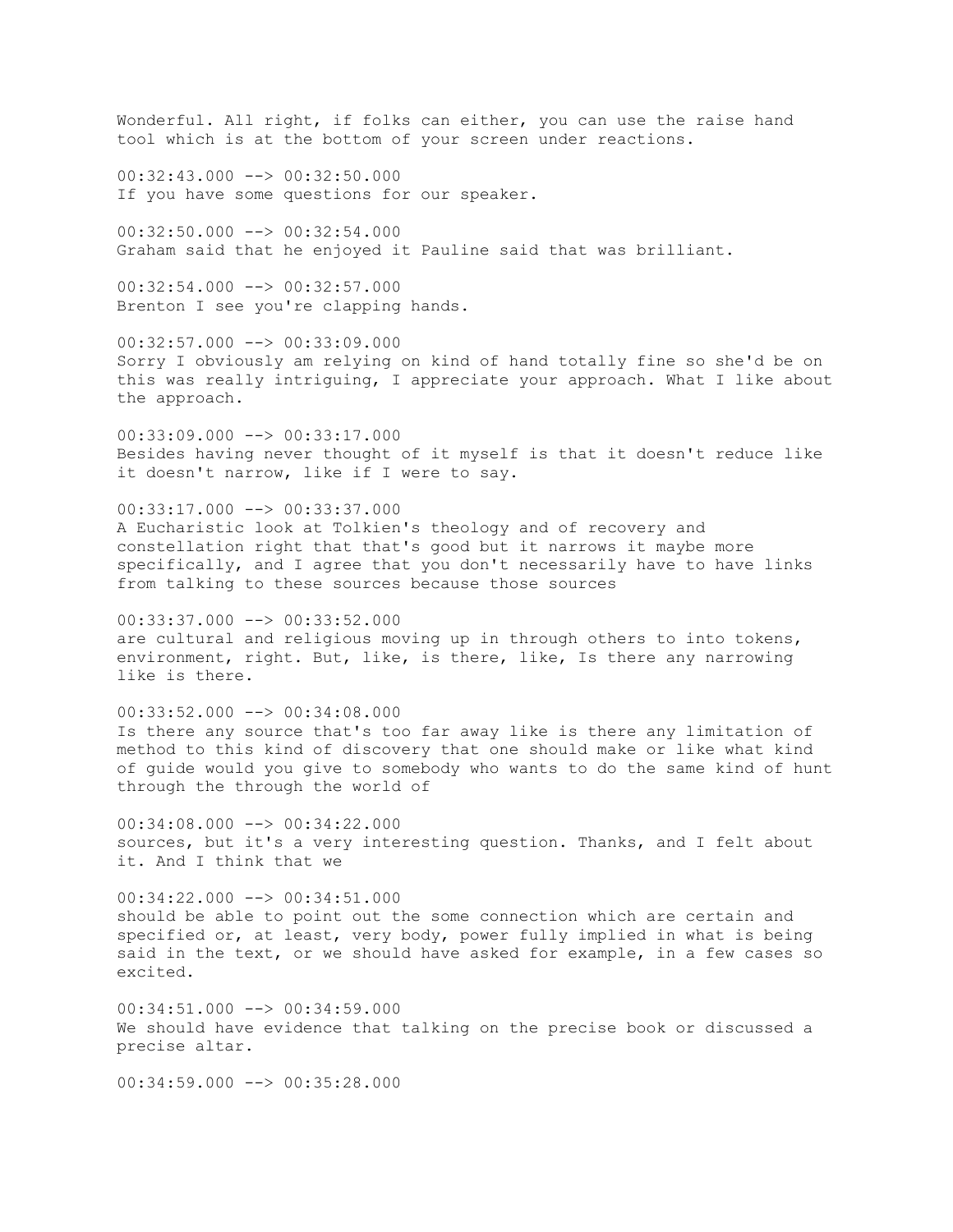but it should still be possible to have cultural to to propose a cultural are galantamine if somebody is studying for decades, a subject, even broad subject, but he spent his whole life studying it.  $00:35:28.000$  -->  $00:35:55.000$ At some point, he should have come in touch with all major tendencies in the subject is studying. And so, but even if we were wrong. We, in, in, in saying that he took inspiration from that it would still be  $00:35:55.000$  -->  $00:36:01.000$ justified by the fact that, 00:36:01.000 --> 00:36:18.000 as, as a cultural phenomenon, it would still be it makes sense. I mean, for example, we, we could. It's also related to the question I asked the rental our yesterday.  $00:36:18.000$  -->  $00:36:36.000$ I asked him why he pointed out, Giambattista vehicles philosophy as an important reference to understand both calling and talking and I, I don't mean to exclude that. 00:36:36.000 --> 00:36:41.000 But I think that if we are doing this. 00:36:41.000 --> 00:36:58.000 We're making this argument that we should also ask ourselves, What we're equal sources at some point it's natural. The saw like with fairy stories or stories in general. 00:36:58.000 --> 00:37:17.000 At some point, that stealer the independent invention of somebody, and sometimes we are even able to tell the first proponent of have an argument was or or storing in this case studies.  $00:37:17.000$   $\longrightarrow$   $00:37:31.000$ I mean, it's difficult to trace fairy stories back to an independent invention because they go back to the dawn of time probably a stocking says the tongue the title and the mind, or Cleveland. 00:37:31.000 --> 00:37:39.000 And so it but in case of philosophical arguments. 00:37:39.000 --> 00:37:57.000 We have the witnesses testify for us that, that concept was first stated by, and we have a name. And so, we are sure that before.  $00:37:57.000$  -->  $00:38:03.000$ plateau nobody said that finger or before. 00:38:03.000 --> 00:38:10.000 I don't know, before almost nobody Sangha that the hero.  $00:38:10.000$   $\longrightarrow$   $00:38:26.000$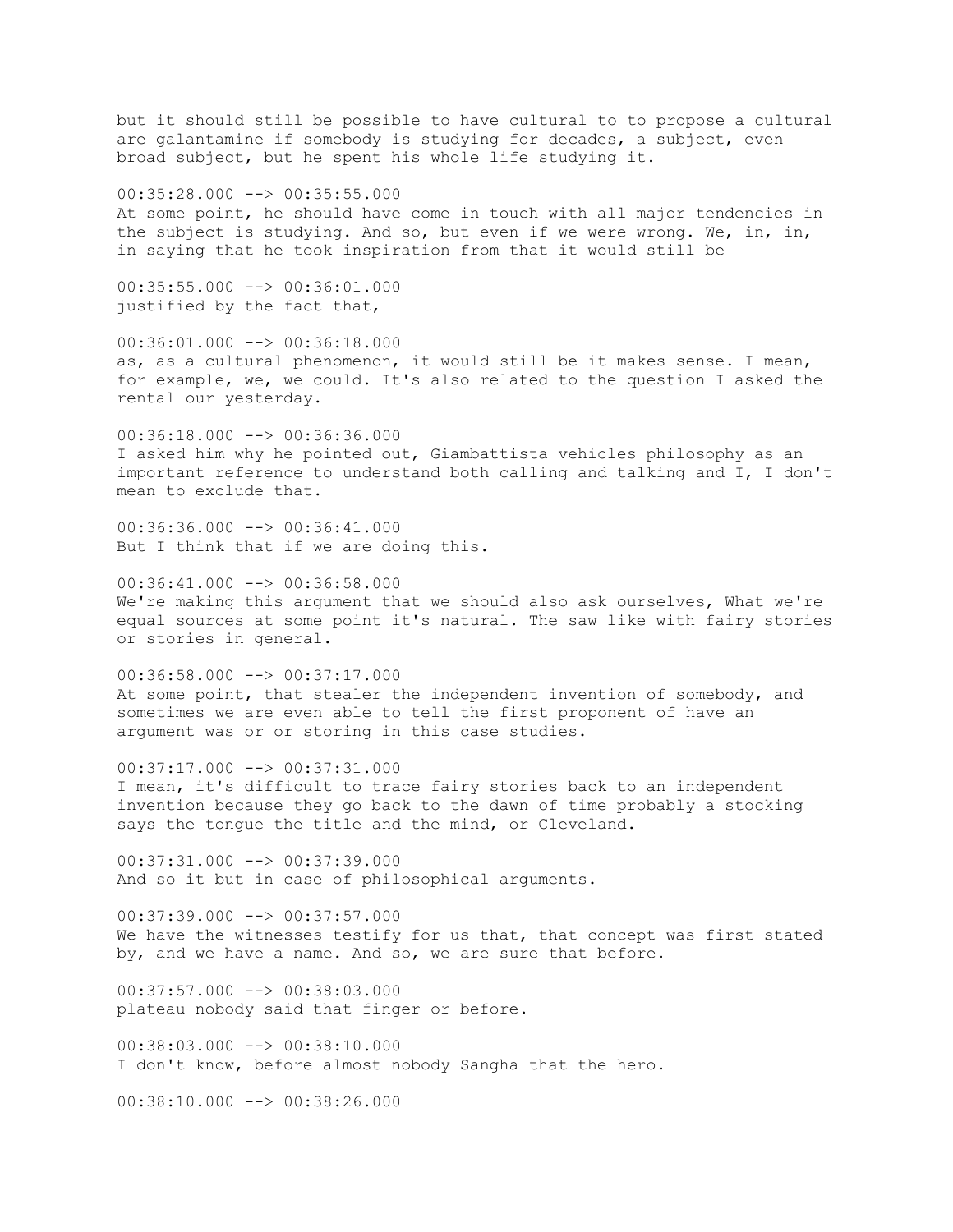So, I think it's it's fascinating. And em, extent to which we can expand is does not need to be limited  $00:38:26.000$  -->  $00:38:41.000$ in as an absolute. I mean that's these limits and nobody can walk beyond that, but it should be a limit to which is only given by the focus, you need in your study.  $00:38:41.000$  -->  $00:38:45.000$ I hope that this is understandable as a minute.  $00:38:45.000$  -->  $00:39:05.000$ Can I just, like, just to repeat what I think you might be saying so with talking specifically, and. Okay. Yes, so not specifically the stories. You have a concentric circle of connections to talking fully confirmed probable possible.  $00:39:05.000$  -->  $00:39:15.000$ Yeah, and you can align it across that with what we know to be his ideas, and then moving out from that is that sort of a three dimensional model. Okay, great. 00:39:15.000 --> 00:39:23.000 That's that helps me clarify what I think I'm probably already doing. So thank you. Okay.  $00:39:23.000$  -->  $00:39:26.000$ and I see Alyssa case hand is up. 00:39:26.000 --> 00:39:31.000 Yes, thank you. So, this is not so much a question as a comment.  $00:39:31.000$  -->  $00:39:42.000$ And unfortunately, I finally bought on various stories by talking but I haven't read it yet so I'm sure that my comic could be richer if I had but some.  $00:39:42.000$  -->  $00:40:03.000$ Today I will start it. Anyway, um, I often think when I'm reading fantasy, or watching superhero movies and stuff like that about our desire to have abilities and power that we don't have, and how well I, I'm a believer. 00:40:03.000 --> 00:40:11.000 And so I think of the fall, and the abilities that we had before the fall.  $00:40:11.000$   $\longrightarrow$  00:40:32.000 And I even see in the lives of some Catholic saints, how, you know, people who, who reach a certain level of purity and holiness and detachment. Actually, regain, or you know they they start to have these abilities of like being able to move from place  $00:40:32.000$  -->  $00:40:37.000$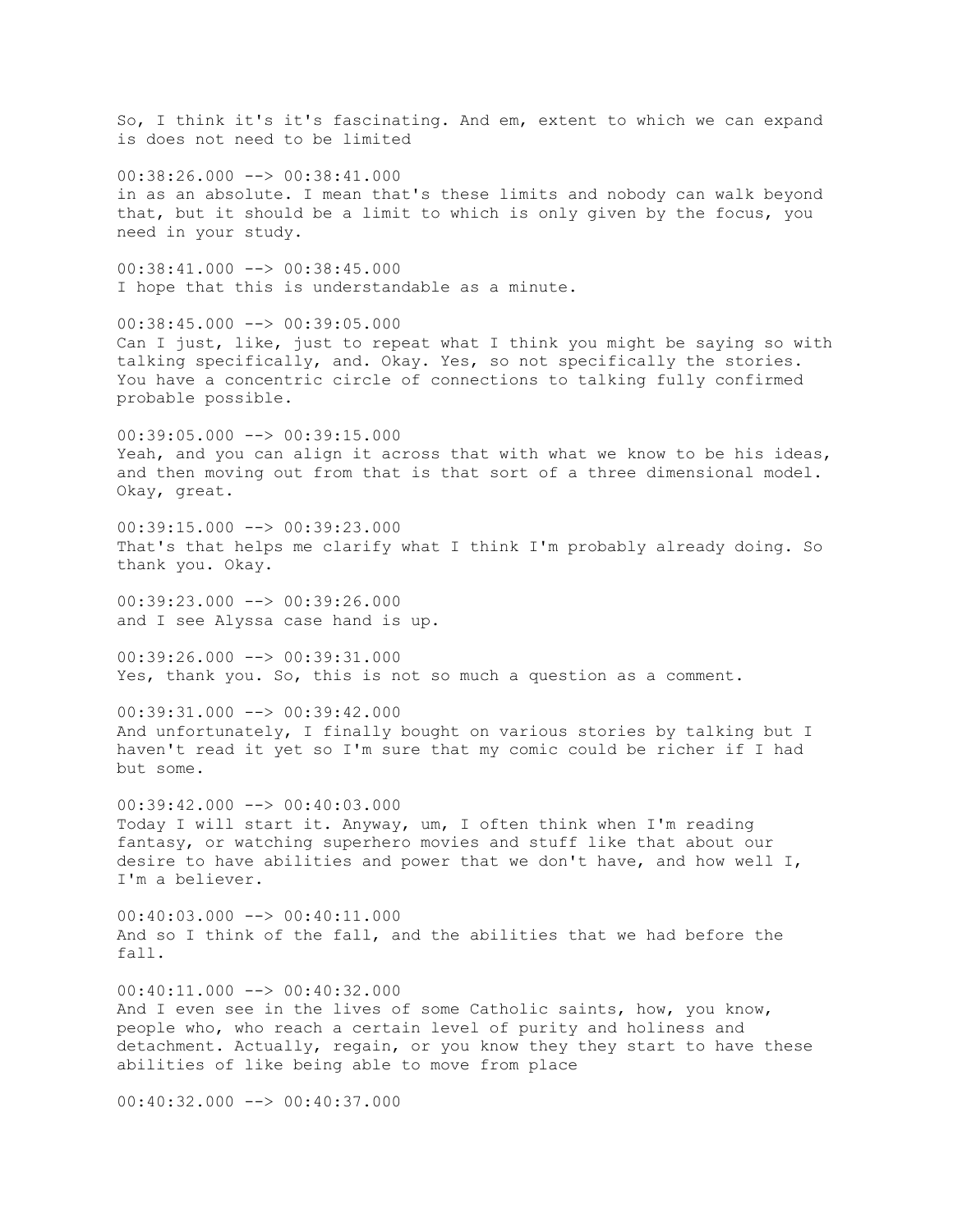to place or be in two places at the same time or read people's thoughts and things like that.  $00:40:37.000$   $\longrightarrow$  00:40:48.000 And so, that came to mind when you were talking about the difference between fantasy and imagination, because I'm. 00:40:48.000 --> 00:40:50.000 I really like that.  $00:40:50.000$  -->  $00:41:10.000$ What you said that was so enlightening and it occurred to me that kind of the in a way the definition of Fairyland is or fairy is a place where we have those powers that feel natural to us in some way but that we don't have any more. 00:41:10.000 --> 00:41:14.000 or, you know, we don't have them and. 00:41:14.000 --> 00:41:32.000 And so in that respect it reflects that definition of fantasy you were talking about where it's halfway between just our pedestrian imagination and the divine light because  $00:41:32.000$  -->  $00:41:53.000$ that place, the place of fantasy which would be fairy is a place where, where we are closer to God, because we have some of those abilities again and we are empowered to be, you know, effective. 00:41:53.000 --> 00:42:04.000 So it's not just, I don't know if that's coming across clearly but it's kind of in between place we're not able to actually run the entire fantasy world that we create.  $00:42:04.000$  -->  $00:42:06.000$ You know we don't, the characters in the world.  $00:42:06.000$  -->  $00:42:25.000$ You know, are like we are in the fact that they don't have complete control over the world, but they have these intelligibility so it's kind of that halfway point between imagination and fantasy fans. 00:42:25.000 --> 00:42:43.000 This also talking saying in Scott actually quoting from Thomas Reimer bottle of the from the Middle Ages, and he says, Do you see the large way. That's the road to hell.  $00:42:43.000$   $\longrightarrow$   $00:42:49.000$ Do you see that. I'm just going by art. 00:42:49.000 --> 00:42:52.000 I only want to.

 $00:42:52.000$   $\rightarrow$   $\rightarrow$  00:43:06.000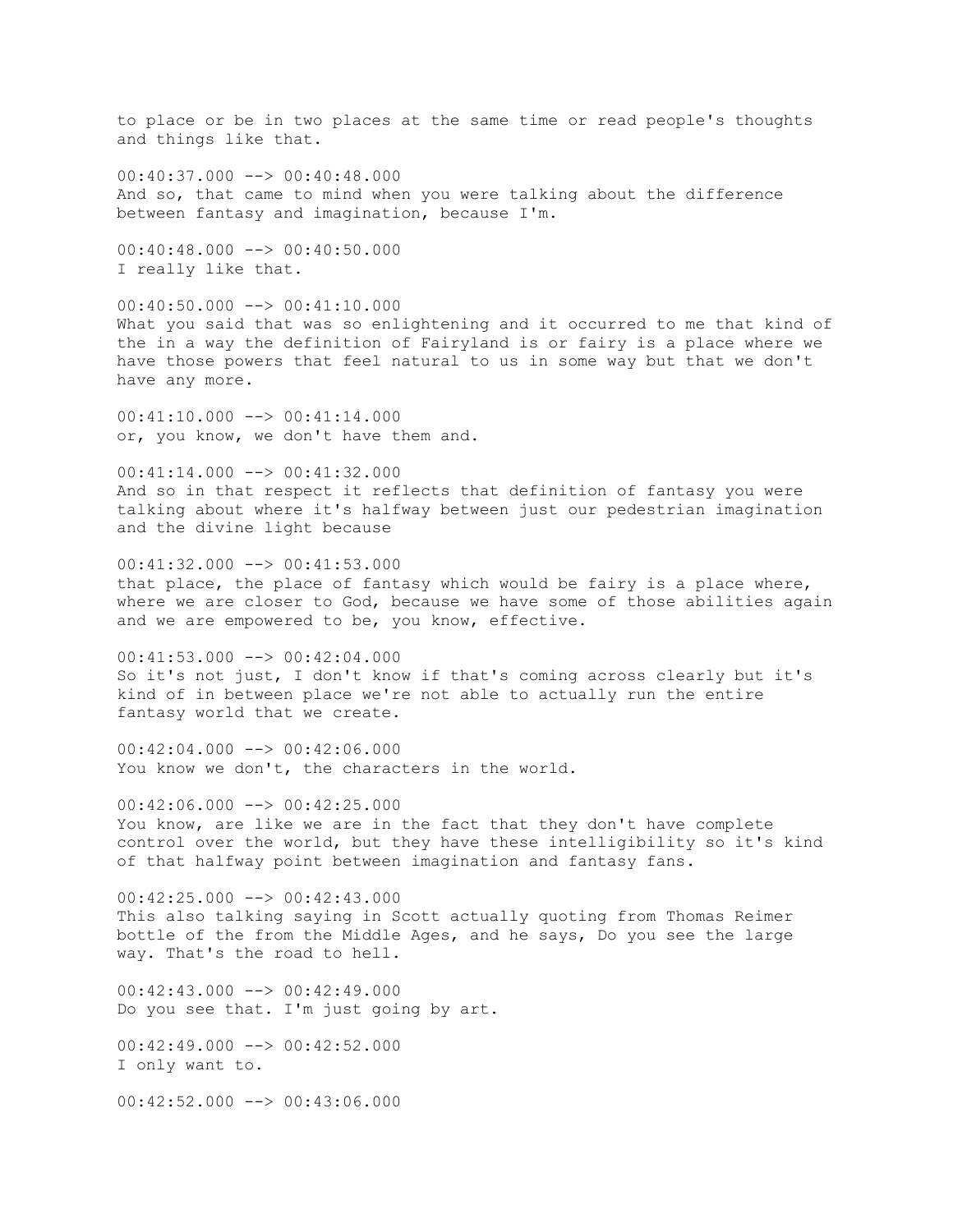Suppose the, the journal meaning, it says do you see the road where many walk that is the road to hell. Do you see the winding path.

 $00:43:06.000$   $\longrightarrow$  00:43:22.000 That's the road to reach virtue, even though only a few walk upon it. And we see that, that the path that goes through the green, and that is the road to failure where we are going.

00:43:22.000 --> 00:43:28.000 And so this is why it's the same because

00:43:28.000 --> 00:43:38.000 in some way, even while we still are in this world so we are not yet going to paradise.

 $00:43:38.000$   $\rightarrow$   $\rightarrow$  00:44:01.000 This steel rod which we can walk while staying on this earth, where we can get closer to God and so as you said the.

00:44:01.000 --> 00:44:19.000 But I am only a bit doubtful about the idea of powers because it's a bit different from Tompkins terminology. It's like when your bits, talk with Gabrielle.

 $00:44:19.000$  -->  $00:44:41.000$ And she says, I suppose you would call this magic. But for me, this word makes no sense because while she is just expressing yourself by our point of view or, at least, I think there's I think there's more than one way that people create the Create fairy

00:44:41.000 --> 00:44:52.000 in their works because because they have different worldviews and different ideas on where the power is coming from. Is it magic is it divine power.

 $00:44:52.000$  -->  $00:45:14.000$ You know, and also I wanted to say that it's kind of like a window into the spiritual world, some of the spiritual realities become visible in in fairy too, so you have like the, the evil beings with power, who you can see and interact with to.

00:45:14.000 --> 00:45:28.000 Oh sorry, I mean, you're all good we've got two minutes until we need to be all the way done so there is one question from Graham, we could continue this in the yellow track if maybe you want to answer that and then Graham maybe you can ask your question

 $00:45:28.000$   $\longrightarrow$   $00:45:30.000$ and the yellow track would that work for you.

00:45:30.000 --> 00:45:33.000 Yeah sure I can perfect isn't writing.

 $00:45:33.000$   $\rightarrow$   $\rightarrow$  00:45:44.000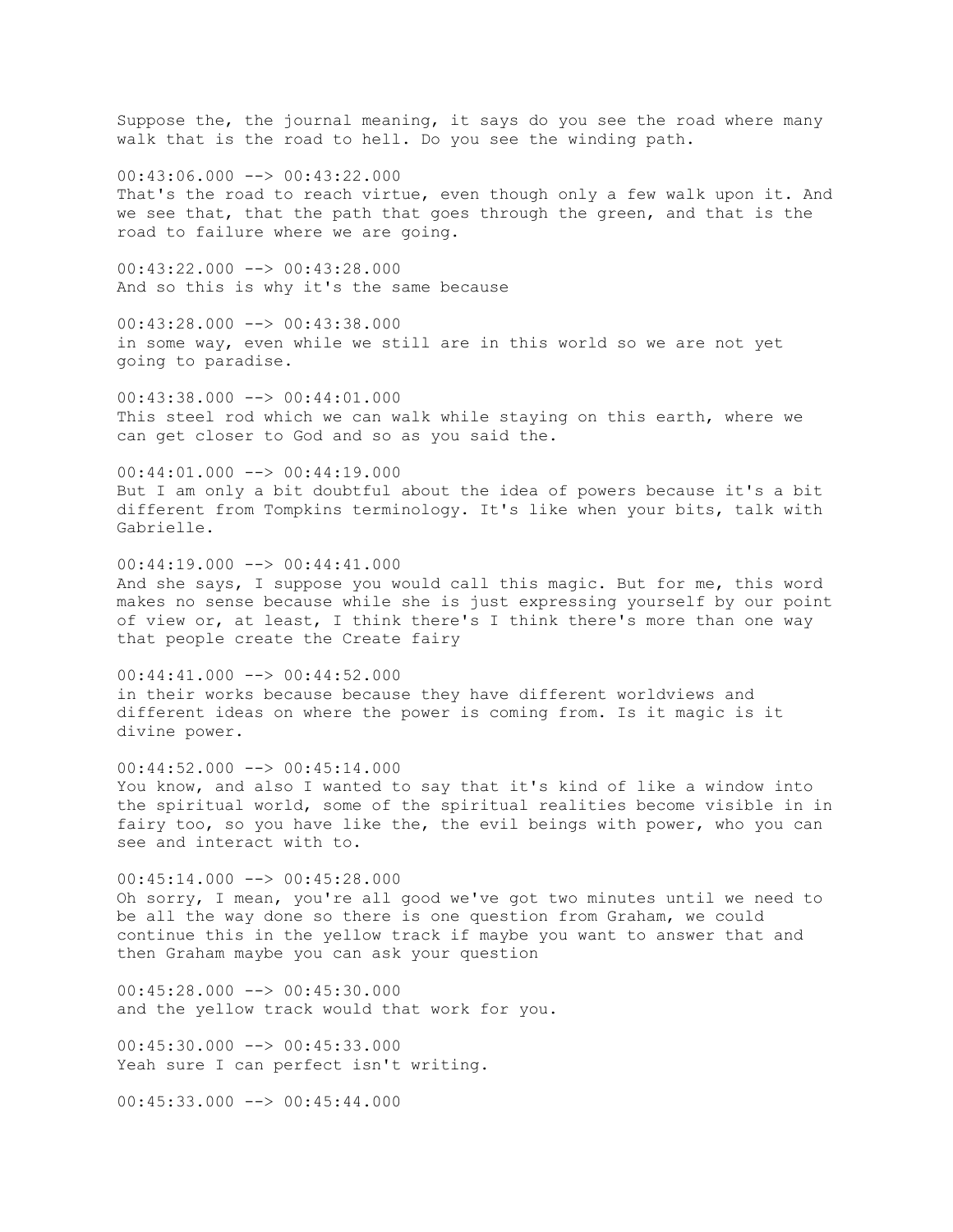Thank you. Alright, so please finish your point you have any Sorry for interrupting you okay I just meant to say that  $00:45:44.000$   $\longrightarrow$  00:46:01.000 I probably could accepted the definition of powers, as it's meant in philosophy because in philosophy power means the potential to have something to happen in the sense. 00:46:01.000 --> 00:46:14.000 It's not something which is related to the dark power, but it's more  $00:46:14.000$  -->  $00:46:20.000$ widespread sense, if I may say so.  $00:46:20.000$  -->  $00:46:22.000$ Thank you.  $00:46:22.000$  -->  $00:46:30.000$ Thank you so much. So, can do a round of applause or we can use our zoom clap your hands.  $00:46:30.000$  -->  $00:46:33.000$ Perfect, if you'd like.  $00:46:33.000$  -->  $00:46:47.000$ If you'd like to continue to contact the speaker of you'd like to put your email in the chat or on discord so folks can follow up with you and continue these very fruitful discussions. 00:46:47.000 --> 00:46:51.000 And next up.  $00:46:51.000$  -->  $00:46:53.000$ Let's see.  $00:46:53.000$  -->  $00:47:04.000$ I am Lynne, are you here by any chance, I see you're in the room I'm just trying to see if you're at your computer.  $00:47:04.000$  -->  $00:47:06.000$ Maybe, maybe not.  $00:47:06.000$  -->  $00:47:15.000$ I'm presenting and track green in 15 minutes and I was hoping to hand over host privileges to someone else that my replacement is not here yet. So, it's okay.  $00:47:15.000$   $\longrightarrow$   $00:47:17.000$ We'll figure it out. 00:47:17.000 --> 00:47:31.000 Next up in this track is from Alexandra to Mars representations of the red planet and CS Lewis, Robert Sawyer and Andy were from William Thompson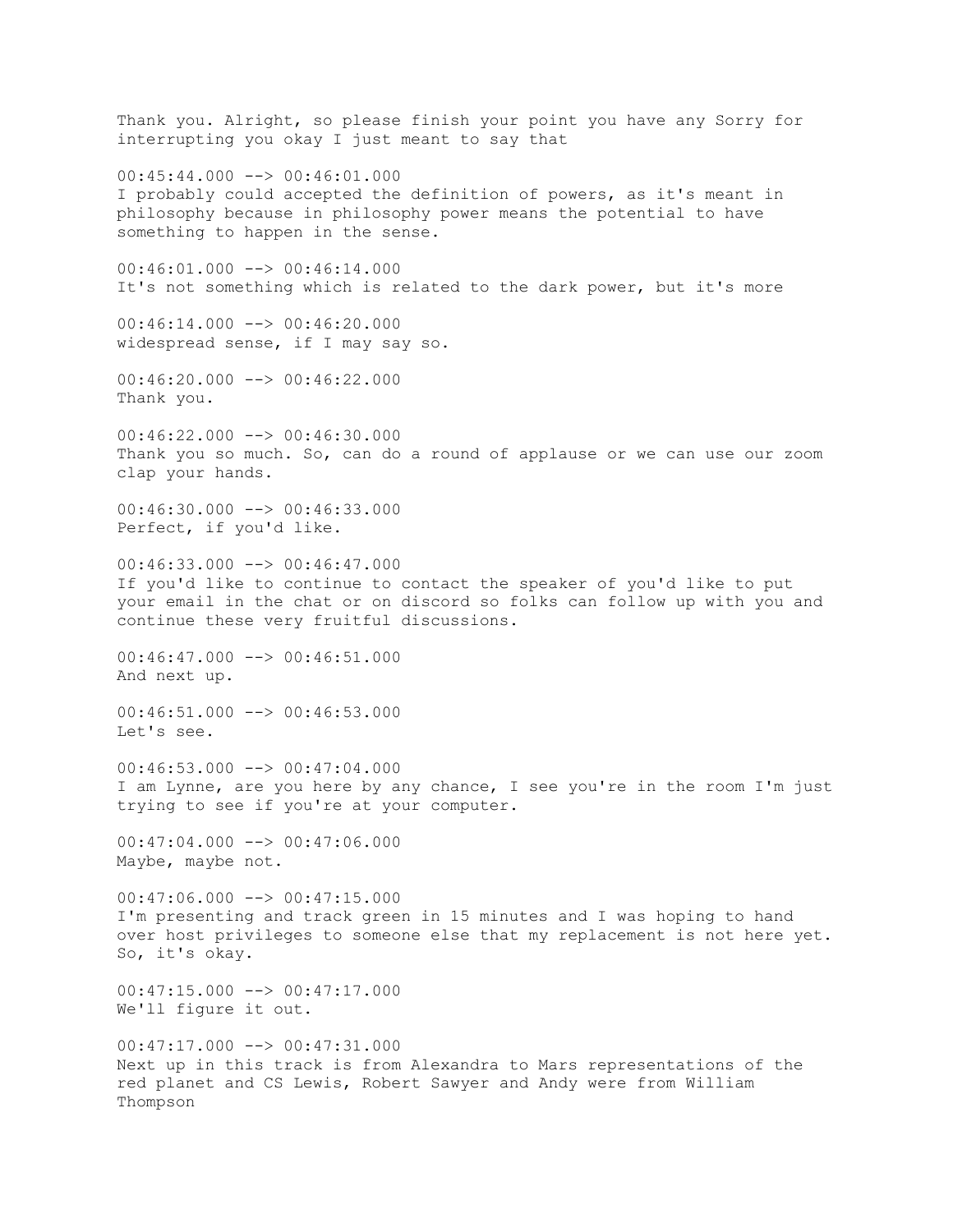00:47:31.000 --> 00:47:36.000 should be great fun.

 $00:47:36.000$  -->  $00:47:46.000$ Jessica if you want to make me host and go I'm saying for this session and then you can, you know, if I don't know how to rehearse but I'm sure.

 $00:47:46.000$  -->  $00:47:59.000$ Why don't I can bite down on my nerves for five minutes, and I am perfectly yeah so well bite my nerves for five minutes and then if then my nerves will take over in about five minutes.

 $00:47:59.000$  -->  $00:48:08.000$ I think didn't Graham still have a question. Yeah, Graham john asked a question. This is technically the setup time for William but he's not here yet so we can continue the prior prior conversation.

00:48:08.000 --> 00:48:11.000 Yeah, Graham do want to ask it.

 $00:48:11.000$  -->  $00:48:16.000$ Oh yeah, okay. Just a second.

 $00:48:16.000$  -->  $00:48:32.000$ Yes, so I had, I also typed it in the commentary but I just want to mention that in the natural sciences. It's my own background. It's very common that people discoveries or inventions arise, almost simultaneously.

00:48:32.000 --> 00:48:45.000 Or it could be slightly different times in different parts of the world. But, but without any influences it with it without the parties in question having directly communicated with each other at all.

 $00:48:45.000$  -->  $00:48:51.000$ It just the time for for for for for such a thing to arise.

 $00:48:51.000$  -->  $00:48:58.000$ The whole intellectual background and bits of data have have have reached a critical point so that all of a sudden.

00:48:58.000 --> 00:49:07.000 Lot of people coming are coming at the same time, over close to each other to similar conclusions. And I would imagine that's also true in the humanities as well.

 $00:49:07.000$   $\longrightarrow$  00:49:19.000 So, I just want to say that while the the source of the hunt for sources by by looking at similarities of thought is very important and very worthy pursuit.

 $00:49:19.000$  -->  $00:49:36.000$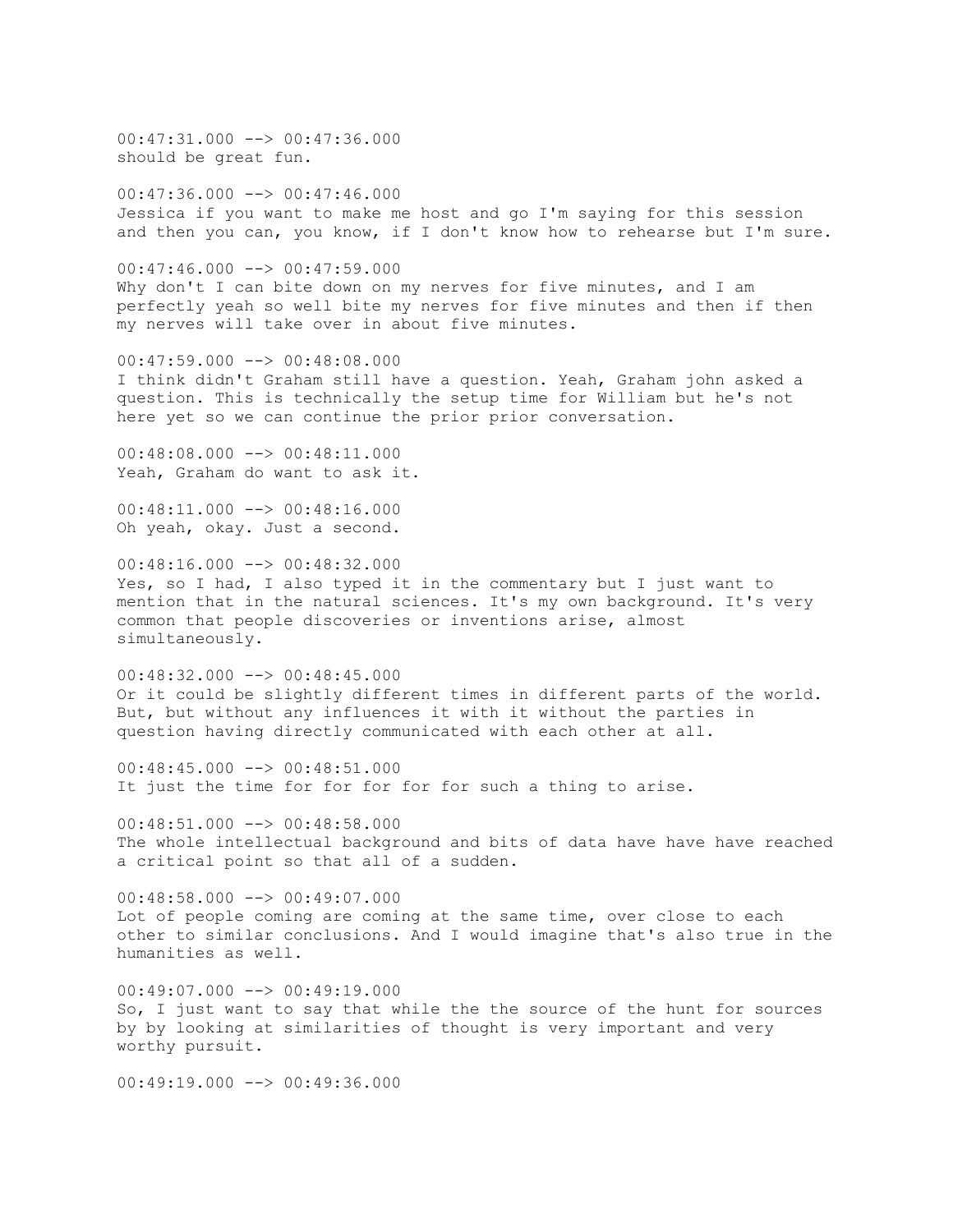It's, it's, well, what should always keep in mind that that both of the people in question might have gotten their, their ideas from a third party or a third very large group of parties each contributing a little tiny bit. 00:49:36.000 --> 00:49:37.000 My comment. 00:49:37.000 --> 00:49:46.000 Cool.  $00:49:46.000$  -->  $00:49:53.000$ There was one where the some point, while discussing.  $00:49:53.000$  -->  $00:50:02.000$ There were these two characters who pointed the precisely the same thing that at some point. 00:50:02.000 --> 00:50:27.000 It's like, as an idea as come down to earth from, we don't know.  $00:50:27.000$   $\rightarrow$   $\rightarrow$  00:50:47.000 are not in touch because probably some of them would be, because there are the social media and other ways to come into touch. Then, in the 19th century, for example, but still if you study story you can find that, I don't know for example romanticism 00:50:47.000 --> 00:51:10.000 was burning independently, or at least very, very impressive marching band in boxing France in Germany and Italy in the UK, and it's like everybody at some point was tired, we will with the alignment and they had to pursue a different track yeah so that's  $00:51:10.000$  -->  $00:51:17.000$ that's brilliant thanks. 00:51:17.000 --> 00:51:32.000 Yeah, it's like an emerging effect right there just comes a time when you invent the zero, right, he discovered the zero or like I don't know like yeah I think a crossbow the blast furnace yeah yeah like, Where did music come from like one culture, right, 00:51:32.000 --> 00:51:38.000 it would, I would, I would, I think it's a discovery not intervention and do this.  $00:51:38.000$  -->  $00:51:42.000$ And I think, yeah, so I don't know how you measure that like I guess I'm. 00:51:42.000 --> 00:52:05.000 When I was trying to Giovanni Think about your thing as method, I was really trying to resist over linear necessity, without losing kind of some control interior control so sort of what Graham was suggesting was one of those possibilities.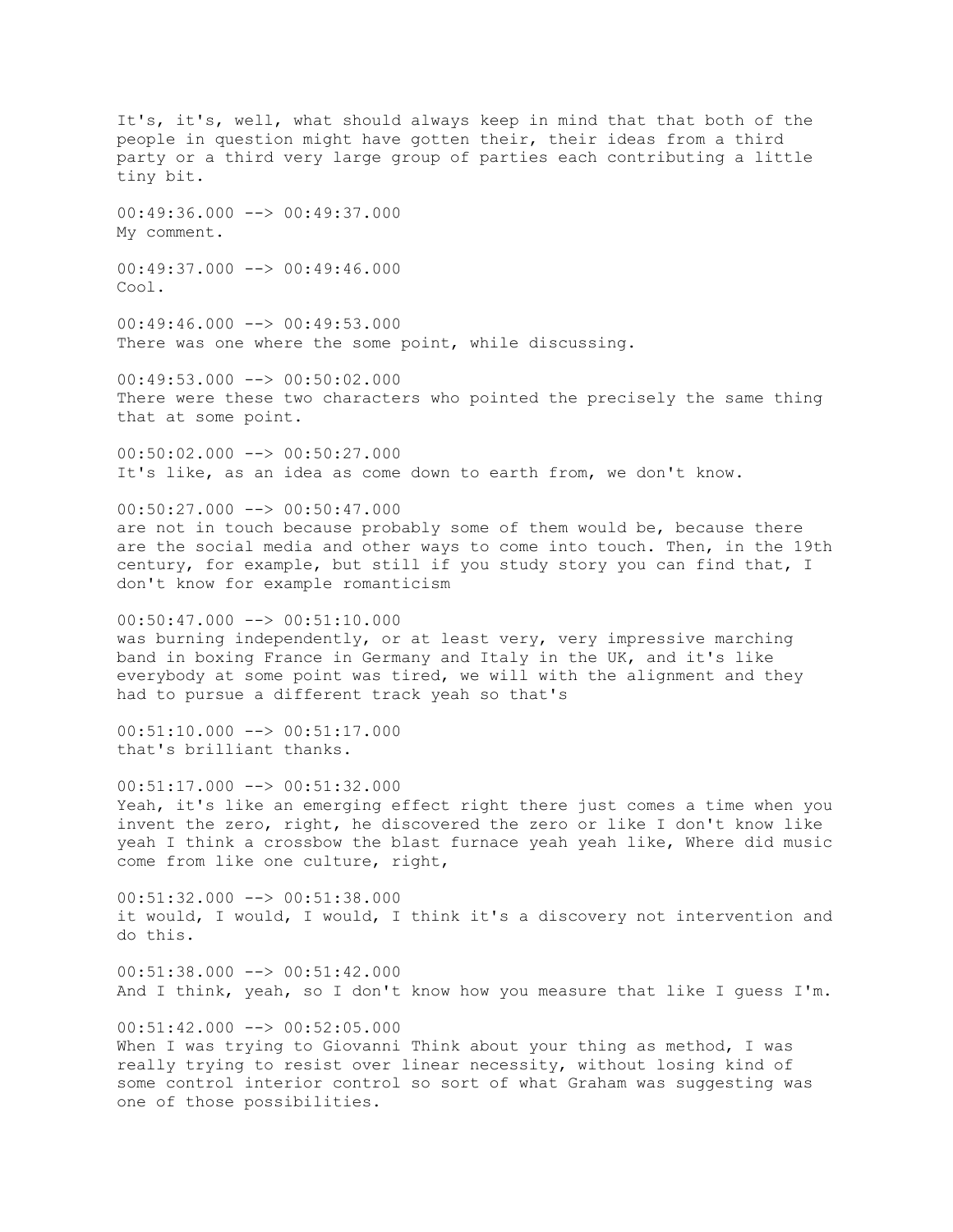Well, in the case of the document Collingwood. There's Renato pointed out yesterday, the fact that they, they actually were at some point in contact that today, both stopped, same college, and that's that there's the similarities between their, their, 00:52:26.000 --> 00:52:48.000 their essays are really striking I mean I just pointed out, three or four of them, but the probably dozens of them in the text, and I are already pointed out in my notes, more of them, but that was not going to be a suitable presentation if I included 00:52:48.000 --> 00:52:51.000 them all in the same presentation. 00:52:51.000 --> 00:52:58.000 But, as I saying, I'm working on it because it's very interesting. 00:52:58.000 --> 00:53:04.000 Yeah, Charles Wallace and and Darwin. 00:53:04.000 --> 00:53:15.000 Sorry Wallace and Darwin, both arrived at the idea of evolution independently and then got into contact with each other while Wallace wrote a letter to Darwin.  $00:53:15.000$   $\rightarrow$   $\rightarrow$  00:53:26.000 And this guy, and they this guy and then they presented the the the discovery jointly so yeah yeah sometimes sometimes the ideas can arrive independently before the contact as well.  $00:53:26.000$  -->  $00:53:30.000$ Yeah,  $00:53:30.000$  -->  $00:53:39.000$ that's what that's what puts people in the same fields and makes them more likely to come into contact with each other the these common interests and and directions. 00:53:39.000 --> 00:53:40.000 Of course. 00:53:40.000 --> 00:53:43.000 Thanks.  $00:53:43.000$  -->  $00:53:53.000$ But I'm not arguing against against the the specific influences of Collingwood on talking that we're talking about they do sound compelling. Just, just want to say that.  $00:53:53.000$  -->  $00:54:10.000$ Yeah, but would they, they wouldn't necessarily be in a single direction with a Giovanni on all day to be equal to work both ways, because, in

 $00:52:05.000$  -->  $00:52:26.000$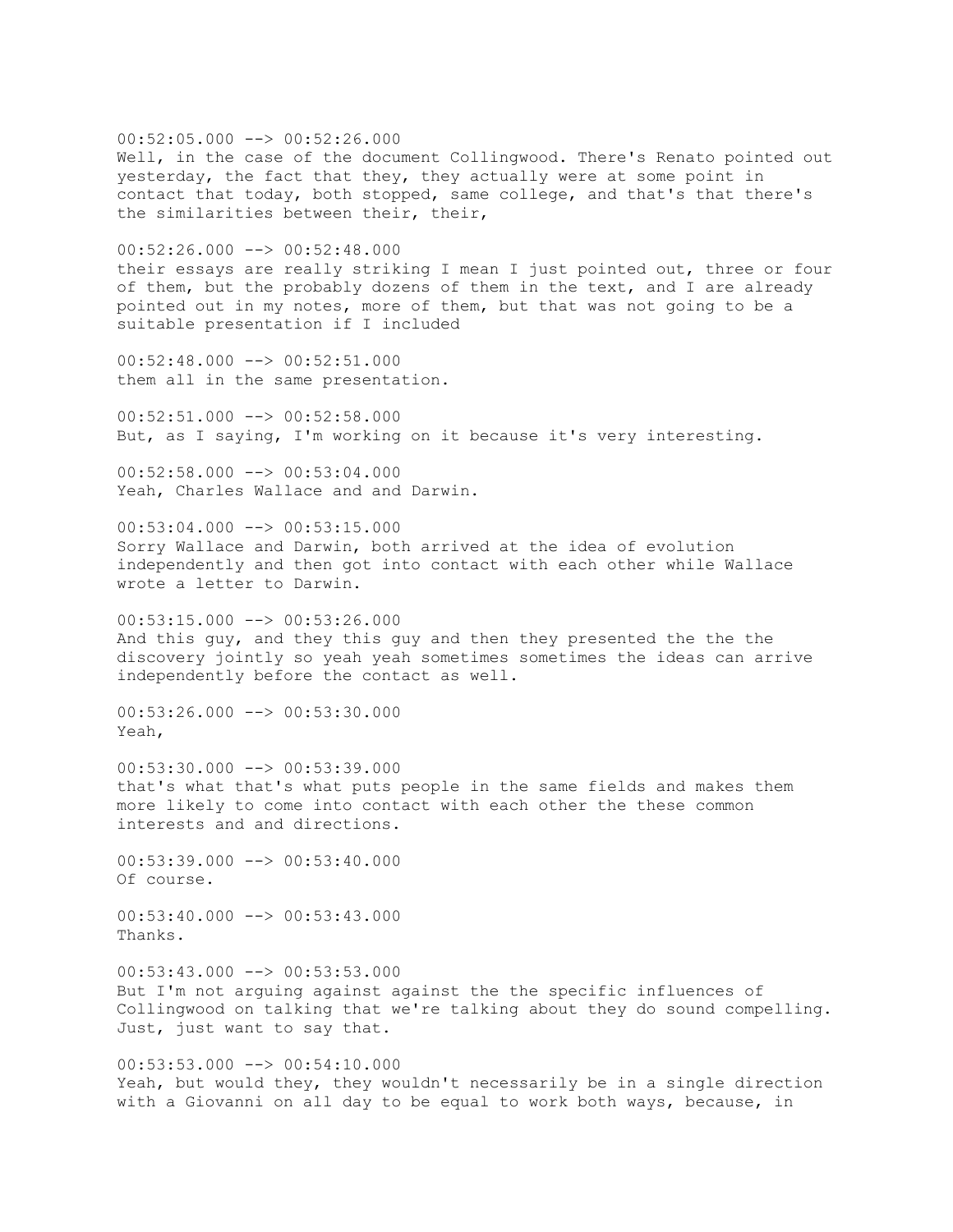some cases, you'll find that they're both same quite about the same thing.  $00:54:10.000$   $\longrightarrow$  00:54:32.000 In other cases, Tolkien expands more, while Collingwood is more successful. And in other cases it's the other way around so it's difficult to say, I would say that they had a good talk or maybe even more than one about the subjects. 00:54:32.000 --> 00:54:49.000 Like, that's what's most likely for the my opinion.  $00:54:49.000$  -->  $00:54:59.000$ And then that's the.  $00:54:59.000$   $\rightarrow$   $\rightarrow$  00:55:19.000 There's, it's more complicated with Middle English literature because there are so many, in some cases, there are so many possible sources that it's very difficult to identify only one. 00:55:19.000 --> 00:55:47.000 But I still think that even though you, you can say this work influenced all can talking, like you said, instead of being year, your ear, but you can still point that Tolkien was influenced by a current by tendency shared by many altering the same time. 00:55:47.000 --> 00:55:52.000 And that's still valid they 00:55:52.000 --> 00:55:57.000 did you have a question, Robert Did you ever thought your hands up.  $00:55:57.000$  -->  $00:56:08.000$ Well, I just wanted to add here that especially when we're talking about certain resources. 00:56:08.000 --> 00:56:16.000 The most we can say is, as far as we know.  $00:56:16.000$   $\rightarrow$   $00:56:20.000$ Absence of evidence is not evidence of absence.  $00:56:20.000$  -->  $00:56:25.000$ There may be sorted were unaware of.  $00:56:25.000$   $\rightarrow$   $\rightarrow$  00:56:36.000 And that this is sort of a necessary qualification for almost any statement of the sort.  $00:56:36.000$  -->  $00:56:38.000$ Thanks.  $00:56:38.000$  -->  $00:56:45.000$ I agree.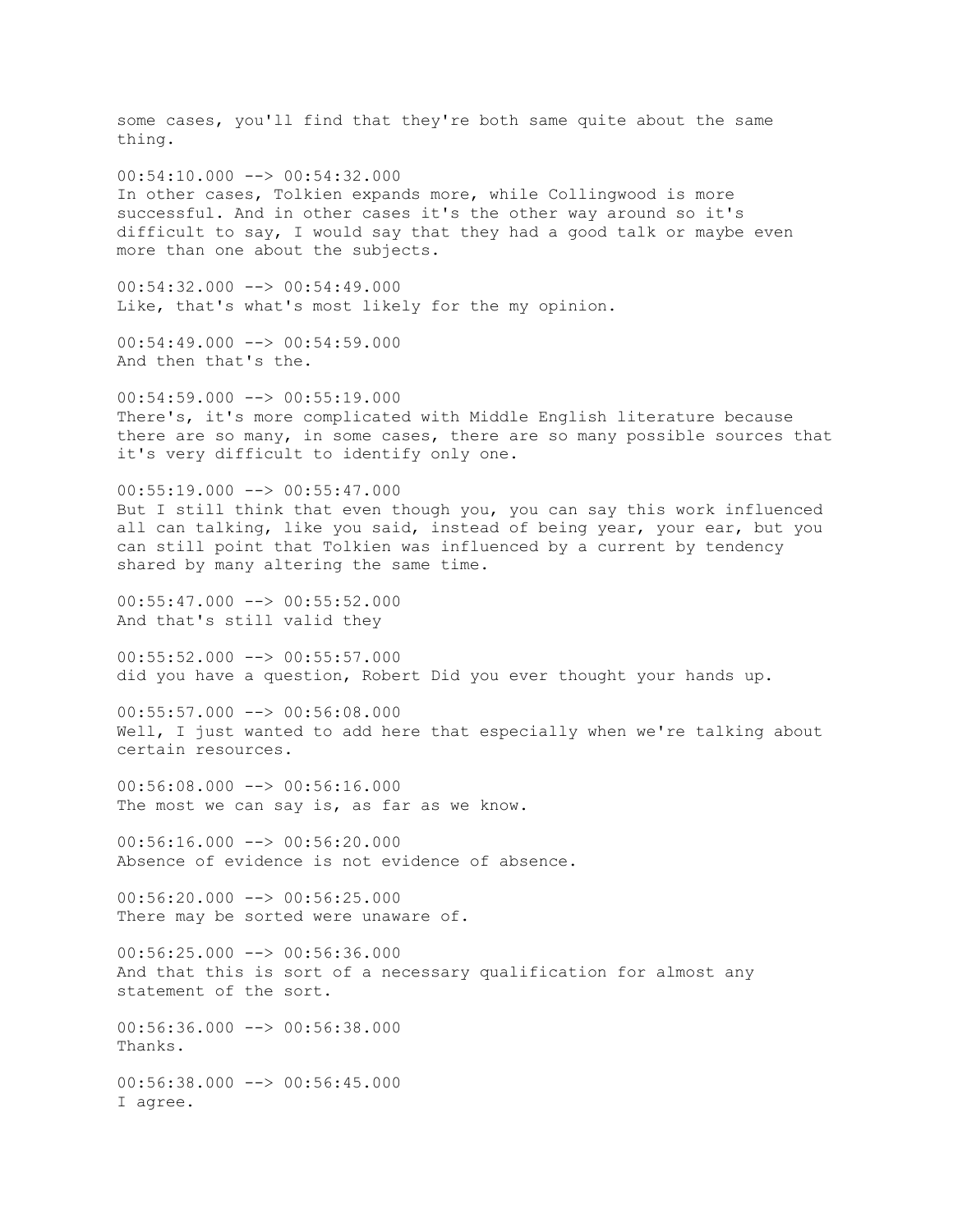$00:56:45.000$  -->  $00:56:49.000$ I think that,  $00:56:49.000$  -->  $00:56:55.000$ for example, I, I did something. 00:56:55.000 --> 00:57:09.000 Perhaps peculiar in first mentioning, Thomas Aquinas, which is a satin altar talking new and rad.  $00:57:09.000$  -->  $00:57:16.000$ And then expand to other authors, which are, which we are less sure about.  $00:57:16.000$  -->  $00:57:29.000$ But ideally it's all the same, because in this way, while pointing out that talking source is probably some Thomas white certainly some Thomas.  $00:57:29.000$  -->  $00:57:47.000$ Still, St Thomas was not alone. In saying that, and talking was also probably aware that St Thomas was not alone in that, because, I mean, he is a hugely influential author throughout the.  $00:57:47.000$   $\longrightarrow$  00:57:50.000 The second the millennium.  $00:57:50.000$   $\rightarrow$   $\rightarrow$  00:58:13.000 So there are still people today, studying his fault and holding the same philosophical position or theological position as he did and that's up and bought in under the shield of Christianity and in the modern age when people started being secular but  $00:58:13.000$  -->  $00:58:42.000$ still studying the fault of St. Thomas as philosophical and theological, which would still be applied to modern life anyway. And this, I think, is better pointed out to them than No, it's because it adds to what you're saying I mean, Yes, I'm green source  $00:58:42.000$   $\longrightarrow$   $00:58:54.000$ hunting, but I'm also trying to investigate.  $00:58:54.000$  -->  $00:59:16.000$ This is relevant to our investigation. I think EQ Bonnie. I'm the moderator Holly I've taken over the room here, and I'm going to ask that you guys take this fascinating discussion to discord and Nancy if you had a question for Giovanni.  $00:59:16.000$  -->  $00:59:17.000$ Can you guys.  $00:59:17.000$  -->  $00:59:21.000$ Connect in a discord room about that.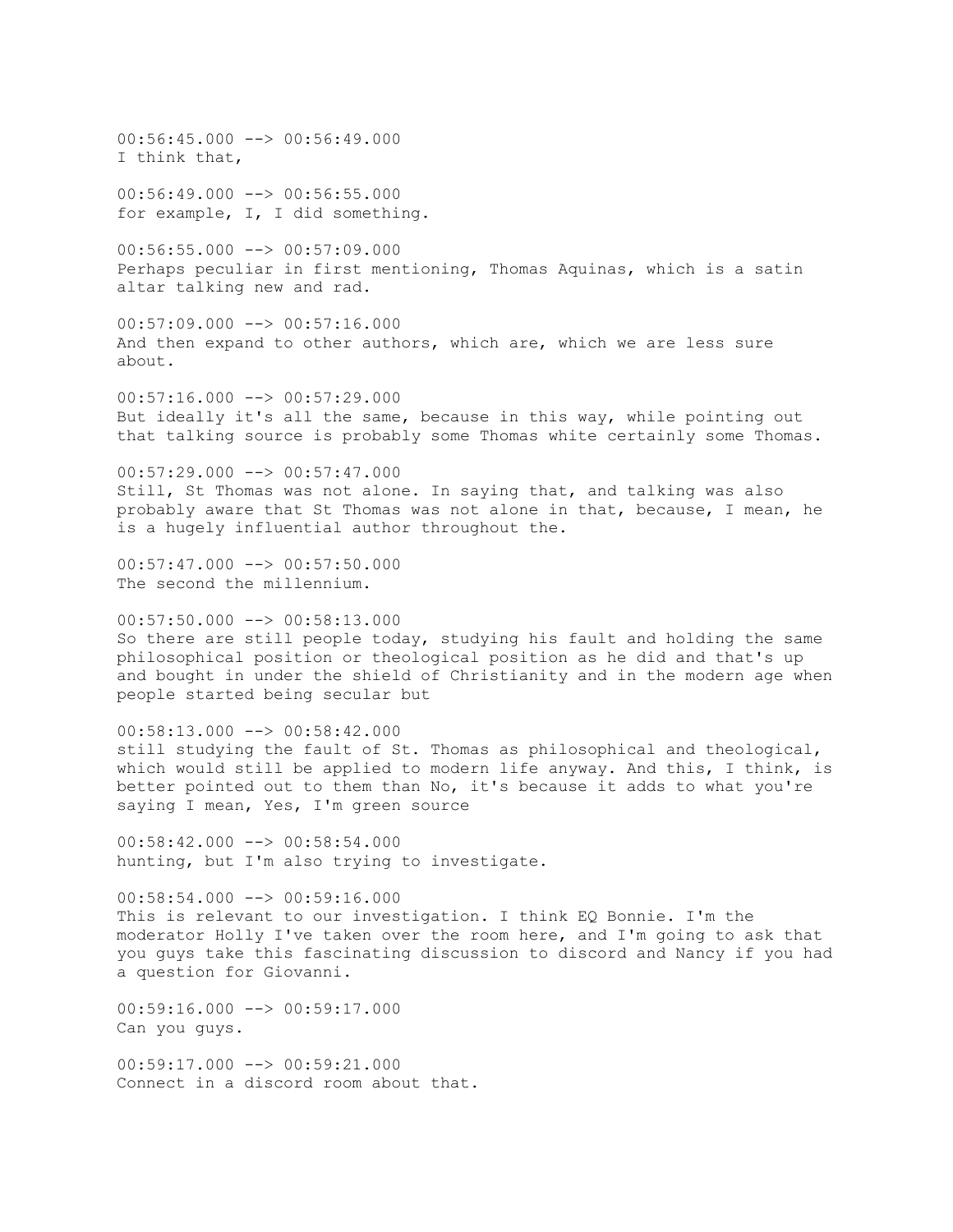$00:59:21.000$  -->  $00:59:29.000$ Otherwise we're ready to start our next presentation here.  $00:59:29.000$  -->  $00:59:45.000$ I'm looking for, William Thompson, because he signed in, you know, okay, I'm sorry to interrupt you, but time goes on. 00:59:45.000 --> 00:59:56.000 Nancy Did you have a question that you wanted to ask of Giovanni, or just a general comment but it's not a burning question so we'll pass. Okay, Great, thank you very much.  $00:59:56.000$  -->  $01:00:06.000$ Appreciate it. Okay, so we're, we're writing just a few minutes to start the next session  $01:00:06.000$  -->  $01:00:19.000$ about Malecon drag to Mars, which I'm dying to hear about  $01:00:19.000$  -->  $01:00:31.000$ the paper presenters, Canadian scholar just wanted to point that out to Canadians.  $01:00:31.000$  -->  $01:00:33.000$ Okay, We're still waiting for.  $01:00:33.000$  -->  $01:00:37.000$ William Thompson.  $01:00:37.000$  -->  $01:00:42.000$ and I don't see that he has checked in.  $01:00:42.000$  -->  $01:00:46.000$ So I guess you guys can check.  $01:00:46.000$  -->  $01:00:58.000$ Until then, and here he is just that's all I have to say. Right.  $01:00:58.000$  -->  $01:01:00.000$ Welcome William.  $01:01:00.000$  -->  $01:01:30.000$ Go ahead and unmute.  $01:01:30.000$  -->  $01:01:28.000$ We're at time now by a minute. So, if everyone is ready and William you feel like you are ready. 01:01:28.000 --> 01:01:31.000 I'm gonna go ahead and start the recording.  $01:01:31.000$  -->  $01:01:34.000$ I think I stopped it.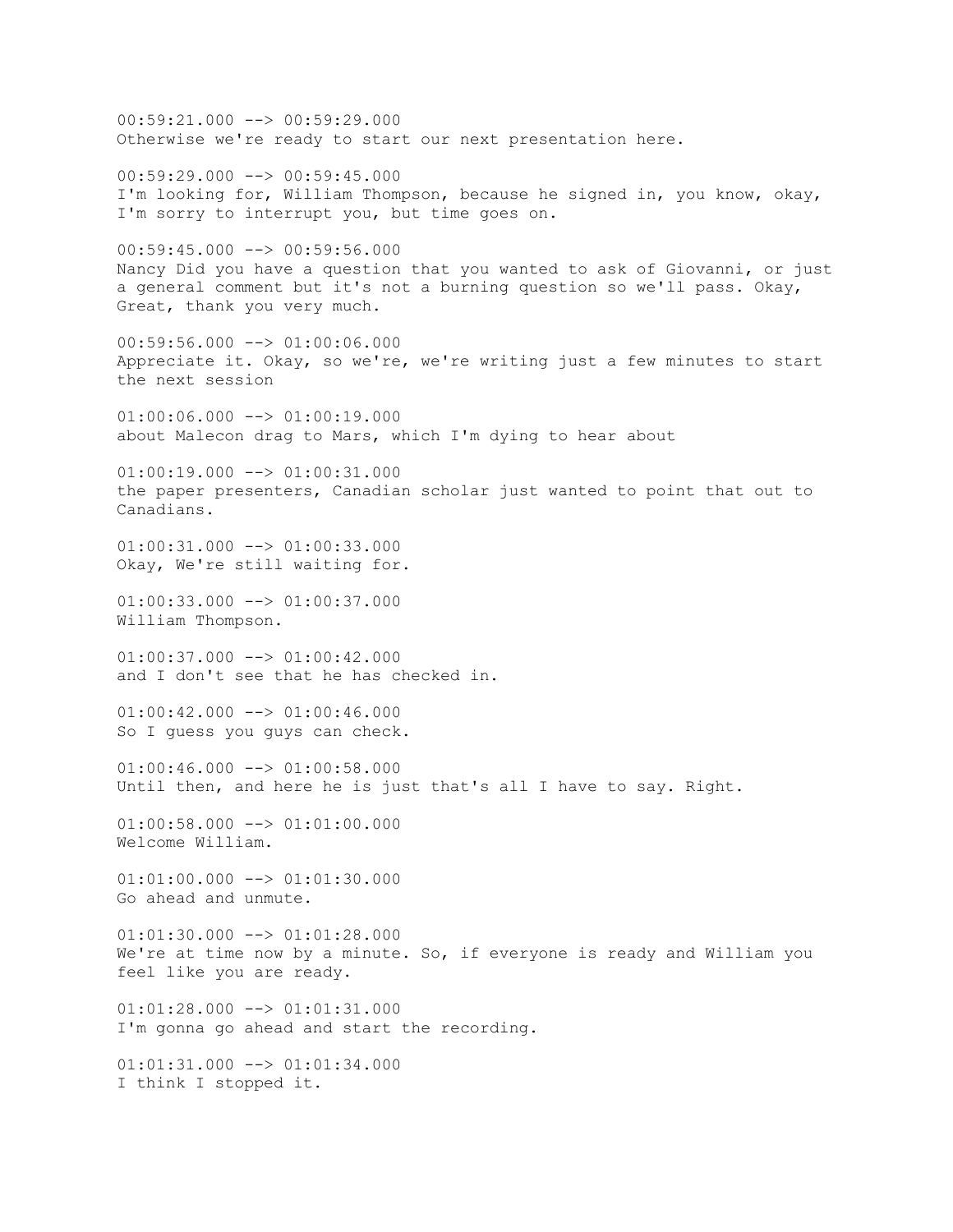01:01:34.000 --> 01:01:37.000 Okay, great.

01:01:37.000 --> 01:01:41.000 So,

01:01:41.000 --> 01:01:56.000 and I think you can go ahead and go back to your first slide, and start talking to us. All right. Well, you know what I

 $01:01:56.000$  -->  $01:01:58.000$ don't know the title.

 $01:01:58.000$  -->  $01:02:12.000$ There we go from Alexandra to Mars. So what I'm going to be doing is I'm going to be looking at some, the representation of the alien and the red planet and these three books, beginning with CS lewis's out of the silent planet and then looking and then

 $01:02:12.000$  -->  $01:02:21.000$ drawing some of the themes forward to a couple of more recent books about Mars.

 $01:02:21.000$  -->  $01:02:27.000$ Roberts lawyers, Red Planet blues and Andy where's the Martian.

 $01:02:27.000$  -->  $01:02:47.000$ So, the I. I teach occasionally get the chance to teach science fiction courses at the University where I am up here in Canada, and a few years ago I did a course that was specifically on the literature Mars and, and I of course included CS Lewis as part

 $01:02:47.000$  -->  $01:03:04.000$ I spend a lot of time reading Lewis, and I did include. I didn't include I did include Andy where's the Martian but I didn't include Sawyer's book but I thought I was included here just because it does something a little bit different with the representation

 $01:03:04.000$  -->  $01:03:08.000$ of the alien and have the red planet.

 $01:03:08.000$  -->  $01:03:20.000$ So one of the, one of the texts I remember using at the time and certainly a very helpful book in looking at representation representations of the red planet is this book visions of Mars.

 $01:03:20.000$  -->  $01:03:31.000$ And in the, in the preface Howard Hendricks talks about the, the anxiety that so often appears in the literature of Mars.

 $01:03:31.000$  -->  $01:03:52.000$ And in the preface of the Martian in the mirror, he talks about this anxiety. In terms of the in terms of global population in terms of damage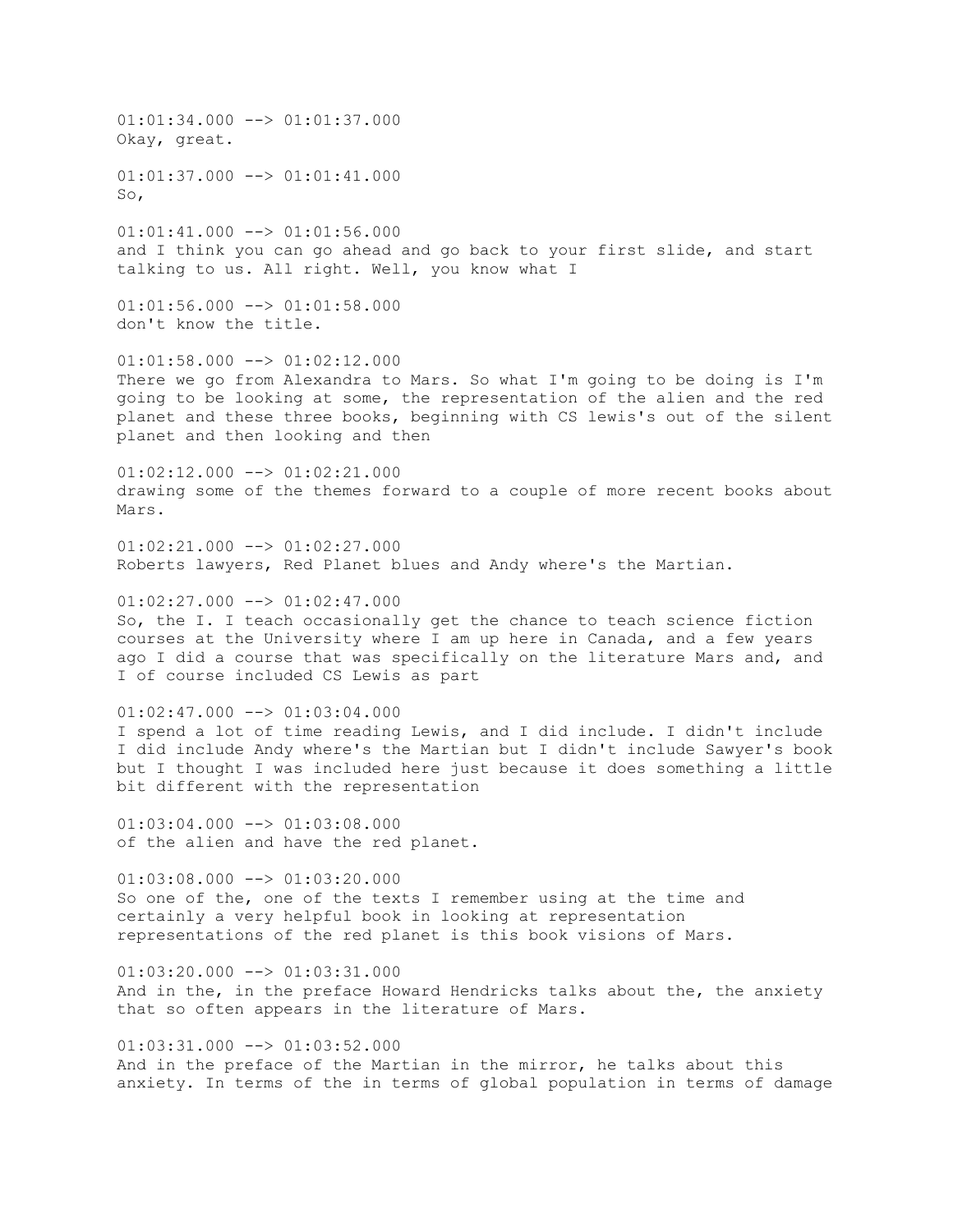to the environment various kinds of things that get projected on to fictions the fictions of Mars.

 $01:03:52.000$   $\rightarrow$   $01:04:08.000$ And one of the things, and tricks says his face in the mirror.

01:04:08.000 --> 01:04:11.000 So in, in, out of the son of planet.

 $01:04:11.000$  -->  $01:04:19.000$ I'm beginning with that because it's out of the silent planet is really grounded in early. The early fiction of Mars.

 $01:04:19.000$  -->  $01:04:33.000$ And there's, there's a dividing line in terms of the mariner missions to Mars in the 1970s, and the, the, the fiction of Mars begins to change quite radically after that point.

01:04:33.000 --> 01:04:52.000 So in terms of Lewis what I want to look at is just the the ways in which ransoms trip to mela Kendra has the effect of alienating him from Earth, and he encounters the, the alien on Malik camera, and just how the book is so much grounded in the, in the

 $01:04:52.000$  -->  $01:04:55.000$ wealthy and alien,

01:04:55.000 --> 01:05:12.000 as well as the figure of we have the figure of Western who is of course grounded in the same tradition, and then moving forward to Robert Sawyer, in which for looking at a dead planet with the only the only colony are the only dome on the red planet is

 $01:05:12.000$   $\rightarrow$   $01:05:20.000$ is new Klondike it's kind of a. It's sort of a cross between, you are fiction and gold rush fiction.

 $01:05:20.000$  -->  $01:05:26.000$ And then moving finally to a more scientific representation of Mars.

 $01:05:26.000$  -->  $01:05:41.000$ And the Martian landscape in handy we're in the Martian, I think, I think though with some, even though there's such a gap or such a distance between these texts I think what's consistent throughout all the literature of Mars is the representation of

 $01:05:41.000$  -->  $01:05:53.000$ the alien, and the ways in which the red planet, sort of, alienates, those who either inhabited or try and try and come they're.

01:05:53.000 --> 01:06:02.000 All right.

 $01:06:02.000$  -->  $01:06:05.000$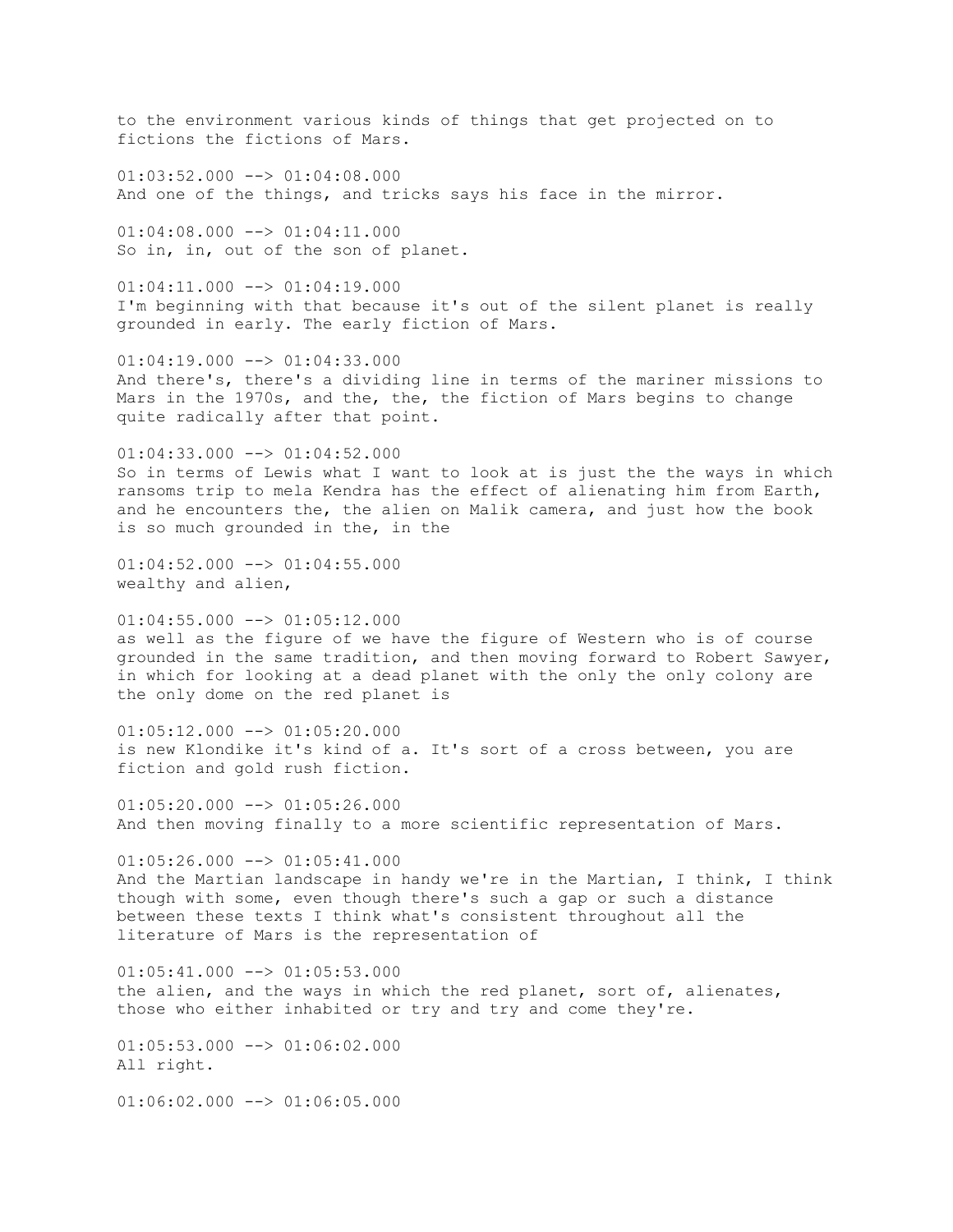So just included this

 $01:06:05.000$  -->  $01:06:26.000$ image of of Aries, my creation, earn that I thoughts, certainly, certainly suggest the, you know, the long history of the fascination with Mars beginning with a character like areas.

01:06:26.000 --> 01:06:33.000 So the literature of Mars, of course goes is rooted in the, in the 19th century.

 $01:06:33.000$  -->  $01:06:36.000$ And in,

01:06:36.000 --> 01:06:40.000 sorry.

 $01:06:40.000$  -->  $01:06:42.000$ Oh, here we go.

 $01:06:42.000$  -->  $01:06:58.000$ In 1877, Giovanni Schiaparelli identifies on the surface of Mars, what he refers to as canal a this gets misinterpreted as canals and gets picked up in the popular imagination around depictions of the Red Planet.

 $01:06:58.000$  -->  $01:07:02.000$ And it's.

 $01:07:02.000$  -->  $01:07:08.000$ It doesn't it, it doesn't fully get picked up by HG Wells and War of the Worlds.

 $01:07:08.000$  -->  $01:07:14.000$ But what we what we, what we have in War of the Worlds is really another colonial narrative.

 $01:07:14.000$  -->  $01:07:26.000$ Well so strong on the colonial narratives of the 19th century accepted, he's of course inverting it so we have the threat of Martian invasion, who are attempting to colonize the earth.

 $01:07:26.000$  -->  $01:07:42.000$ So Percival Lowell, he was a popular astronomer, and scientist who wrote many books about, or at least a couple of two books I guess one at the very end of the 19th century and then this one Mars and its canals in 1906.

 $01:07:42.000$  -->  $01:08:04.000$ And this really did help to fix the, the idea of Mars, as having these canals, that were these great feats of engineer of engineering and and of course you know help to fix in the popular imagination, the idea of an ancient civilization on Mars.

 $01:08:04.000$   $\longrightarrow$   $01:08:17.000$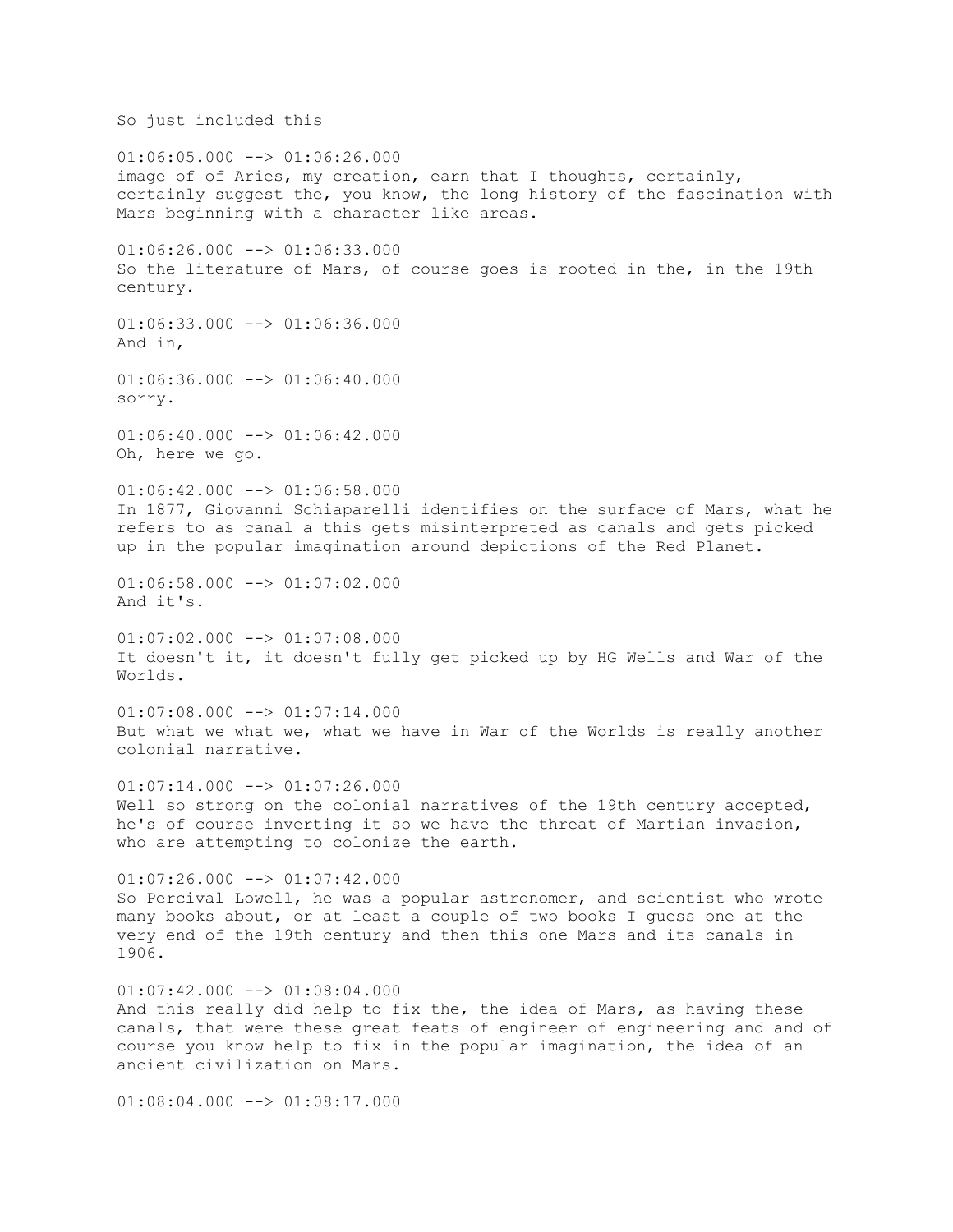And, in his book in the margin that's canals, what level talks about is, these canals, as being a means of bringing

 $01:08:17.000$   $\longrightarrow$   $01:08:20.000$ water from the poles, each year.

 $01:08:20.000$  -->  $01:08:26.000$ down into the planet and then spawning the growth of vegetation. This is part of his idea.

 $01:08:26.000$  -->  $01:08:36.000$ According to Robert Crossley in his book literary history of Mars. He's just that level was very much invested

 $01:08:36.000$  -->  $01:08:41.000$ in this idea of the canals on Mars.

 $01:08:41.000$  -->  $01:08:58.000$ And he was keeping up a relentless campaign on behalf of his notion of a Mars populated by arrays staving off extinction by these monumental, the monumental engineering feat of these canals.

01:08:58.000 --> 01:09:02.000 I think I'm gonna go ahead here.

 $01:09:02.000$  -->  $01:09:17.000$ There we go. So out of the sun a silent planet and CS Lewis so Lewis in writing out of the silent planet he's really very much grounded in the wealthy tradition but also he's drawing on these very popular ideas that come from Percival Lowell regarding

 $01:09:17.000$   $\longrightarrow$   $01:09:34.000$ the canals on Mars, and of course for Lewis once once ransom arrives on Mars then these canals really become the have become the hand drama, where the people of mela Kendra are living in the, in the, in the Hadramout mostly the rasa.

 $01:09:34.000$  -->  $01:09:50.000$ Some of the higher above the hand drama or the thorns, and that out on the open hand drama The Civil civil tricky.

 $01:09:50.000$  -->  $01:10:08.000$ One of the interesting things about lewis's depiction of ransoms kidnapping and then subsequent trip to Mars in the spaceship that was created or made by Devon and Weston.

 $01:10:08.000$  -->  $01:10:20.000$ When ransom first wakes up on board the spaceship he looks out the he looks out the window he's of course he's already, you know, understanding that something very strange has happened to them.

 $01:10:20.000$  -->  $01:10:34.000$ He's sensing the difference in Gravity he thinks what he's seeing outside the window is actually the moon, And it's, it's an interesting way to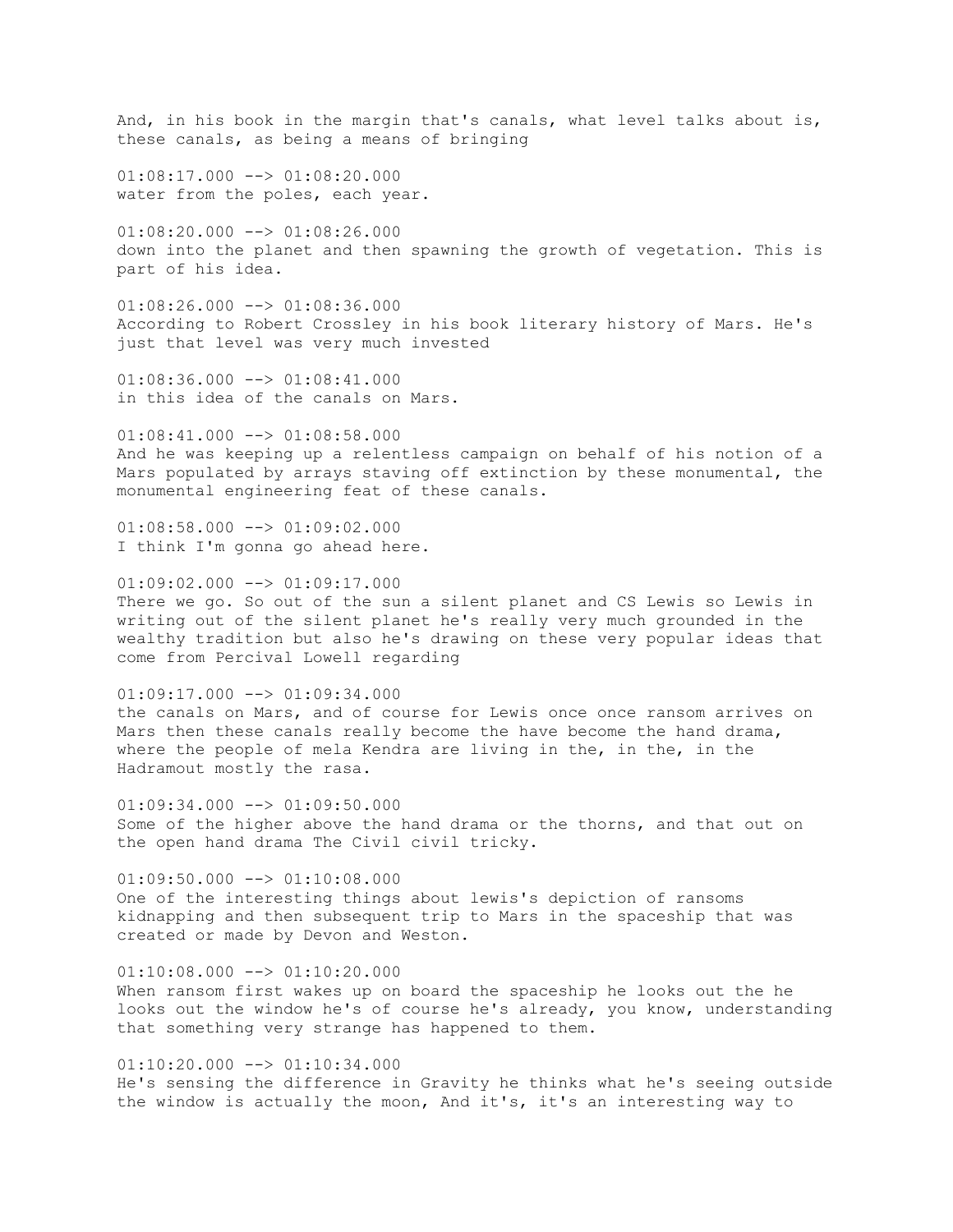depict the the earth at this point because of course ransom, and seeing this huge disk outside the window,

 $01:10:34.000$   $\longrightarrow$   $01:10:50.000$ it really kind of displaces him from the earth. So it removes them from the earth in a very interesting way. And, and I think forwards this idea of alienation, so ransom becomes alienated from his own planet

 $01:10:50.000$  -->  $01:11:05.000$ ransom gets a second sight of the earth once he is on Malik Andhra and journeys up out of the horror genre, to visit all gray and over it takes him up into up into the, the tower, it's like they're climbing up inside the mountain, and he gives her and

 $01:11:05.000$  -->  $01:11:05.000$ some another look at, at the earth, and

 $01:11:05.000$  -->  $01:11:21.000$ another look at, at the earth, and he sees again he's, he's looking at the he's looking at the earth and he wonders for a moment if it's actually as Mars he's looking at.

01:11:21.000 --> 01:11:35.000 Then has his eyes, took any recognize what he was saying Northern Europe, a bit of North America. So again, and and what what strikes him at this point is that the planet is upside down gets orientated differently from what he's used to and of course

01:11:35.000 --> 01:11:47.000 this has the, you know, the further effect of displacing him and kind of alienating from his own planet. So ransom is not only being alienated from its own planet he's actually finding themselves and alien on Mars.

 $01:11:47.000$   $\longrightarrow$   $01:11:54.000$ When the when the spaceship first arrives on relic Kendra actually on the way. Sorry.

 $01:11:54.000$  -->  $01:12:00.000$ I'm just my next heading is ransom and the and the wells and Wellesley and alien.

 $01:12:00.000$  -->  $01:12:18.000$ On the way to Malik Andhra ransom over here is a conversation between Western and Devon and this is where he first hears about the songs on Balachandra sovereigns human sacrifice low thumbs sexless monsters, and this is how he kind of envision see inhabitants

 $01:12:18.000$   $\rightarrow$   $01:12:35.000$ of mela camera and and he realizes that his part is to be a sacrifice for these creatures on Mars. And of course he has his imagination is full of the, of the wealthy and aliens of books like

 $01:12:35.000$  -->  $01:12:42.000$ War of the Worlds, and forgetting the title of the book about the moon.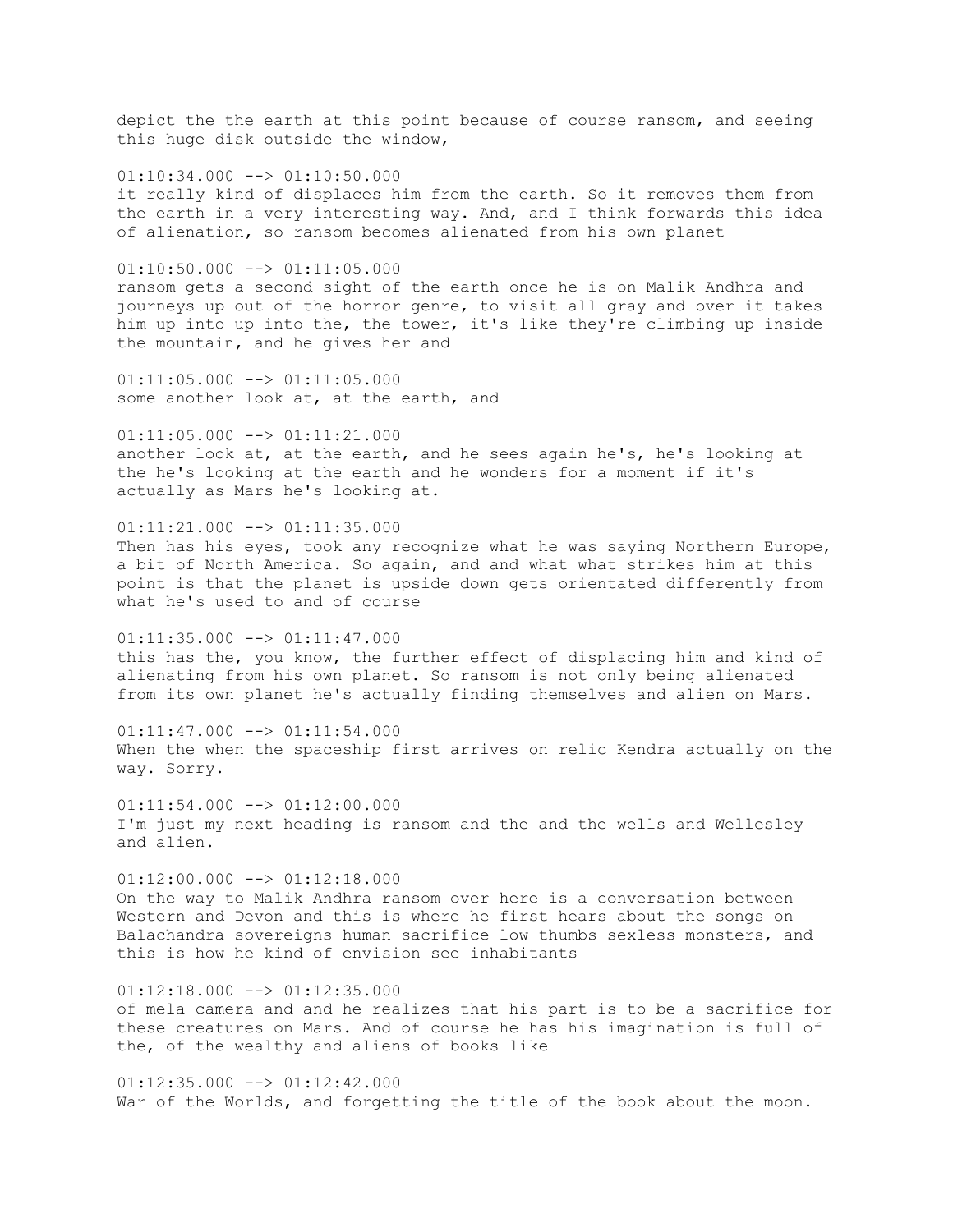$01:12:42.000$  -->  $01:12:45.000$ Once

01:12:45.000 --> 01:13:01.000 once once runs on ransom arrives on Bella Kendra he's able to, he's able to run away from, from Western and Devin any finds himself wandering through the mitochondria in landscape any eventually encounters his first alien.

 $01:13:01.000$   $\rightarrow$   $01:13:08.000$ And this is purely, the cross that he meets on the edge of the lake.

 $01:13:08.000$  -->  $01:13:27.000$ And of course what strikes me most about this encounter is the the fact that once this creature emerges out of the water it starts making these articulate noises and he realizes that this thing is actually using language.

 $01:13:27.000$  -->  $01:13:38.000$ Yeah, there's then something happened that completely altered state of mind. And this is and this is an overwhelming revelation for him ransom as a philologist realizes that this creature can speak.

 $01:13:38.000$  -->  $01:13:52.000$ And so, almost immediately they try to they try to communicate with one another, and this is ransom ransoms first introduction to the alien. And of course, the, the, harassed he describes it as you know something like a weasel something like something

 $01:13:52.000$  -->  $01:14:05.000$ like an otter and, but it's a, you know, it's a it's a creature that can actually speak and as long as he thinks about it in terms of being an animal that.

 $01:14:05.000$  -->  $01:14:11.000$ I think he describes it as an animal before the fall, something that has the gift of speech, then it doesn't.

 $01:14:11.000$   $\longrightarrow$   $01:14:28.000$ He doesn't feel displaced by it, he can accept can accept it for what it is around some spends quite a bit of time on Malakand are trying to understand the society, on the counter he keeps thinking that one of the species the thorns the harasser the physical

 $01:14:28.000$  -->  $01:14:42.000$ triggering must be the ones, one of them must be in charge of the others one of them must have dominance over the others. And it takes ransom, a long time to really understand that what he's encountering on mela candor is this is a kind of utopian society,

 $01:14:42.000$  -->  $01:14:57.000$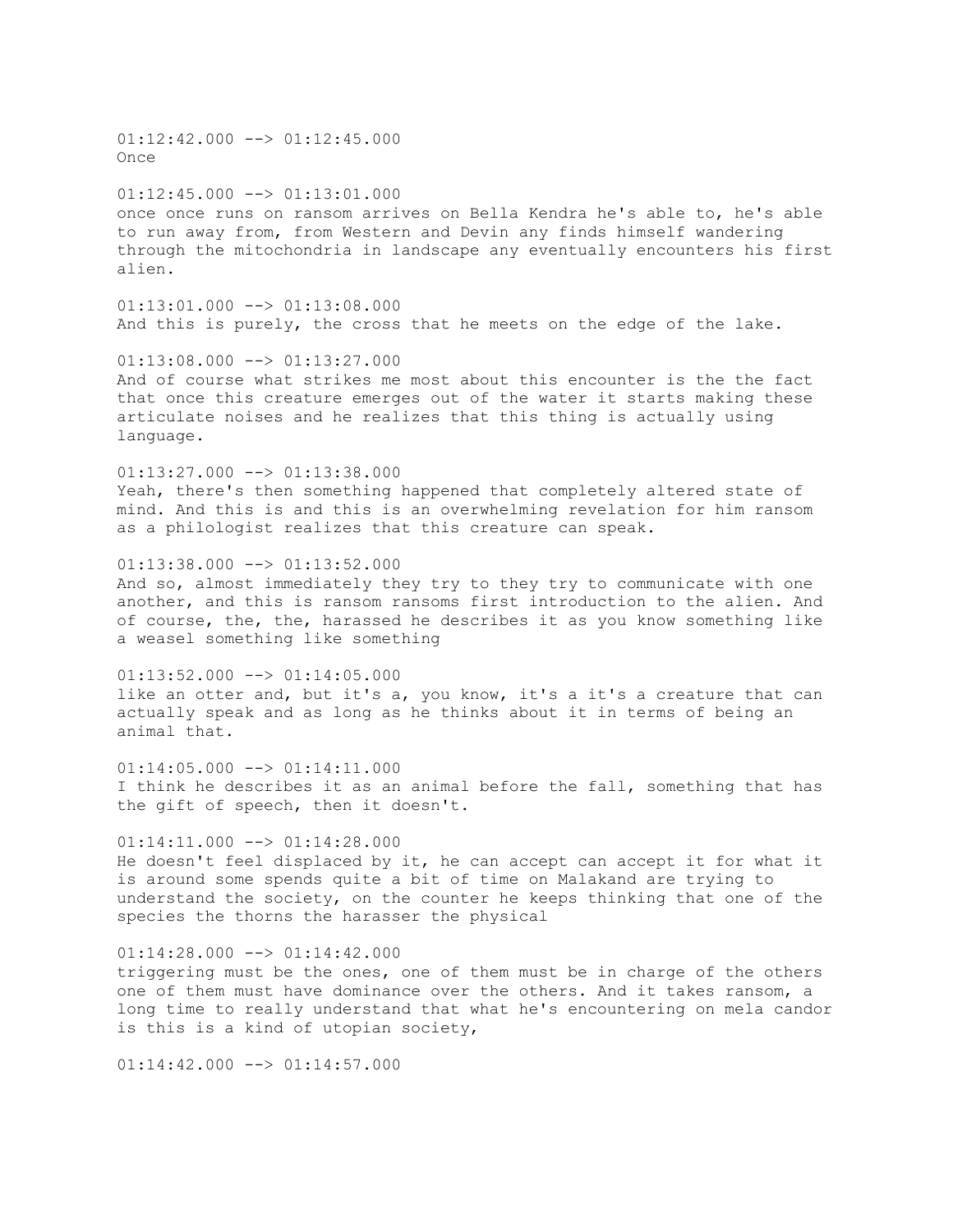which is really characterized by diversity more than anything else because each of these species, very much recognizes the, the nature of the other, and none of them, none of them feel particularly,

 $01:14:57.000$  -->  $01:15:17.000$ none of them really desire to be anything like the other they're, they're perfectly content to be who they are, but they also recognize the abilities and the skills of each of the other species on the planet.

 $01:15:17.000$  -->  $01:15:32.000$ All right, ransom, the ransom in the cosmology, of the space trilogy.

 $01:15:32.000$  -->  $01:15:50.000$ So what what Lewis does in organizing the ransom trilogies uses the medieval model which is the Ptolemy Ptolemaic model of the universe of the universe in which the earth lies at the center and each of the spheres, each sort of each of the planets has

 $01:15:50.000$  -->  $01:15:56.000$ its own sort of guardian spirits.

 $01:15:56.000$  -->  $01:16:01.000$ Tom chippy and writing about the ransom trilogy.

 $01:16:01.000$  -->  $01:16:10.000$ He suggests that Lewis had another positive more positive goal in writing and that was to challenge.

 $01:16:10.000$  -->  $01:16:29.000$ Modern cosmology and Oliver and an offer an alternate view of the universe. Michael Ward spends quite a bit more time and his book planet Narnia outlining what what constitutes lewis's medieval cosmology, specifically in terms of the Narnia books, and

 $01:16:29.000$  -->  $01:16:47.000$ what war does is he lines. Each of the Narnia books in relation to one of

the planets, but then he also. He also incorporates comments on on the ransom trilogy.

 $01:16:47.000$   $\longrightarrow$   $01:17:04.000$ One of the things that Michael Ward talks about in in referring to Louis, and out of the silent planet is he talks about Louis and tonic ality and this word Donegan when he comes from lewis's essay on various sorry on stories, not on various stories,

 $01:17:04.000$   $\longrightarrow$   $01:17:28.000$ in which lewis is describing the kind of atmosphere that writers are able to evoke as a way of establishing the nature of. Imagine worlds and Ward sort of draws draws our attention to the theme of or the motif of perpendicular rarity in mela Kendra and

 $01:17:28.000$  -->  $01:17:44.000$ ransom notices this, you know, very much on his arrival on Malik Andhra when he leaves the ship, and he tries to look around it takes a while for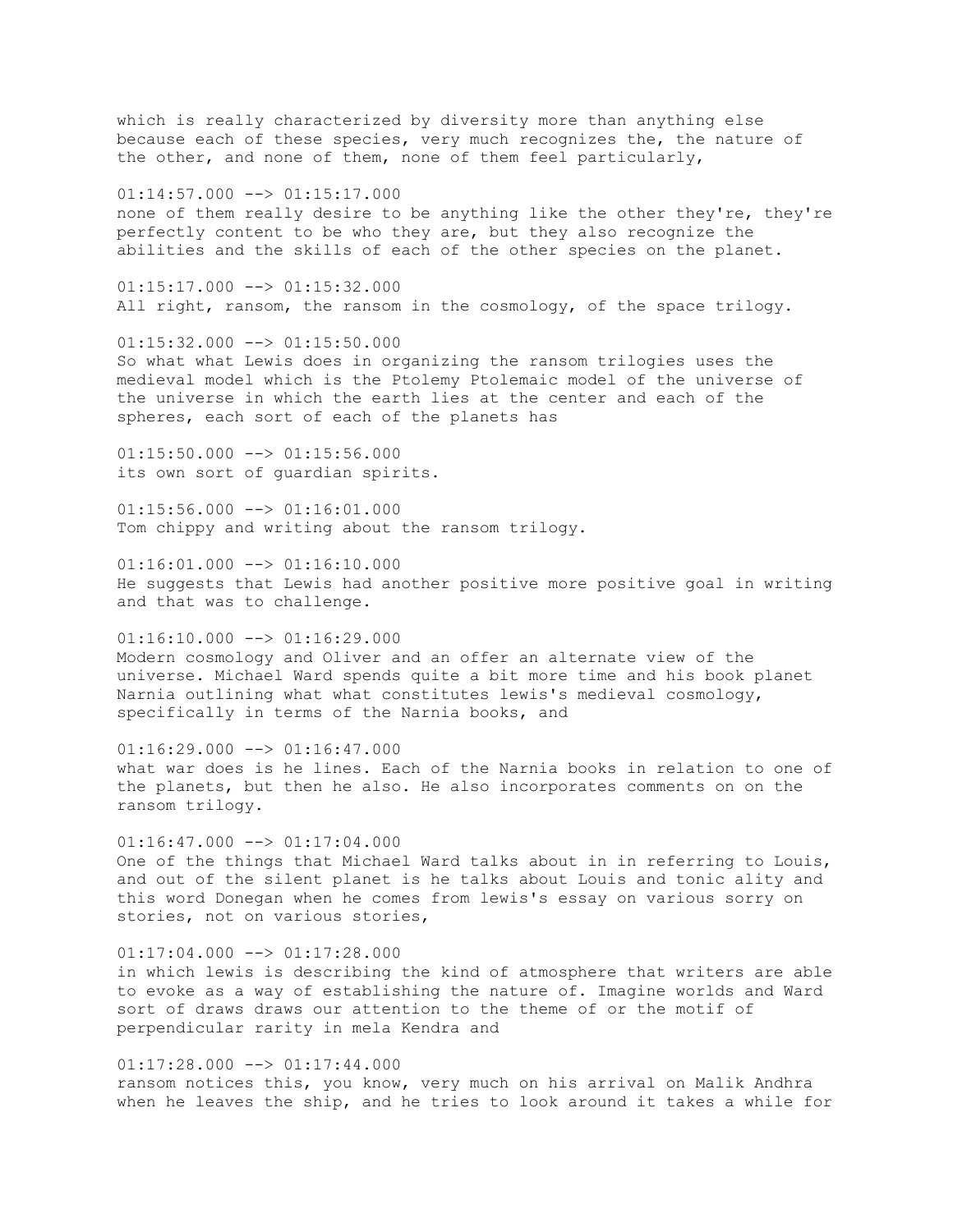his, his brain to really see what you know what the Martian landscape actually looks like the colors are  $01:17:44.000$  -->  $01:17:46.000$ strange.  $01:17:46.000$  -->  $01:17:58.000$ The the lines are, you know, are long and high and, and it and it takes them a while even to really understand, you know why the why the waves on the, on the lake in front of them look the way they do.  $01:17:58.000$  -->  $01:18:03.000$ So it's, it's a way, it's a way for Lewis here to, you know, account for the lower gravity on Mars.  $01:18:03.000$   $\rightarrow$   $01:18:15.000$ And, and, and, and the you know the height of the thorns and the you know and the and the sinewy nature of the, of the cross.  $01:18:15.000$  -->  $01:18:30.000$ All right, I'm very aware of the time here. So what I want to do is I want to move forward to Robert Sawyer, in just a moment.  $01:18:30.000$  -->  $01:18:50.000$ Right, so the mariner missions and reimagining the red planet. So a lot of the, a lot of the fiction of Mars, up until the 1960s and I'm thinking in terms of books like Ray Bradbury, and even  $01:18:50.000$  -->  $01:19:03.000$ most my thinking of filth k dicks Martian time slept all these books incorporates the idea of the Martian canals and an ancient civilization on Mars. Once the mariner missions.  $01:19:03.000$   $\rightarrow$   $01:19:19.000$ Start and begin sending back images to Earth as to what the planet actually looks like then it begins to alter the way writers begin to are imagining Mars  $01:19:19.000$   $\longrightarrow$   $01:19:37.000$ errs the mariner mission So between 1962 and 1973 NASA built 10 different spacecraft for the exploration of the solar system Mariner three was the first probe that was going to be sent to Mars it failed Mariner four  $01:19:37.000$  -->  $01:19:45.000$ was the one that actually left the launch pad and made it to Mars.  $01:19:45.000$  -->  $01:20:03.000$ Where am I here. Yeah, November 28 1964 1964 Mariner four is launched and then in 1965 Mariner transmits the first images of the Red Planet back to Earth.  $01:20:03.000$  -->  $01:20:13.000$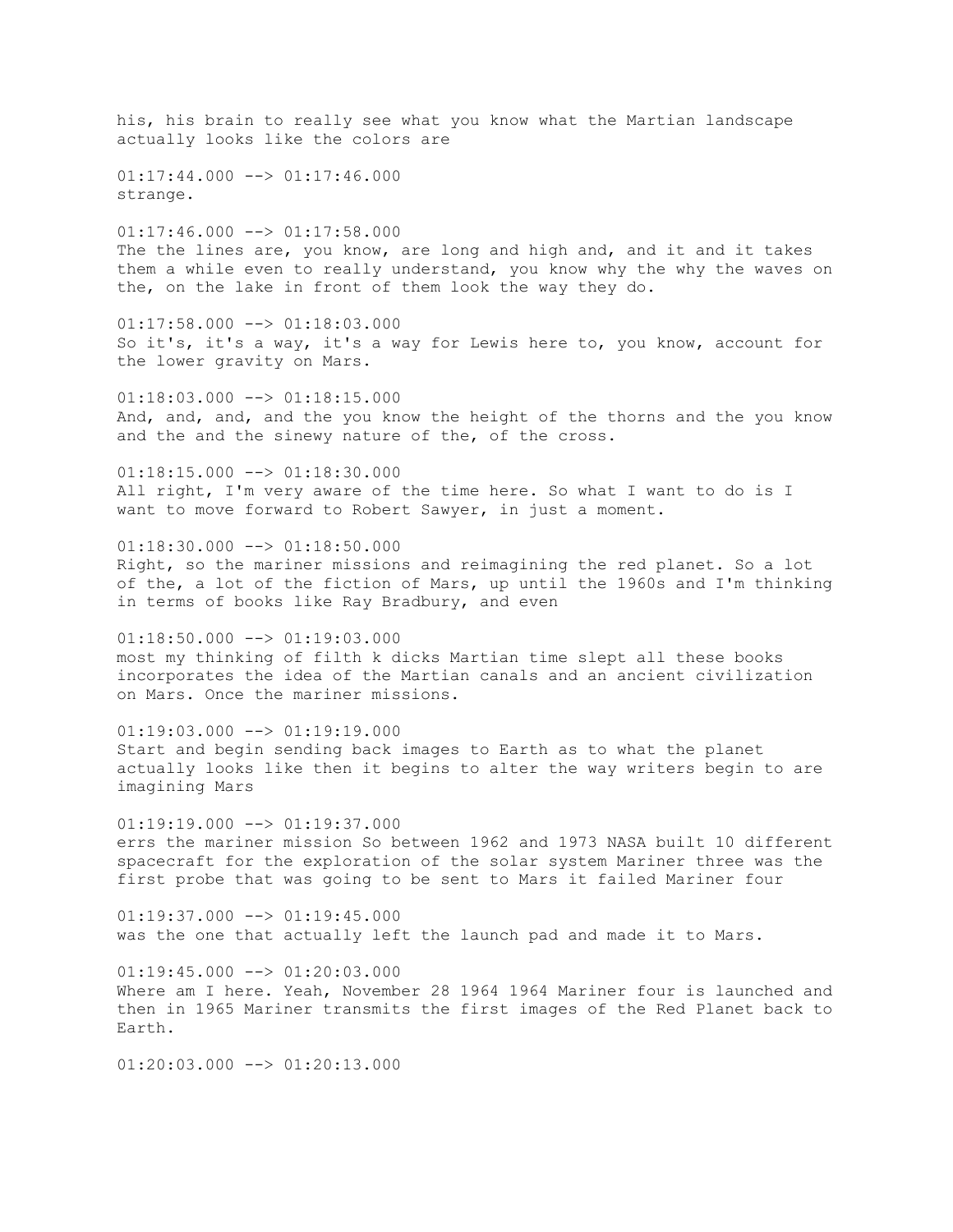So I do have a picture I think in the next slide here of one of the photographs, but I don't think this is from the one of the mariner missions.  $01:20:13.000$  -->  $01:20:17.000$ I'm pretty sure that's, that one is from Pathfinder I took some of this stuff from.  $01:20:17.000$  -->  $01:20:31.000$ I took most of this from the NASA website, and I think that might be from the Pathfinder. One of the Pathfinder missions, although i i think i downloaded that photo quite a while ago so I didn't, I didn't keep track of where I took it from but I'm pretty 01:20:31.000 --> 01:20:53.000 sure it must be from one of the Pathfinder missions. So Red Planet blues and dystopian Mars so when we get to by the time we get to the 21st century and people writing about Mars, and the Martian landscape, we end up with a very different vision of Mars,  $01:20:53.000$  -->  $01:21:06.000$ while still some of the, the alien nature of Mars and the alienating nature of Mars still, you know, still persists.  $01:21:06.000$  -->  $01:21:16.000$ So these patterns emerge very early, with books like out of the silent planet and as I said they persist rate up through the 21st century. 01:21:16.000 --> 01:21:26.000 One of the things that we get in, out of the silent planet is Western Division of of mitochondria, and essentially how he wants to use it for human progress.  $01:21:26.000$  -->  $01:21:35.000$ And so in his in this in his speech to the, the IRS and near the end of the book.  $01:21:35.000$  -->  $01:21:42.000$ Western explains to the, to the lawyer said that he bears on his shoulders. 01:21:42.000 --> 01:21:54.000 The destiny of the human race, your tribal life has nothing to compare it to our civilization and our right to supersede you is the right of the higher or lower.  $01:21:54.000$  -->  $01:22:04.000$ So it's this, it's this idea of the colonialism, that certainly you know we see in wells in War of the Worlds and certainly in 19th century colonial fiction.  $01:22:04.000$   $\longrightarrow$   $01:22:22.000$ And this this kind of reasserts itself in these later books in that, in, in solar. Certainly it's, it's, it's in part about colonizing Mars, but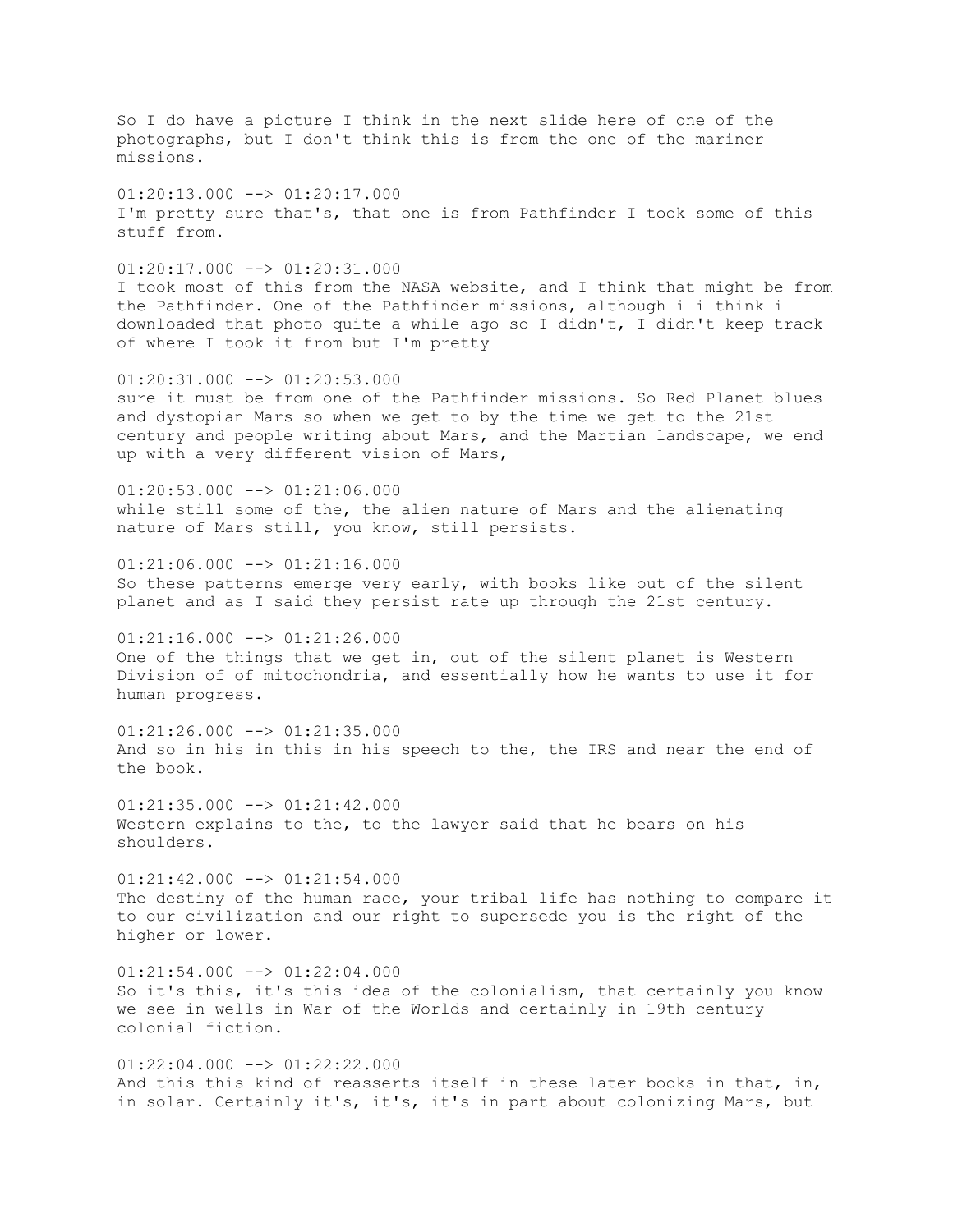it's largely about using exploiting the, the only resource on Mars that has a, that has any value and these

 $01:22:22.000$  -->  $01:22:27.000$ are the ancient fossils that can be sold back on Earth for huge amounts of money.

01:22:27.000 --> 01:22:47.000 The book is, it's a it's a bit of a mash it's nonfiction. And yet, it's gold restriction that the dome, or the town. The only town on on Mars is called New Klondike and everybody who comes to Klondike is interested in going out into the Martian landscape

 $01:22:47.000$  -->  $01:23:05.000$ and retrieving as many of these fossils, as they can find him selling them, and getting enough money to once again leave or leave Mars, or else transfer, and this is one of the, one of the interesting parts of the book that I wanted to tie back into

 $01:23:05.000$  -->  $01:23:17.000$ to Lewis as well as some The Martian transferring in Red Planet please means that a human is able to transfer consciousness into an artificial body.

 $01:23:17.000$  -->  $01:23:29.000$ And one of the, one of the important things for transferring on in Red Planet players is that it's a very popular thing to do. If one can afford it into Klondike because it allows.

 $01:23:29.000$  -->  $01:23:40.000$ It allows the prospector to then go out onto the Marshall landscape spent days and even weeks without an environmental suit and simply look for fossils and get as much as possible.

 $01:23:40.000$  -->  $01:23:44.000$ So the, the entire.

 $01:23:44.000$  -->  $01:23:55.000$ The entire new Klondike colony is basically as I said concerned with the exploitation of the really only valuable commodity on Mars which are these ancient fossils.

 $01:23:55.000$  -->  $01:24:12.000$ And there were two prospectors who came early to new Klondike who found what they what they described as the alpha deposit and the alpha deposit is supposed to be this is the semi mythical deposit where most of the, the best and most ancient fossils are

 $01:24:12.000$  -->  $01:24:28.000$ available, no one has been able to find it. And so, the whole book sort of centers around the search for the alpha deposit, and our intrepid detective Alex Lomax is also interested in exploiting the alpha deposit, you know mean as much as he can.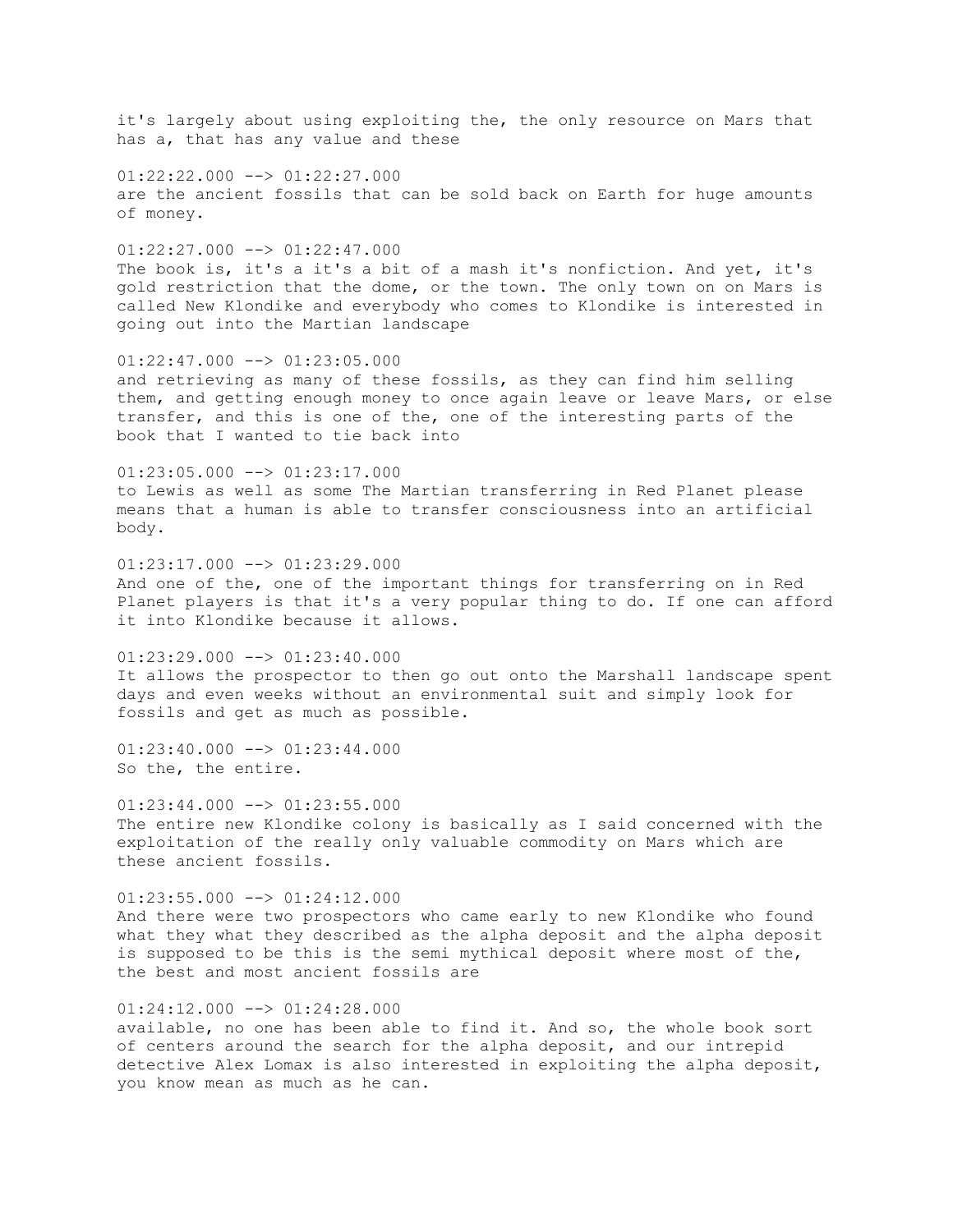$01:24:28.000$  -->  $01:24:45.000$ So, in his various investigations he encounters a number of different people who are interested in finding the alpha deposit, including one Rory pick over, who is a transfer, who was also a paleontologist who is the only person on Mars who was actually 01:24:45.000 --> 01:25:00.000

interested in saving the saving the alpha deposit for scientific research, everyone else's just interested in getting a hold of it so they can resell the fossils for immense amount of money,

 $01:25:00.000$  -->  $01:25:14.000$ one of the, one of the interesting characters in this book is one Willem van Dyck, who was the third member of the original two who found the found the out the alpha deposit it.

 $01:25:14.000$  -->  $01:25:31.000$ Everyone thinks that the these three original prospectors are dead but it turns out that Van Dyck is actually still alive. And he's been fairing helping to ferry people back and forth between Earth and Mars for several decades and staying in status the

01:25:31.000 --> 01:25:34.000 entire time so he's managed to extend his life.

01:25:34.000 --> 01:25:37.000 And, and he's also been able to hide.

 $01:25:37.000$  -->  $01:25:43.000$ And one of the things that one of the things that Van Dyck is.

 $01:25:43.000$  -->  $01:25:59.000$ He says, a number of times in the book, especially in the final encounters, they're talking about transference and transfers, and he's just that transfers are no longer human, that there's no possible way to transfer a soul from a human to an artificial

 $01:25:59.000$  -->  $01:26:00.000$ body.

 $01:26:00.000$  -->  $01:26:17.000$ And for it becomes a sort of point of tension in the book, but it really ends up raising the question of what transference means in the book and what and how transferring really makes human beings.

 $01:26:17.000$   $\rightarrow$   $01:26:25.000$ You know, like another form of alien on Mars.

 $01:26:25.000$  -->  $01:26:32.000$ All right, I'm going to switch slides again.

 $01:26:32.000$  -->  $01:26:33.000$ Here we are.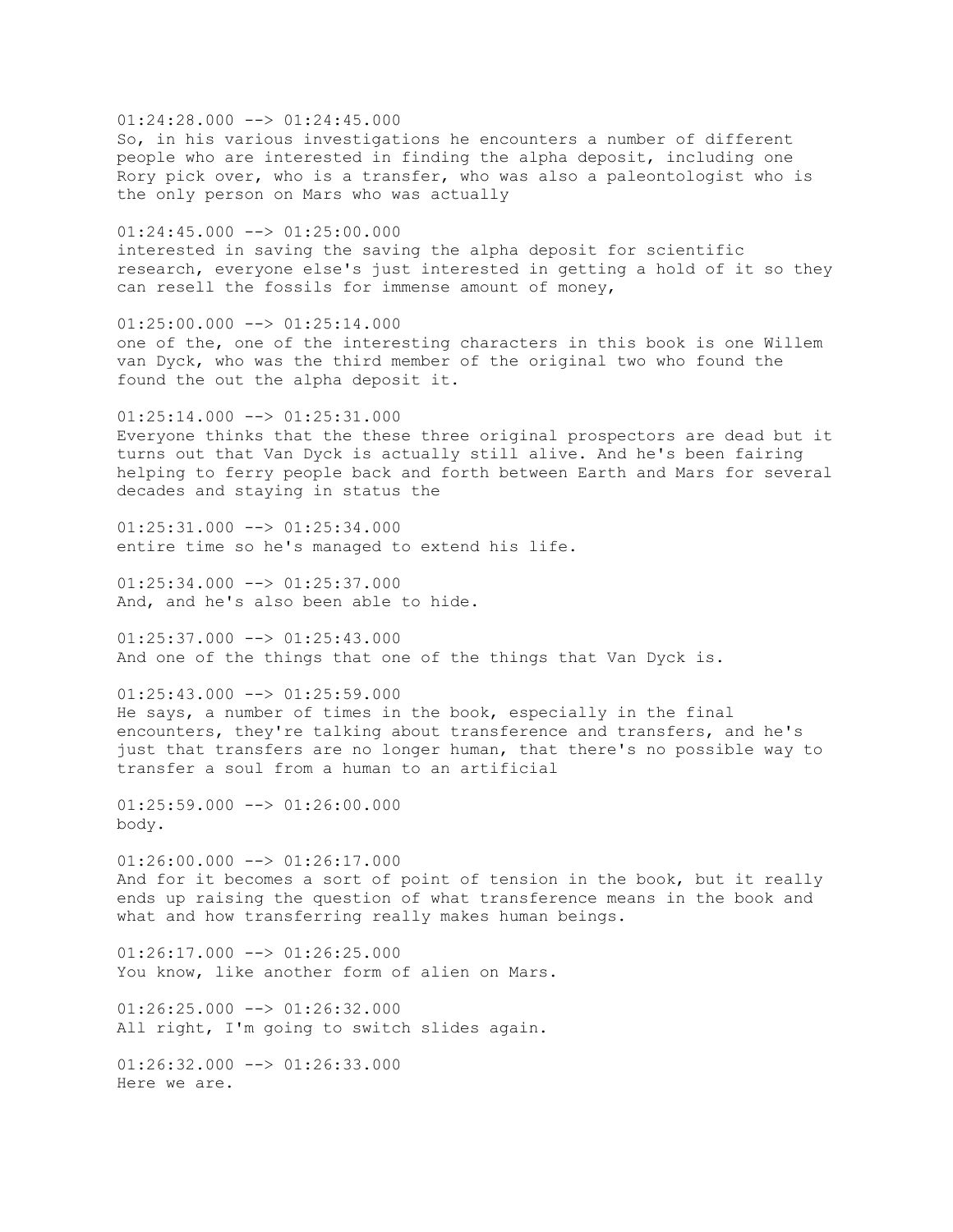## $01:26:33.000$  -->  $01:26:48.000$ Sorry, you've got about five minutes. Okay. All right, I'll wrap a wrap up really quickly. By the time we get to have Andy we're in the Martian we're, we're looking at a Mars that as much more scientific in nature.

 $01:26:48.000$  -->  $01:26:59.000$ Mark Watney and his is stranded on Mars. During during a Mars mission, and so he's the.

 $01:26:59.000$  -->  $01:27:16.000$ He ends up being stranded on Mars for about a year and a half before. Now it's like an end actually sort out a rescue plan to to get mark off the planet, and the Aries crew, eventually returns to to collect Mars but or to collect Mark but what he has

 $01:27:16.000$  -->  $01:27:33.000$ to do is make a 3200 mile journey across Mars in order to meet in order to find one of the landers so that he can get himself into space and meet the areas on its fly bypass Mars.

 $01:27:33.000$  -->  $01:27:52.000$ So, Mark is Mark Watney is very much a Robinson Crusoe figure on Mars, and he's characterized by his ingenuity his ability to solve problems. And, but even, even in as much as he's an American frontiersman on Mars.

 $01:27:52.000$  -->  $01:28:02.000$ He also recognizes. And he also has the same experience of being alienated on Mars he's the sole survivor of this,

01:28:02.000 --> 01:28:21.000 not the sole survivor he's, he's been stranded on Mars, and he's very much aware of being the only living human on the mark on Mars. And every time he goes out to to do an MVA to fix something, and in his long trek to recover one of the communication

 $01:28:21.000$  -->  $01:28:32.000$ devices left on Mars. He's very aware that everywhere he goes, every time he climbs a hill, every time he kicks a rock. He's the first person to do it on Mars.

 $01:28:32.000$  -->  $01:28:49.000$ Mark. Mark is eventually rescued by the end of the book. And he ends on the note of on the idea of human community, and just how NASA, as well as millions millions of people on earth we're rooting for them and working together to try and retrieve him,

 $01:28:49.000$  -->  $01:29:05.000$ get him back from Mars. And so, Mark, you know, kind of closes the book, he closes his logs with this note, this idea of human community and and and really that's what he's going back to and sort of leaving, leaving Mars behind, leaving this alien planet

 $01:29:05.000$  -->  $01:29:21.000$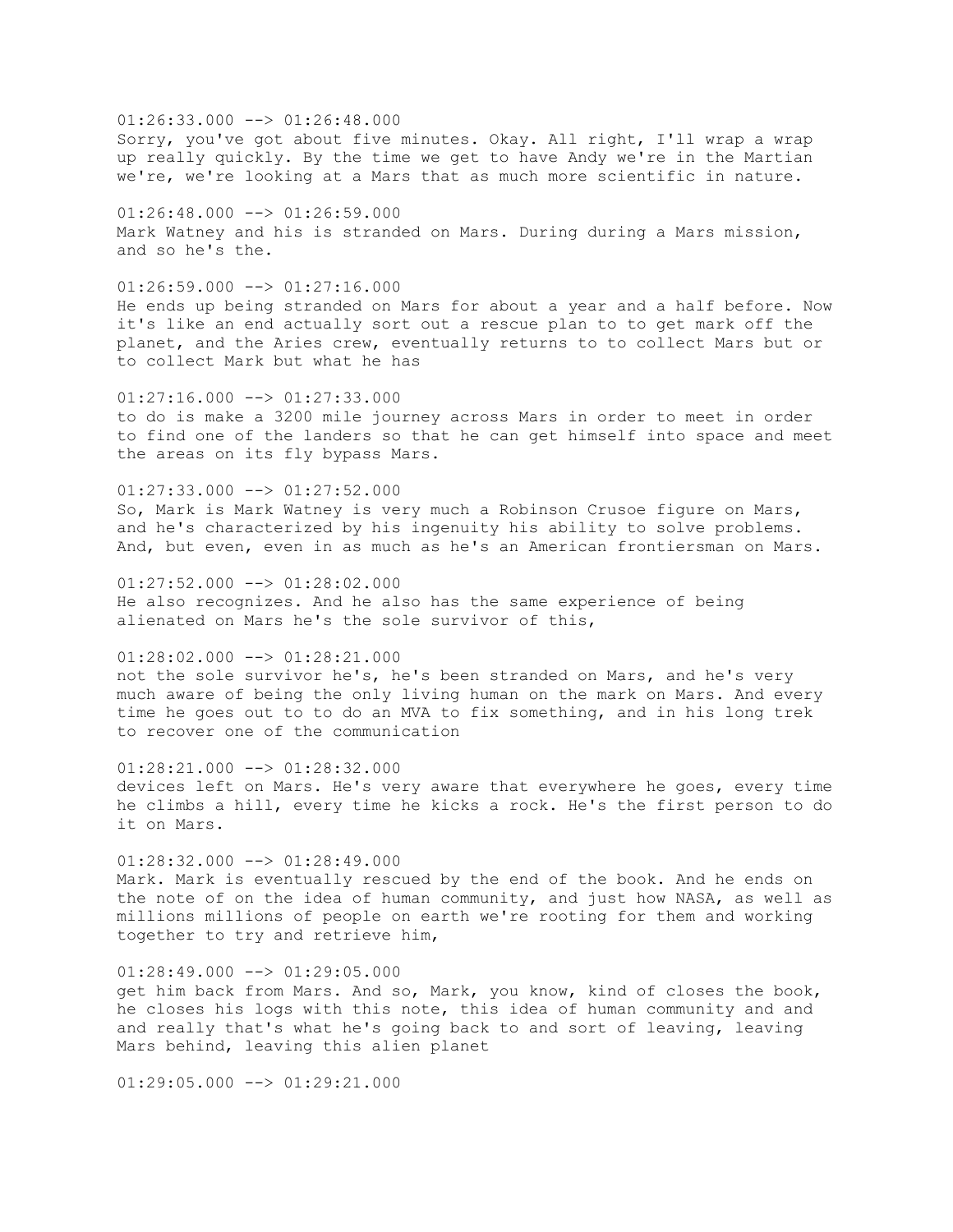behind. So it kind of ends on a slightly different note, but I mean, the book still manages to reinforce the alien this of Mars and the fact that as Mark as Mark says periodically throughout the book that Mars is always trying to kill them, and that everything, 01:29:21.000 --> 01:29:32.000 everything he everything that mark does is it's all about an attempt to try and keep himself alive. And he the only way you can do that is with any with the equipment that he's brought with him.  $01:29:32.000$  -->  $01:29:41.000$ So, and being able to fix whatever he's got left. So, so I guess then I'm rushing a bit here.  $01:29:41.000$  -->  $01:30:00.000$ But I guess in looking at all these various books about Mars I guess what I find persistent through all of them is this idea of aliens. And the idea. The idea of of the alien, and how the planet tends to both alien a, the people who, who come there and  $01:30:00.000$  -->  $01:30:04.000$ also any of the representations of the alien. 01:30:04.000 --> 01:30:11.000 It becomes something that you know characters who end up on Mars, like ransom on Malik Andhra.  $01:30:11.000$   $\rightarrow$   $01:30:23.000$ They have to contend with in a lot of respects as Howard Hendricks says their own anxieties about about life on life on Earth.  $01:30:23.000$  -->  $01:30:26.000$ Alright, so I'll end there.  $01:30:26.000$  -->  $01:30:32.000$ Awesome. Perfect timing. Okay, those of you who have questions you're welcome to.  $01:30:32.000$  -->  $01:30:38.000$ Well, William if people want to share your. Yeah, I'm just going to do that now.  $01:30:38.000$  -->  $01:30:52.000$ And then, folks, you can ask questions in the chat or raise your hand and pretty, pretty fascinating and never thought about all of the fiction related to Mars.  $01:30:52.000$   $\rightarrow$   $01:30:58.000$ But there's a lot of it, too. Okay, questions.  $01:30:58.000$  -->  $01:31:09.000$ Oh, there we go. I think I've stopped screen share and I yes yeah, okay, okay, okay, and we have a hand up by john Holmes.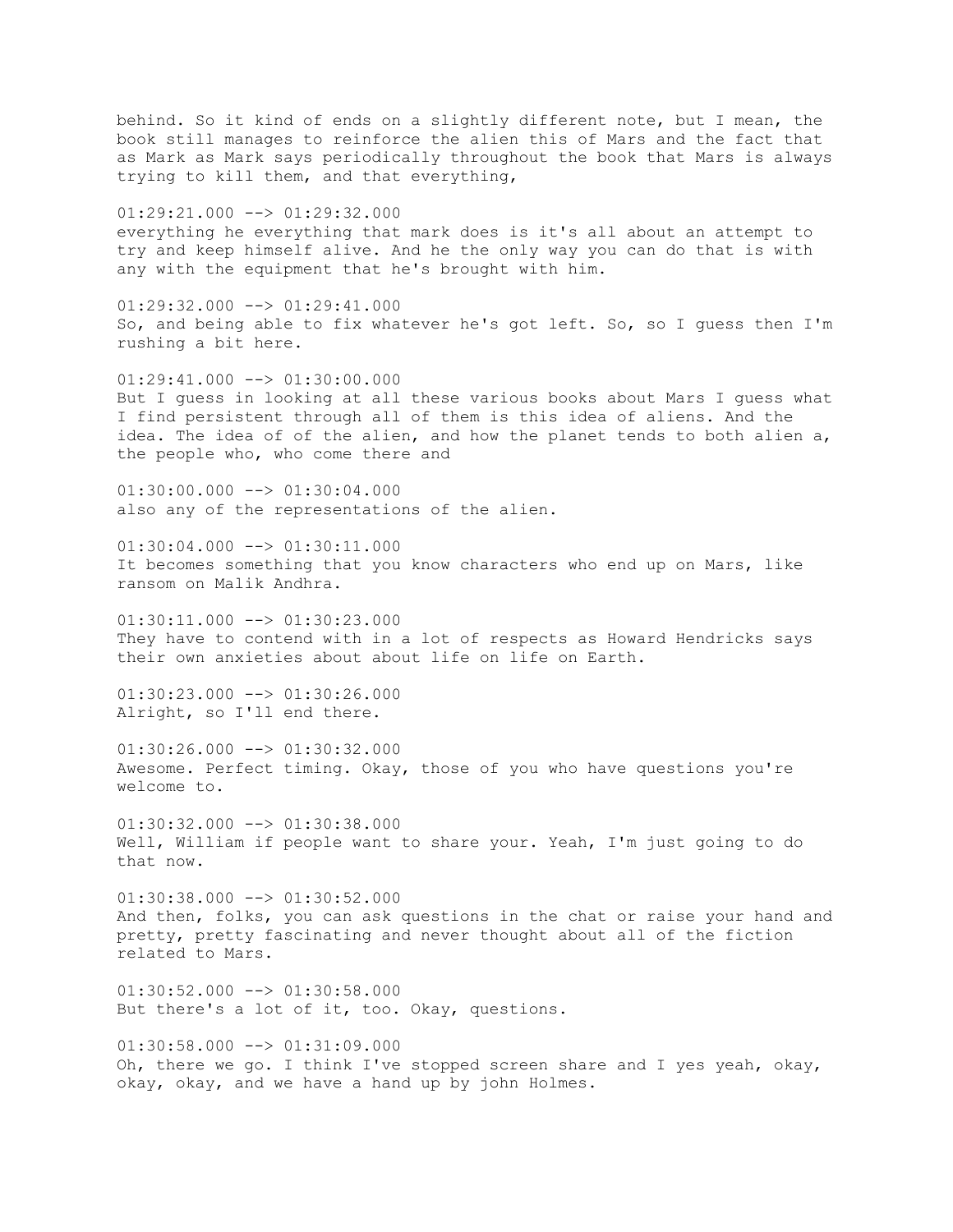$01:31:09.000$  -->  $01:31:20.000$ Yes, thank you, William Good, thanks for that presentation because that's I've read about half of those things and now I want to read the other half.  $01:31:20.000$  -->  $01:31:29.000$ Because I mostly I shouldn't say this in this audience but I stopped reading science fiction about 20 years ago.  $01:31:29.000$  -->  $01:31:33.000$ But, But I'm very interested in. 01:31:33.000 --> 01:31:41.000 You mentioned something that chippy wrote about the this, the Narnia Is it the CS Lewis 01:31:41.000 --> 01:31:46.000 stories, what, where, where would I find that. 01:31:46.000 --> 01:31:51.000 Where is that, um, I think it's in the. 01:31:51.000 --> 01:32:02.000 I think that particular article by Tom shipping I'm pretty sure it's in the Cambridge companion to to CS Lewis. Okay, yeah, there's a piece in there by Michael Ward, as well I'm pretty sure that's where it is.  $01:32:02.000$  -->  $01:32:11.000$ I can double check for you but I'm pretty sure that sort of a look and both of them. Thank you very much. Yeah, yeah. It's a bit of an overview of the ransom trilogy, but I mean he.  $01:32:11.000$  -->  $01:32:26.000$ I think he you know he helps to kind of clarify what Lewis was doing in terms of the medieval model. And, you know, he doesn't he doesn't say a lot about this series, as science fiction, I mean, in some ways, really only out of the silent planet is science  $01:32:26.000$  -->  $01:32:32.000$ fiction parallel parallel Andhra gets strange and that hitting a strength just gets weird.  $01:32:32.000$  -->  $01:32:56.000$ But the cosmology would be what I would be interested in. And so yeah, anything else, because, because I teach Dante regularly and I get so tired of contemporary astronomical discussions about what the what the Ptolemaic system was okay, that with, with 01:32:56.000 --> 01:33:17.000 very clearly no knowledge whatsoever there's, there's no, there's no way they in any of me like a Neil tigress Tyson or a Carl Sagan yeah would have read the Alma jest and say the things that they say, or even a medieval commentaries on Right, right.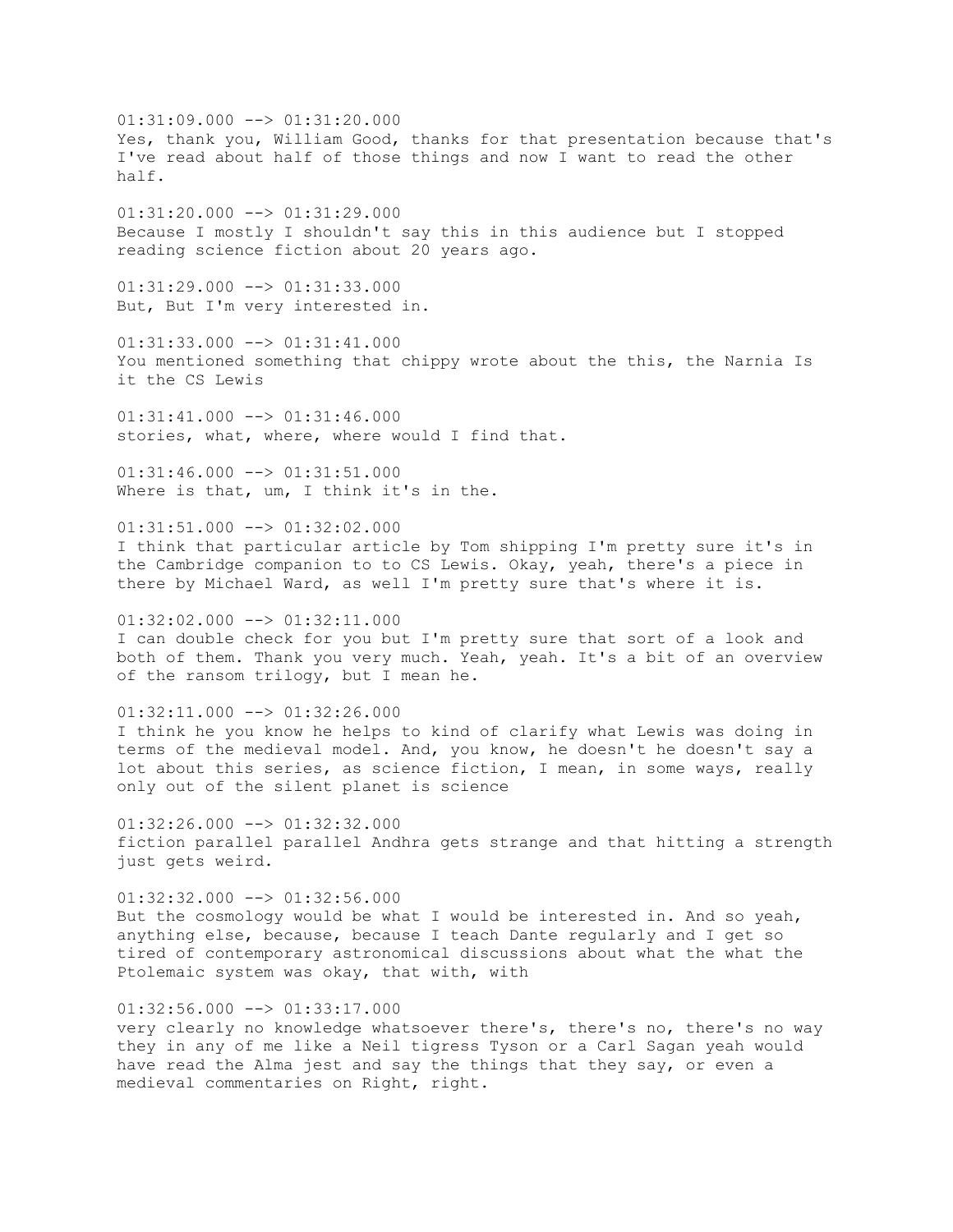$01:33:17.000$  -->  $01:33:33.000$ It just, it just, it does not assume that the earth is the center of it I mean that this is just a convenient placement. But I won't get started on that but yeah well Mike Michael Ward's planet Narnia certainly you know certainly looks at the Narnia books 01:33:33.000 --> 01:33:43.000 but he spends time on on Lewis' as poetry and he talks about the Branson, Branson trilogy, and I mean it's a fascinating book.  $01:33:43.000$  -->  $01:33:45.000$ Yeah. Good, good.  $01:33:45.000$  -->  $01:34:03.000$ Thank you. Thanks john okay Graham darlin yes hi enjoyed your talk. Thank you, and your experience with All Things Mars, leads me to a couple of questions observations that I liked your comments on. 01:34:03.000 --> 01:34:07.000 Sure. First off, the League of Extraordinary Gentlemen.  $01:34:07.000$   $\longrightarrow$   $01:34:23.000$ Oh yes, if you only have to have that. Yeah, which opens with a battle on Mars between well okay you're familiar to leave Extraordinary Gentlemen its conceit is that all of the great literature the Victorian and, you know, 20 early 20th century mid 20th  $01:34:23.000$  -->  $01:34:44.000$ century novels and so on. Period heroes are all true. Okay. Yes. So, Volume Two of League of Extraordinary Extraordinary Gentlemen, opens on Mars, with a battle between all the Martian factions that are familiar in popular literature, including john john  $01:34:44.000$  -->  $01:34:46.000$ Carter of my Oh yes, yes.  $01:34:46.000$  -->  $01:34:53.000$ And, and Gulliver of Mars maybe a more obscure  $01:34:53.000$   $\rightarrow$   $01:34:56.000$ figure of literature 1905.  $01:34:56.000$  -->  $01:35:16.000$ But also, they're there in battle with the, the Martians, quote unquote, they're actually alien Vader's alien to Mars of HG Wells. Okay. But it's interesting that Malik Andhra okay the marshmallow counter is included in that comic.  $01:35:16.000$  -->  $01:35:29.000$ It is really yeah yeah yeah you have you have swords Okay, you know, blowing up blowing up tripods, with with their with their karmic energy.

 $01:35:29.000$  -->  $01:35:59.000$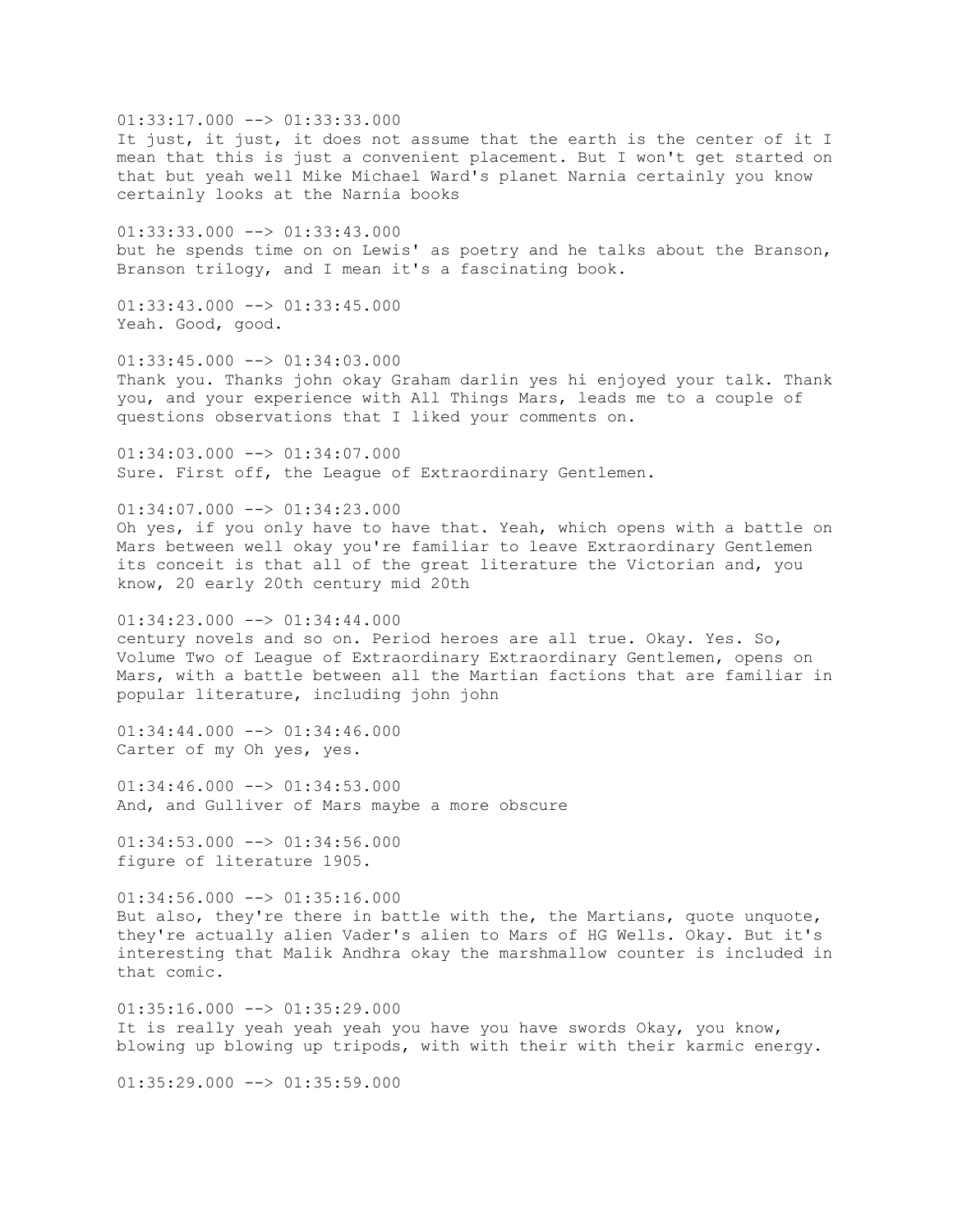Anyway, I thought was pretty cool and it's an indication of how well known, the CS Lewis version of Mars is in the popular mind because Alan Moore, the guy who wrote, who is the writer in this comic.  $01:35:59.000$  -->  $01:36:10.000$ to, to, to have a silent planet right they're familiar with the Narnia books but none of them seem to be aware that Lewis wrote these other books, well there's an exam a little surprised.  $01:36:10.000$  -->  $01:36:17.000$ Oh yeah, sorry. Yeah, I'm a little surprised that I'd be interested in. Yeah, yeah, yeah no I'll definitely check it out. I'll definitely check it out.  $01:36:17.000$  -->  $01:36:26.000$ Yeah. The second question or observation I had was about, scientific Mars. Yeah, okay.  $01:36:26.000$  -->  $01:36:29.000$ of the Martian.  $01:36:29.000$  -->  $01:36:38.000$ An interesting precursor that I recall, was a movie in 1964 called Robinson Crusoe of marks. Yes Yes, exactly.  $01:36:38.000$  -->  $01:36:42.000$ So would you perhaps you could comment on that is maybe, you know.  $01:36:42.000$  -->  $01:36:44.000$ Yeah, Well I was gonna, I was going to.  $01:36:44.000$  -->  $01:36:49.000$ I was going to go back and try and watch the film I think he can see the whole thing on YouTube.  $01:36:49.000$  -->  $01:37:02.000$ And, and I've talked about it a bit in the past but it's I mean it's interesting because, you know, Andy Weir is clearly drawing on that tradition, the tradition of Robinson Crusoe for this story it's a survival story. 01:37:02.000 --> 01:37:14.000 You know he's clearly drawing on you know stories like Earth transit bye bye Clark and and probably some others, but if you notice it. Yeah, yeah, yeah, yeah, yeah.  $01:37:14.000$  -->  $01:37:30.000$ And, you know, but as far as Robinson Crusoe and Mars, I mean, it is pretty literal well it does yeah I mean the Martian seems to be a direct a direct you know connection to that to that film, and I have you seen the film because I haven't, I haven't  $01:37:30.000$  -->  $01:37:43.000$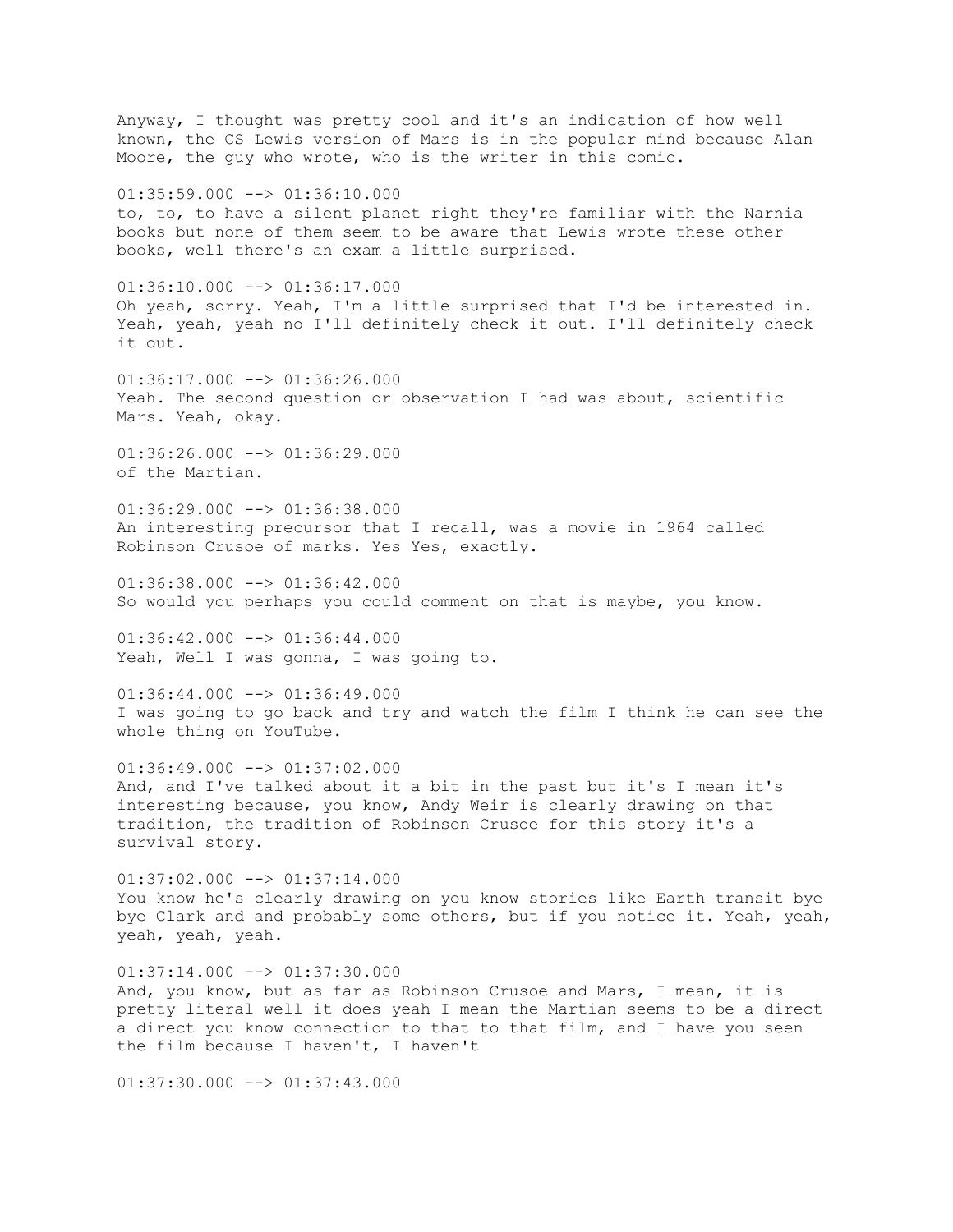watched the whole thing I started oh yeah well I mean, the first part, okay is the most realistic, as it were, our coverage he finds that there there is a Friday.

#### $01:37:43.000$  -->  $01:37:59.000$

Okay. Oh really, oh yeah and the equivalent of the Robinson Crusoe is cannibals you know pasta aliens that are scape slave. Yeah, that's the problem with the whole first part of them like it's just the guy in a spacesuit, trying to survive on Mars.

#### $01:37:59.000$  -->  $01:38:14.000$

Right, right. Anyway. Yeah, yeah. well you know it's there's definitely a connection between I think anywhere and and Robinson Crusoe on Mars and of course with Andy we're I mean the thing is, anywhere, anywhere really does try hard to be very scientific

#### 01:38:14.000 --> 01:38:31.000

in the book and he tries to give you know full explanations for what you know for what Mark is doing mark is keeping a log you know and he's explaining how he's extracting water from hydrazine and, you know, how he's how he's growing his potato plans.

01:38:31.000 --> 01:38:35.000 You know, right up until the hab blows up and he loses everything.

### 01:38:35.000 --> 01:38:52.000

And he yeah i mean it's it's it's it's all as scientific as possible so, but I mean even in anywhere there's some references to, you know, science fiction various right, the 1964 movie is not as as rigorous but you know it's trying to get that vibe to

### $01:38:52.000$  -->  $01:39:04.000$

have right you know right what's the what's the landscape but what's the landscape like in the film, is it like a desert buried, it's completely desert complete down and how the slaves that are being used there were imported by aliens probably captured

01:39:04.000 --> 01:39:07.000 on earth for mine Right, right.

# $01:39:07.000$  -->  $01:39:19.000$ Yeah, yeah, there's the ice caps ran and a couple of other things anyway it's a fun. It's fun. Yeah, yeah, I mean the whole idea of Mars is, you know as a desert planet or, you know, a planet that's it's dying phases.

#### $01:39:19.000$  -->  $01:39:33.000$

I mean, this goes right back to you know the beginning with Percival Lowell, you know the the whole idea of canals I mean this gets dropped by the time you know we hit the 60s but the idea of the Mars is in the desert planet I mean it gets picked up and

 $01:39:33.000$  -->  $01:39:41.000$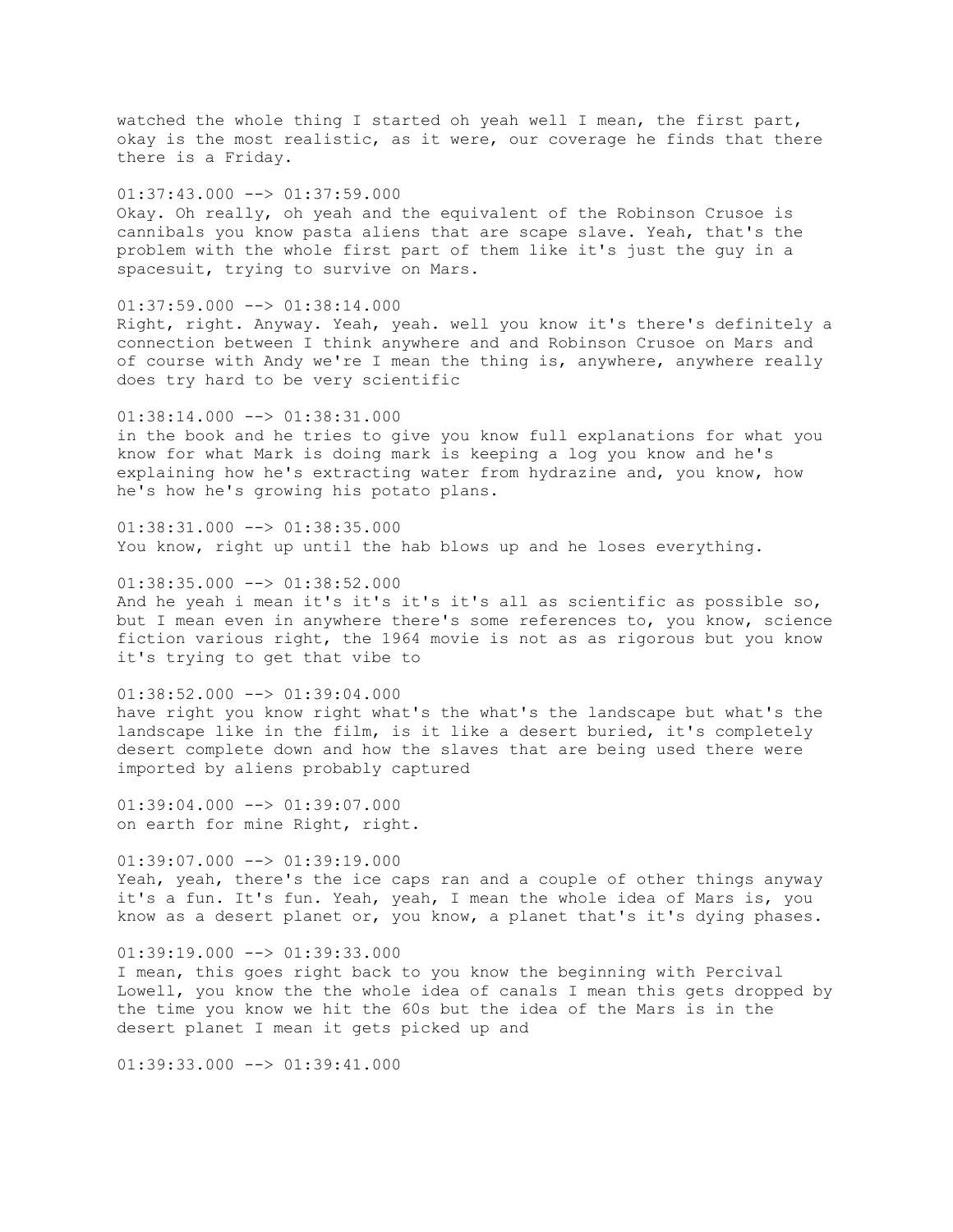do. I mean, you know, from, you know, from Alexandra to do into town to wean right i mean it just, It just keeps resurfacing and reappearing all over the place.  $01:39:41.000$  -->  $01:39:48.000$ Yeah, les bracket. Yeah, and in the man DeLorean, he always seems to find himself on a desert plants. 01:39:48.000 --> 01:39:53.000 I think most of the universe's planets are desert plan I, yeah.  $01:39:53.000$  -->  $01:39:58.000$ Yeah, which is, which is maybe more realistic than I thought.  $01:39:58.000$  -->  $01:40:12.000$ Anyway, that's enough of me. Thank you very much. Thank you. Anybody else have some questions for William  $01:40:12.000$  -->  $01:40:17.000$ seeing anybody with their hands up, you're welcome to unmute if you would like.  $01:40:17.000$  -->  $01:40:32.000$ We're almost at the end here so it's just I actually I'm having trouble. Sorry articulating a question just been thinking about like Mars is mirror Mars oh yes reveal or of culture.  $01:40:32.000$  -->  $01:40:48.000$ Yeah. And, and, and I appreciate your paper and the Inklings and culture that just came out, a year or two oh yeah yeah yeah, it goes in an older paper and it seems to me like so.  $01:40:48.000$  -->  $01:41:07.000$ Like to what. To what degree do you think that Mars is being written unto culturally kind of intentionally the way that other places say on Earth had been and to what degree is this a kind of a bubbling up out of like the social moment more than just  $01:41:07.000$  -->  $01:41:17.000$ even the thought of a particular author to a degree right seeping into our world. So, yeah, yeah. Well one of the, one of the things that. 01:41:17.000 --> 01:41:24.000 It's an article. Find him here.  $01:41:24.000$  -->  $01:41:33.000$ mean there has been there has been a resurgence in the interest of Mars recently and this is is partly explains the you know the very. The popularity of it, where's the Martian.  $01:41:33.000$  -->  $01:41:43.000$ There's the whole you know the whole. What is it called SpaceX Elon Musk, right, and and i mean there was the was the show on Netflix That was last year away.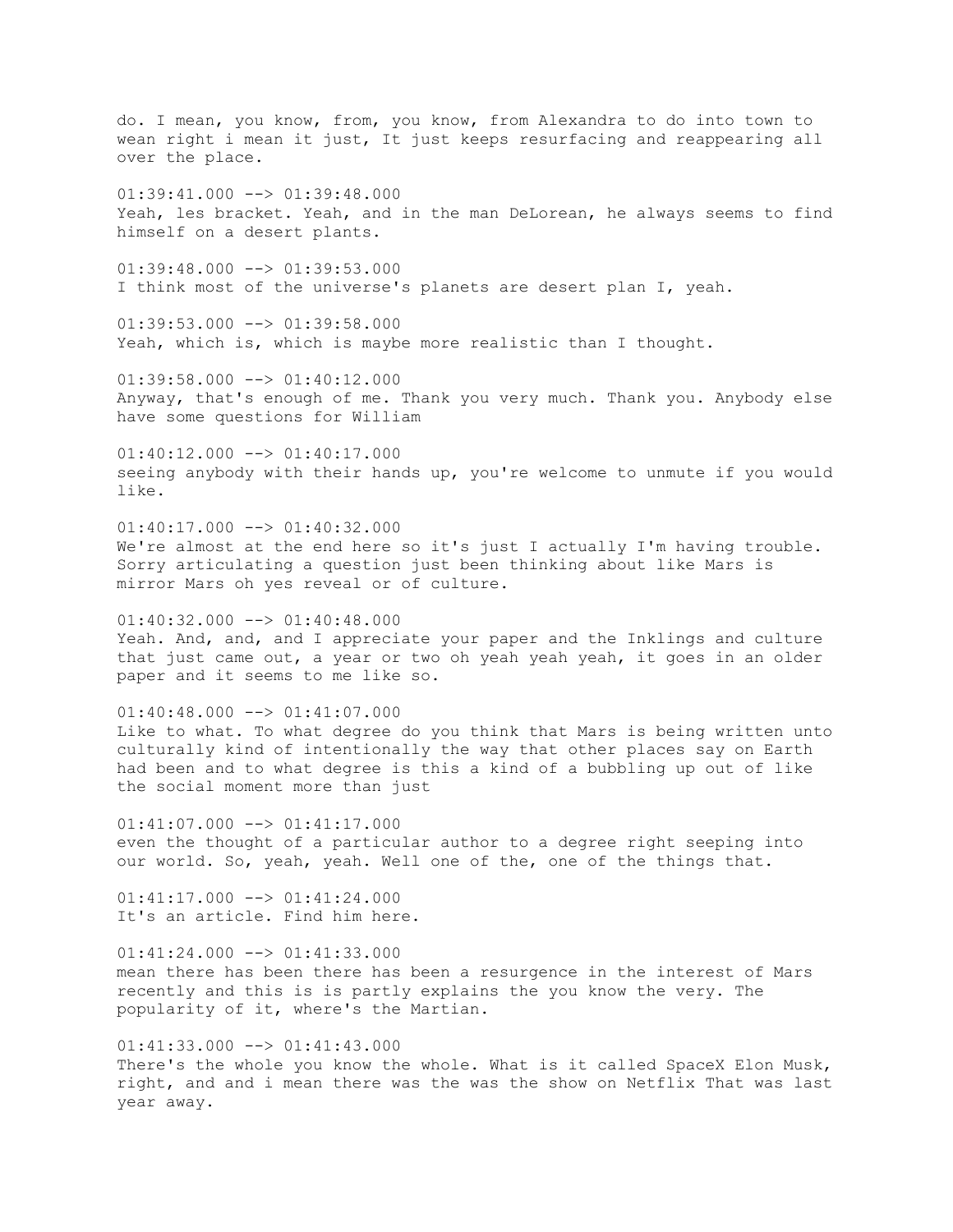$01:41:43.000$  -->  $01:41:54.000$ So there's been a kind of resurgence in the interest of Mars. And I think, I think part of the attraction of Mars is that first of all it's visible from Earth and you know we do actually know something about it.

 $01:41:54.000$  -->  $01:41:58.000$ And even if there's nothing living there now.

 $01:41:58.000$  -->  $01:42:08.000$ You know, you know, scientists don't speculate on whether or not there was life on Mars, even a couple of billion years ago, before everything died.

 $01:42:08.000$  -->  $01:42:16.000$ So I think it I think it just has it had its it's always had a particular place in in popular culture but I mean it's also always had a place in mythology.

 $01:42:16.000$  -->  $01:42:35.000$ And, and, you know, going back to the, you know, figures like Aries and Mars and Mars, Venus, which is one that CS Lewis kind of picks up with the idea of Malik Kendra and or in mela Kendra and so the interest has always been there I think in terms of,

 $01:42:35.000$  -->  $01:42:45.000$ I'm not sure if I'm really answering your question, but the interest is always been there I think in terms of mythology and certainly in the popular imagination but I think partly because it's so close and visible.

01:42:45.000 --> 01:42:51.000 And so, you know, I think when, because we know something about it we have to kind of speculate.

 $01:42:51.000$  -->  $01:43:00.000$ You know what, like what life might be like based on what we can see, as opposed to, you know, thinking about life on alpha century and just sort of making up what what might be there.

 $01:43:00.000$  -->  $01:43:14.000$ I don't know if that makes any sense. Yeah well no I think so like I mean, and it's interesting, even if they don't know like Andy Where's like that character struggle to grow anything yeah yeah Mars Silvana says, as a kind of an intriguing.

 $01:43:14.000$   $\longrightarrow$   $01:43:21.000$ Yeah, you know, an intriguing comment and kind of rolling backwards right yeah yeah he's fascinating character. Yeah, yeah.

 $01:43:21.000$  -->  $01:43:31.000$ And I and I think to with, you know what, in this book visions of Mars One of the things that Hendrix talks about is this is this, you know that you know that just growing anxiety about.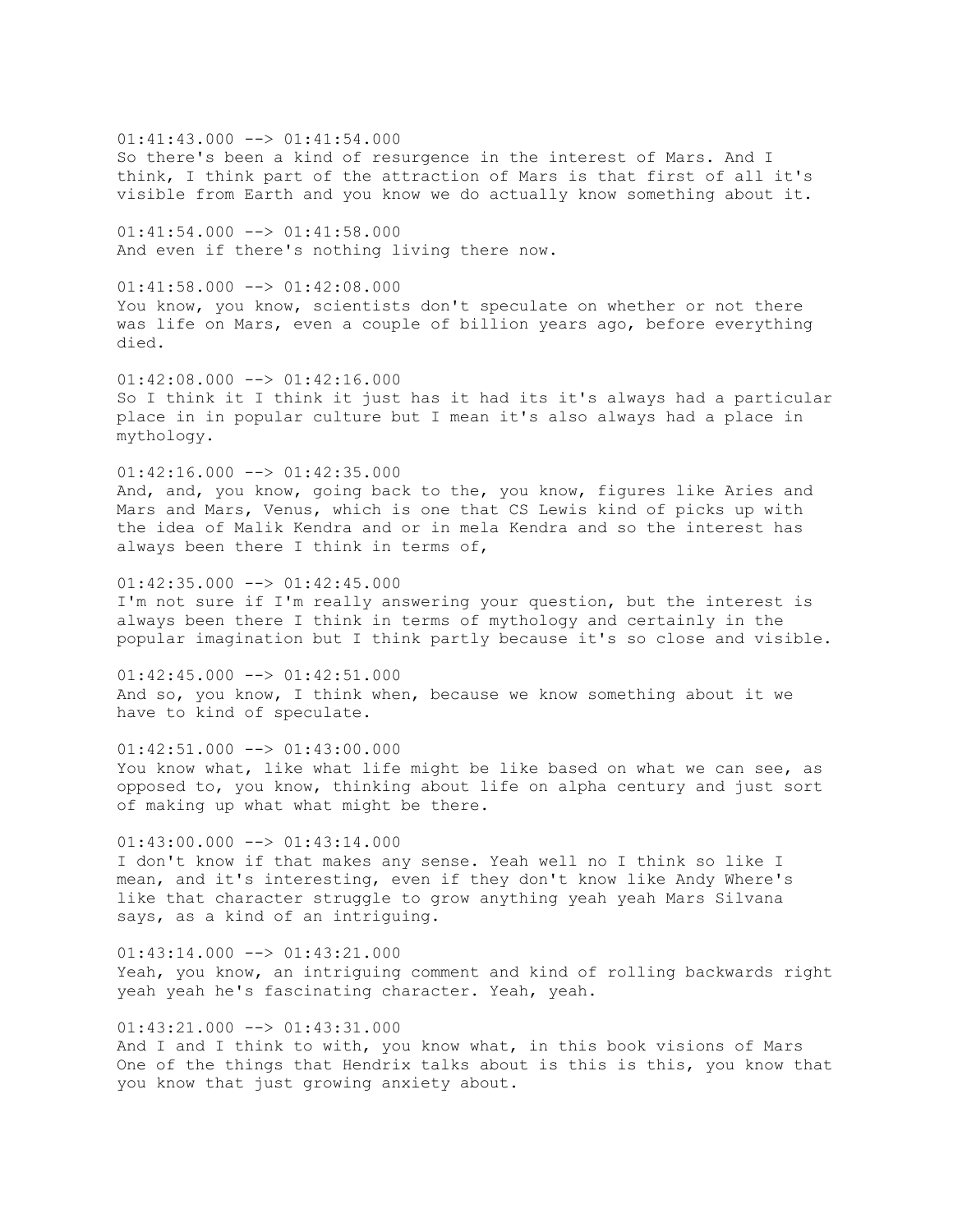$01:43:31.000$  -->  $01:43:47.000$ I mean just think in terms of, you know, climate change and climate disaster and I mean I live, I live up here in in Alberta and you know we just experienced this huge heat dome over Western Canada, back in July, and you know just another example of changing  $01:43:47.000$  -->  $01:44:04.000$ climate patterns and so the anxiety that comes with that ends up getting projected, you know into, you know into fiction when people try and you know reimagine life on another planet like Mars, but also Mars is is kind of where people are looking to to  $01:44:04.000$  -->  $01:44:18.000$ you know to be the next place where people are going to go and make a home, and I think that, you know, the anxiety that we have here on earth because of the mess with made event is, you know, is going along for the ride, I think, is what Hendrix is trying 01:44:18.000 --> 01:44:29.000 to suggest yeah I'm in Prince Edward Island so we're, we're, we're shrinking pretty quickly, like losing a half a meter your foot and a half the island is yeah yeah really wow conference. 01:44:29.000 --> 01:44:37.000 Likewise, so we will not be here for terribly long but I think Lewis was wrong when he said that when you can get to a place people lose interest in it.  $01:44:37.000$  -->  $01:44:48.000$ I just, I don't think he was right about that, at least not great grams ready to say something. Bi is is made out of Earth's dirt you know so it's  $01:44:48.000$   $\longrightarrow$   $01:44:57.000$ the last time I was on pi, I was talking to with geologists I just happen to run into him at the university and his comment was, yeah, it's a, we're just on a sandbar.  $01:44:57.000$  -->  $01:45:10.000$ What we don't have, there's no, there's no stone here, so yeah right but it's it's very rich agricultural land anyway. Look Mars, what you were saying before about interest in Mars going way back when.  $01:45:10.000$  -->  $01:45:24.000$ I would say not so much as Mars, as a place, but more of an influence like in astrology or. And, of course, which Lewis was totally up on the distorted image you know he that's right that's in the trilogy.  $01:45:24.000$  -->  $01:45:40.000$ Yeah, but Mars as a place you could actually go to or that people or something lives there and they walk around on its surface, you know as a place is not is not so old I think  $01:45:40.000$   $\rightarrow$   $01:45:55.000$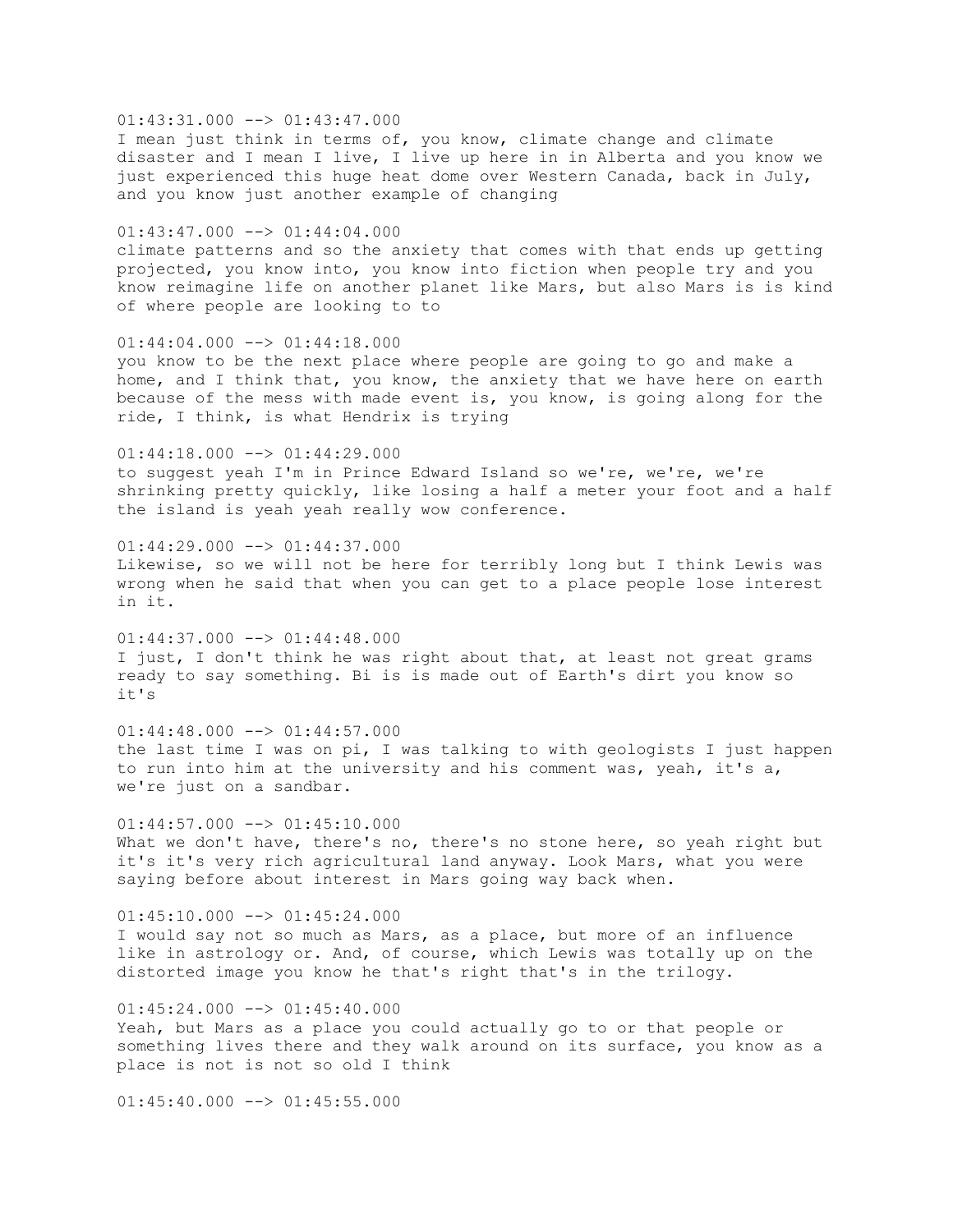I'm about I'm sorry to interrupt here but we're about out of time. If you talking about Mars, you're welcome to on discord or catch up with each other on some emails and whatever.  $01:45:55.000$  -->  $01:45:58.000$ William Are you on Discord. 01:45:58.000 --> 01:46:02.000 Yes, I am. Yeah, I am still trying to figure it out a bit but yes.  $01:46:02.000$  -->  $01:46:12.000$ Yeah, it's I think it's, I think, I think my nickname is actually built Thompson on there. So, so you folks are welcome to continue this discussion with William at that point.  $01:46:12.000$  -->  $01:46:24.000$ We're going to, we need to give away here to the next people to be in this room. How funny that we're talking about a room. When you talk about strange places.  $01:46:24.000$  -->  $01:46:34.000$ So, William thank you very much for your presentation. Thank you for moderating Holly appreciate very much. No. Well, I didn't get everybody for listening.  $01:46:34.000$  -->  $01:46:37.000$ And I was really glad to be here for you.  $01:46:37.000$  -->  $01:46:45.000$ Thank you for your conference. Thank you. You can also call yourself, Lord Kelvin, as well, I  $01:46:45.000$  -->  $01:46:47.000$ don't know.  $01:46:47.000$  -->  $01:46:53.000$ Tell them William Thompson was his real name. Oh, there you go. I'll think about it.  $01:46:53.000$  -->  $01:46:56.000$ Thank you.  $01:46:56.000$  -->  $01:47:03.000$ Okay, I think, is  $01:47:03.000$  -->  $01:47:07.000$ just get come in you  $01:47:07.000$  -->  $01:47:23.000$ see her.  $01:47:23.000$   $\rightarrow$   $01:47:45.000$ So some of you guys just staying for the next presentation.